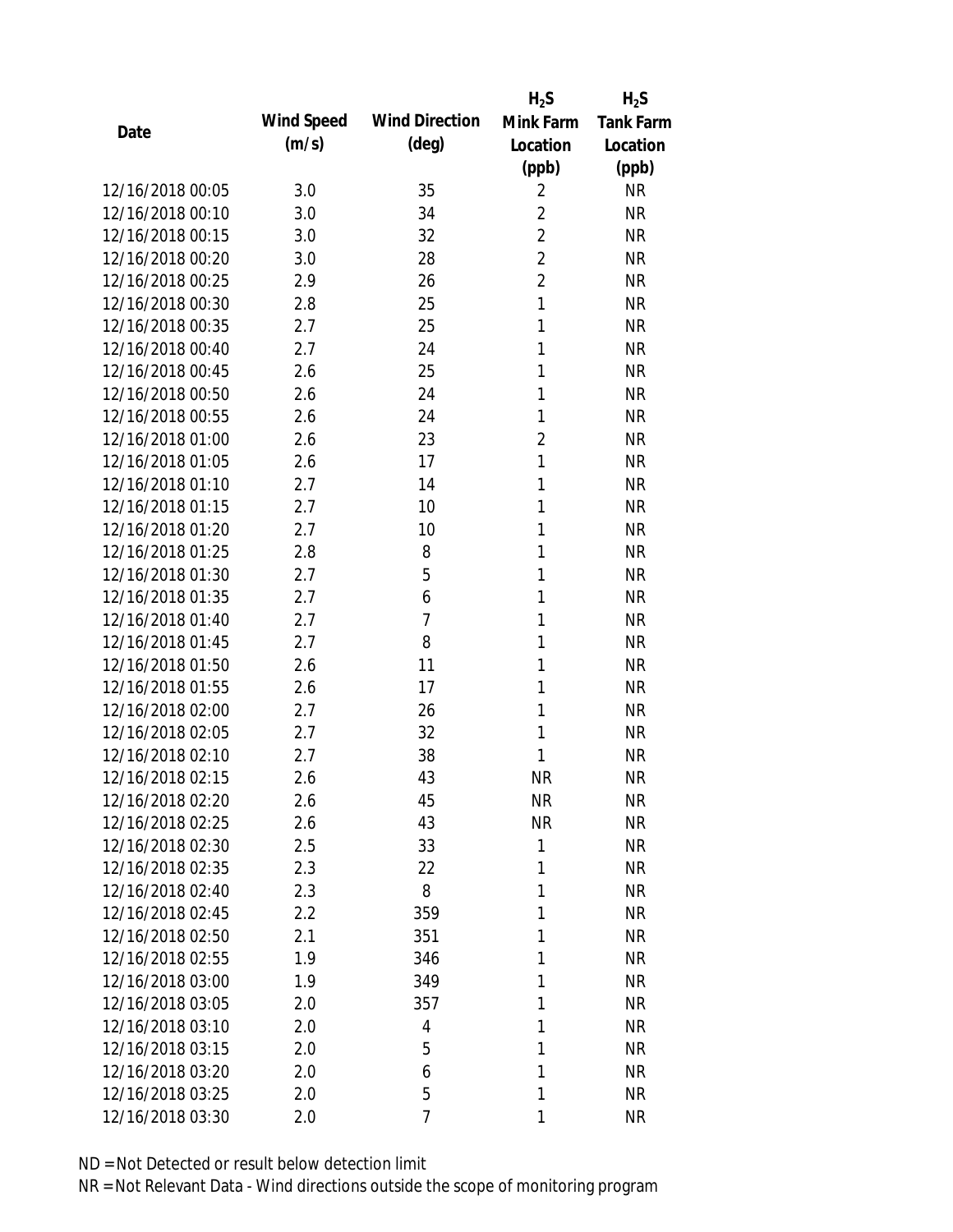|                  |            |                       | $H_2S$       | $H_2S$           |
|------------------|------------|-----------------------|--------------|------------------|
|                  | Wind Speed | <b>Wind Direction</b> | Mink Farm    | <b>Tank Farm</b> |
| Date             | (m/s)      | $(\text{deg})$        | Location     | Location         |
|                  |            |                       | (ppb)        | (ppb)            |
| 12/16/2018 03:35 | 1.9        | 5                     | 1            | <b>NR</b>        |
| 12/16/2018 03:40 | 1.8        | 3                     | 1            | <b>NR</b>        |
| 12/16/2018 03:45 | 1.8        | $\overline{7}$        | $\mathbf{1}$ | <b>NR</b>        |
| 12/16/2018 03:50 | 1.9        | 11                    | $\mathbf{1}$ | <b>NR</b>        |
| 12/16/2018 03:55 | 2.0        | 14                    | $\mathbf{1}$ | <b>NR</b>        |
| 12/16/2018 04:00 | 2.0        | 12                    | 1            | <b>NR</b>        |
| 12/16/2018 04:05 | 1.9        | 9                     | 1            | <b>NR</b>        |
| 12/16/2018 04:10 | 1.9        | $\overline{7}$        | $\mathbf{1}$ | <b>NR</b>        |
| 12/16/2018 04:15 | 1.8        | 359                   | $\mathbf{1}$ | <b>NR</b>        |
| 12/16/2018 04:20 | 1.7        | 353                   | 1            | <b>NR</b>        |
| 12/16/2018 04:25 | 1.7        | 345                   | 1            | <b>NR</b>        |
| 12/16/2018 04:30 | 1.6        | 341                   | $\mathbf{1}$ | <b>NR</b>        |
| 12/16/2018 04:35 | 1.6        | 347                   | $\mathbf{1}$ | <b>NR</b>        |
| 12/16/2018 04:40 | 1.6        | 360                   | <b>NR</b>    | <b>NR</b>        |
| 12/16/2018 04:45 | 1.6        | 18                    | <b>NR</b>    | <b>NR</b>        |
| 12/16/2018 04:50 | 1.7        | 34                    | <b>NR</b>    | <b>NR</b>        |
| 12/16/2018 04:55 | 1.7        | 43                    | <b>NR</b>    | <b>NR</b>        |
| 12/16/2018 05:00 | 1.8        | 52                    | <b>NR</b>    | <b>NR</b>        |
| 12/16/2018 05:05 | 1.8        | 54                    | <b>NR</b>    | <b>NR</b>        |
| 12/16/2018 05:10 | 1.8        | 54                    | <b>NR</b>    | <b>NR</b>        |
| 12/16/2018 05:15 | 1.7        | 56                    | <b>NR</b>    | <b>NR</b>        |
| 12/16/2018 05:20 | 1.6        | 60                    | <b>NR</b>    | <b>NR</b>        |
| 12/16/2018 05:25 | 1.5        | 66                    | <b>NR</b>    | <b>NR</b>        |
| 12/16/2018 05:30 | 1.4        | 65                    | <b>NR</b>    | <b>NR</b>        |
| 12/16/2018 05:35 | 1.3        | 60                    | <b>NR</b>    | <b>NR</b>        |
| 12/16/2018 05:40 | 1.2        | 60                    | <b>NR</b>    | <b>NR</b>        |
| 12/16/2018 05:45 | 1.2        | 64                    | <b>NR</b>    | <b>NR</b>        |
| 12/16/2018 05:50 | 1.0        | 58                    | <b>NR</b>    | <b>NR</b>        |
| 12/16/2018 05:55 | 0.8        | 55                    | <b>NR</b>    | <b>NR</b>        |
| 12/16/2018 06:00 | 0.6        | 65                    | <b>NR</b>    | NR               |
| 12/16/2018 06:05 | 0.6        | 86                    | <b>NR</b>    | <b>NR</b>        |
| 12/16/2018 06:10 | 0.4        | 85                    | <b>NR</b>    | NR               |
| 12/16/2018 06:15 | 0.4        | 338                   | <b>NR</b>    | NR               |
| 12/16/2018 06:20 | 0.7        | 307                   | 1            | <b>NR</b>        |
| 12/16/2018 06:25 | 0.9        | 302                   | 1            | <b>NR</b>        |
| 12/16/2018 06:30 | 1.1        | 296                   | 1            | <b>NR</b>        |
| 12/16/2018 06:35 | 1.2        | 287                   | 2            | <b>NR</b>        |
| 12/16/2018 06:40 | 1.4        | 282                   | 1            | <b>NR</b>        |
| 12/16/2018 06:45 | 1.3        | 275                   | 1            | 1                |
| 12/16/2018 06:50 | 1.3        | 268                   | 1            | 1                |
| 12/16/2018 06:55 | 1.3        | 263                   | 1            | 1                |
| 12/16/2018 07:00 | 1.4        | 259                   | 1            | 1                |
|                  |            |                       |              |                  |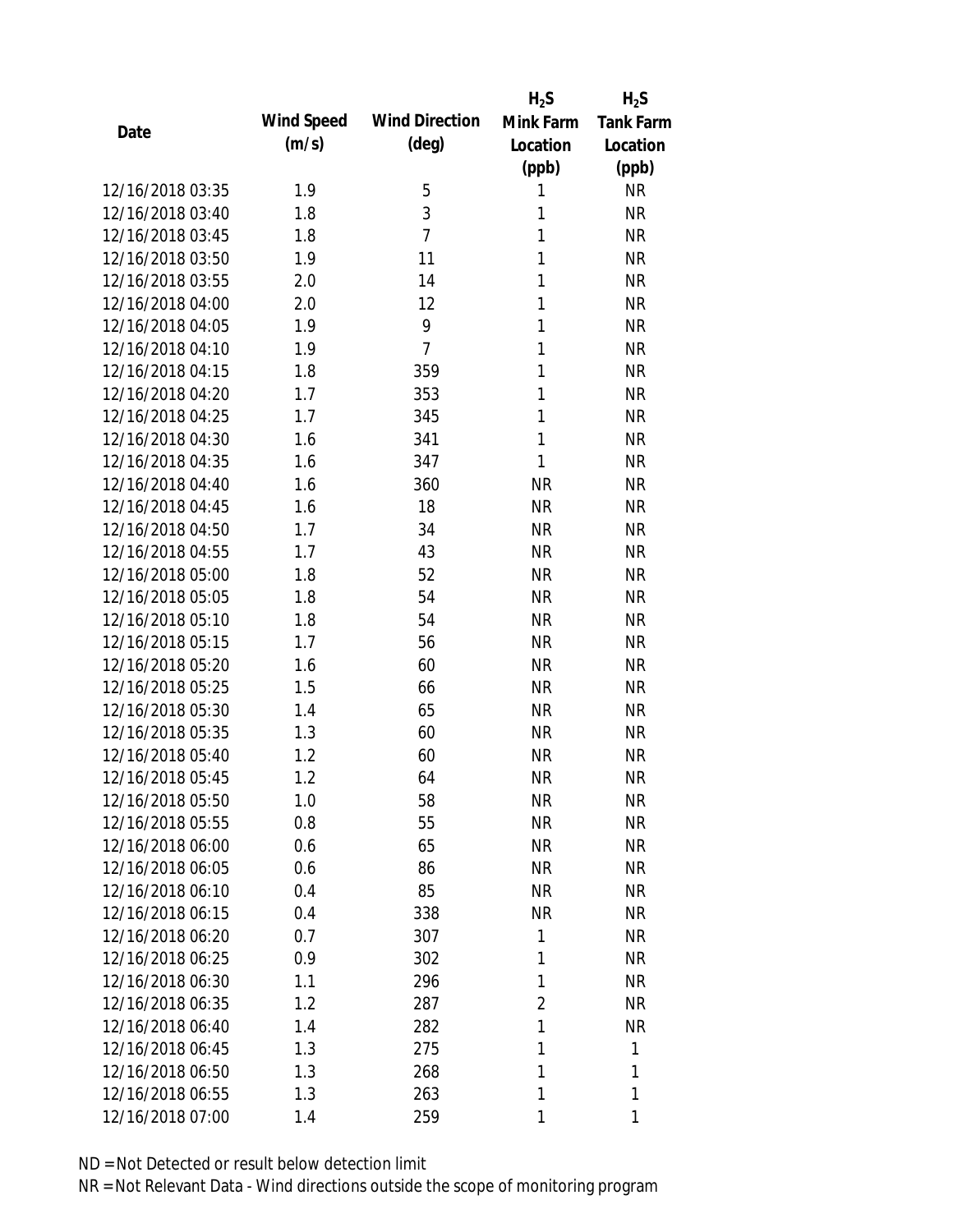|                  |            |                       | $H_2S$    | $H_2S$           |
|------------------|------------|-----------------------|-----------|------------------|
| Date             | Wind Speed | <b>Wind Direction</b> | Mink Farm | <b>Tank Farm</b> |
|                  | (m/s)      | $(\text{deg})$        | Location  | Location         |
|                  |            |                       | (ppb)     | (ppb)            |
| 12/16/2018 07:05 | 1.4        | 255                   | 1         | 1                |
| 12/16/2018 07:10 | 1.3        | 246                   | 1         | 1                |
| 12/16/2018 07:15 | 1.2        | 235                   | 1         | 1                |
| 12/16/2018 07:20 | 1.1        | 219                   | <b>NR</b> | 1                |
| 12/16/2018 07:25 | 0.9        | 206                   | <b>NR</b> | 1                |
| 12/16/2018 07:30 | 0.9        | 210                   | <b>NR</b> | 1                |
| 12/16/2018 07:35 | 0.9        | 219                   | <b>NR</b> | 1                |
| 12/16/2018 07:40 | 1.0        | 241                   | <b>NR</b> | <b>NR</b>        |
| 12/16/2018 07:45 | 1.2        | 259                   | 1         | 1                |
| 12/16/2018 07:50 | 1.3        | 267                   | 1         | $\overline{2}$   |
| 12/16/2018 07:55 | 1.3        | 268                   | 1         | $\mathbf{1}$     |
| 12/16/2018 08:00 | 1.3        | 270                   | 1         | $\overline{2}$   |
| 12/16/2018 08:05 | 1.3        | 271                   | 1         | 1                |
| 12/16/2018 08:10 | 1.2        | 271                   | 1         | 1                |
| 12/16/2018 08:15 | 1.3        | 268                   | 1         | 1                |
| 12/16/2018 08:20 | 1.4        | 267                   | 1         | 1                |
| 12/16/2018 08:25 | 1.5        | 268                   | 1         | 1                |
| 12/16/2018 08:30 | 1.6        | 265                   | 1         | 1                |
| 12/16/2018 08:35 | 1.7        | 259                   | 1         | 1                |
| 12/16/2018 08:40 | 1.7        | 253                   | 1         | 1                |
| 12/16/2018 08:45 | 1.7        | 248                   | 1         | $\overline{2}$   |
| 12/16/2018 08:50 | 1.6        | 238                   | 1         | $\overline{2}$   |
| 12/16/2018 08:55 | 1.5        | 227                   | <b>NR</b> | $\overline{2}$   |
| 12/16/2018 09:00 | 1.4        | 215                   | <b>NR</b> | $\overline{2}$   |
| 12/16/2018 09:05 | 1.4        | 207                   | <b>NR</b> | $\mathbf{1}$     |
| 12/16/2018 09:10 | 1.4        | 196                   | <b>NR</b> | 1                |
| 12/16/2018 09:15 | 1.4        | 187                   | <b>NR</b> | 1                |
| 12/16/2018 09:20 | 1.4        | 183                   | <b>NR</b> | 1                |
| 12/16/2018 09:25 | 1.6        | 181                   | <b>NR</b> | 1                |
| 12/16/2018 09:30 | 1.6        | 179                   | <b>NR</b> | 1                |
| 12/16/2018 09:35 | 1.7        | 179                   | <b>NR</b> | 1                |
| 12/16/2018 09:40 | 1.6        | 179                   | <b>NR</b> | 1                |
| 12/16/2018 09:45 | 1.5        | 179                   | <b>NR</b> | 1                |
| 12/16/2018 09:50 | 1.5        | 179                   | <b>NR</b> | 1                |
| 12/16/2018 09:55 | 1.4        | 178                   | <b>NR</b> | 1                |
| 12/16/2018 10:00 | 1.4        | 179                   | <b>NR</b> | 1                |
| 12/16/2018 10:05 | 1.3        | 179                   | <b>NR</b> | 1                |
| 12/16/2018 10:10 | 1.2        | 184                   | NR        | 1                |
| 12/16/2018 10:15 | 1.3        | 194                   | <b>NR</b> | 1                |
| 12/16/2018 10:20 | 1.3        | 208                   | <b>NR</b> | 1                |
| 12/16/2018 10:25 | 1.4        | 218                   | <b>NR</b> | 1                |
| 12/16/2018 10:30 | 1.5        | 220                   | <b>NR</b> | 1                |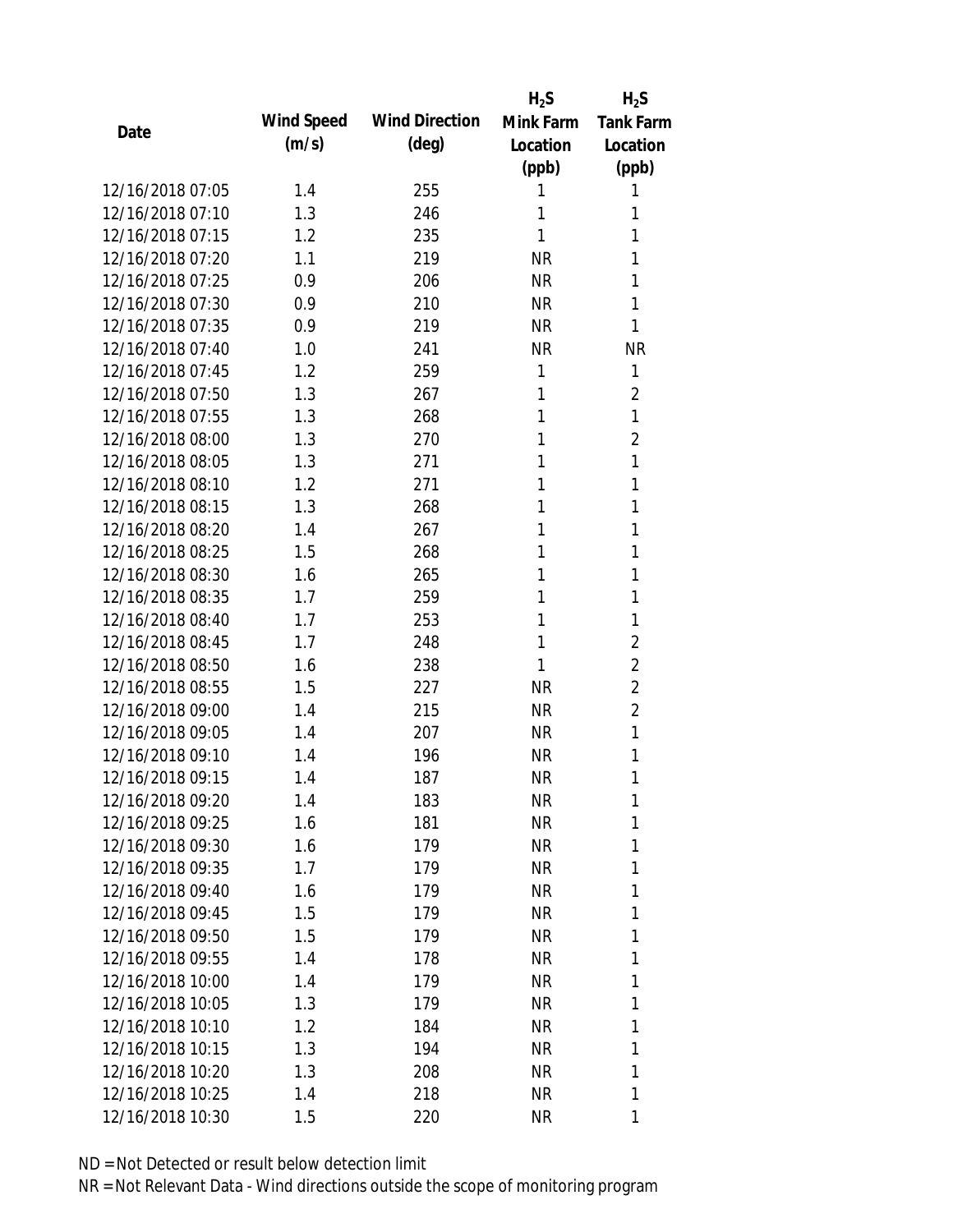|                  |            |                       | $H_2S$    | $H_2S$           |
|------------------|------------|-----------------------|-----------|------------------|
| Date             | Wind Speed | <b>Wind Direction</b> | Mink Farm | <b>Tank Farm</b> |
|                  | (m/s)      | $(\text{deg})$        | Location  | Location         |
|                  |            |                       | (ppb)     | (ppb)            |
| 12/16/2018 10:35 | 1.6        | 223                   | <b>NR</b> | 1                |
| 12/16/2018 10:40 | 2.0        | 222                   | <b>NR</b> | 1                |
| 12/16/2018 10:45 | 2.2        | 218                   | <b>NR</b> | 1                |
| 12/16/2018 10:50 | 2.5        | 216                   | <b>NR</b> | $\overline{2}$   |
| 12/16/2018 10:55 | 2.6        | 216                   | <b>NR</b> | $\overline{2}$   |
| 12/16/2018 11:00 | 2.7        | 221                   | <b>NR</b> | 1                |
| 12/16/2018 11:05 | 2.8        | 221                   | <b>NR</b> | 1                |
| 12/16/2018 11:10 | 2.9        | 220                   | <b>NR</b> | 1                |
| 12/16/2018 11:15 | 3.0        | 220                   | <b>NR</b> | 1                |
| 12/16/2018 11:20 | 3.0        | 221                   | <b>NR</b> | 1                |
| 12/16/2018 11:25 | 3.1        | 221                   | <b>NR</b> | 1                |
| 12/16/2018 11:30 | 3.0        | 224                   | <b>NR</b> | 1                |
| 12/16/2018 11:35 | 2.9        | 226                   | <b>NR</b> | 1                |
| 12/16/2018 11:40 | 2.8        | 229                   | <b>NR</b> | 1                |
| 12/16/2018 11:45 | 2.7        | 233                   | 1         | 1                |
| 12/16/2018 11:50 | 2.7        | 240                   | 1         | 1                |
| 12/16/2018 11:55 | 2.6        | 245                   | 1         | 1                |
| 12/16/2018 12:00 | 2.6        | 247                   | 1         | 1                |
| 12/16/2018 12:05 | 2.7        | 252                   | 1         | 1                |
| 12/16/2018 12:10 | 2.9        | 255                   | 1         | 1                |
| 12/16/2018 12:15 | 2.9        | 258                   | 1         | 1                |
| 12/16/2018 12:20 | 3.0        | 257                   | 1         | 1                |
| 12/16/2018 12:25 | 3.0        | 258                   | 1         | 1                |
| 12/16/2018 12:30 | 3.0        | 259                   | 1         | 1                |
| 12/16/2018 12:35 | 3.1        | 259                   | 1         | 1                |
| 12/16/2018 12:40 | 3.1        | 260                   | 1         | 1                |
| 12/16/2018 12:45 | 3.1        | 259                   | 1         | 1                |
| 12/16/2018 12:50 | 3.1        | 257                   | 1         | 1                |
| 12/16/2018 12:55 | 3.2        | 255                   | 1         | 1                |
| 12/16/2018 13:00 | 3.3        | 255                   | 1         | 1                |
| 12/16/2018 13:05 | 3.3        | 257                   | 1         | 1                |
| 12/16/2018 13:10 | 3.3        | 258                   | 1         | 1                |
| 12/16/2018 13:15 | 3.2        | 258                   | 1         | 1                |
| 12/16/2018 13:20 | 3.1        | 258                   | 1         | 1                |
| 12/16/2018 13:25 | 3.0        | 259                   | 1         | 1                |
| 12/16/2018 13:30 | 3.0        | 258                   | 1         | 1                |
| 12/16/2018 13:35 | 2.9        | 256                   | 1         | 1                |
| 12/16/2018 13:40 | 2.9        | 247                   | 1         | 1                |
| 12/16/2018 13:45 | 2.8        | 244                   | 1         | 1                |
| 12/16/2018 13:50 | 2.9        | 242                   | 1         | 1                |
| 12/16/2018 13:55 | 3.1        | 242                   | 1         | 1                |
| 12/16/2018 14:00 | 3.2        | 242                   | 1         | 1                |
|                  |            |                       |           |                  |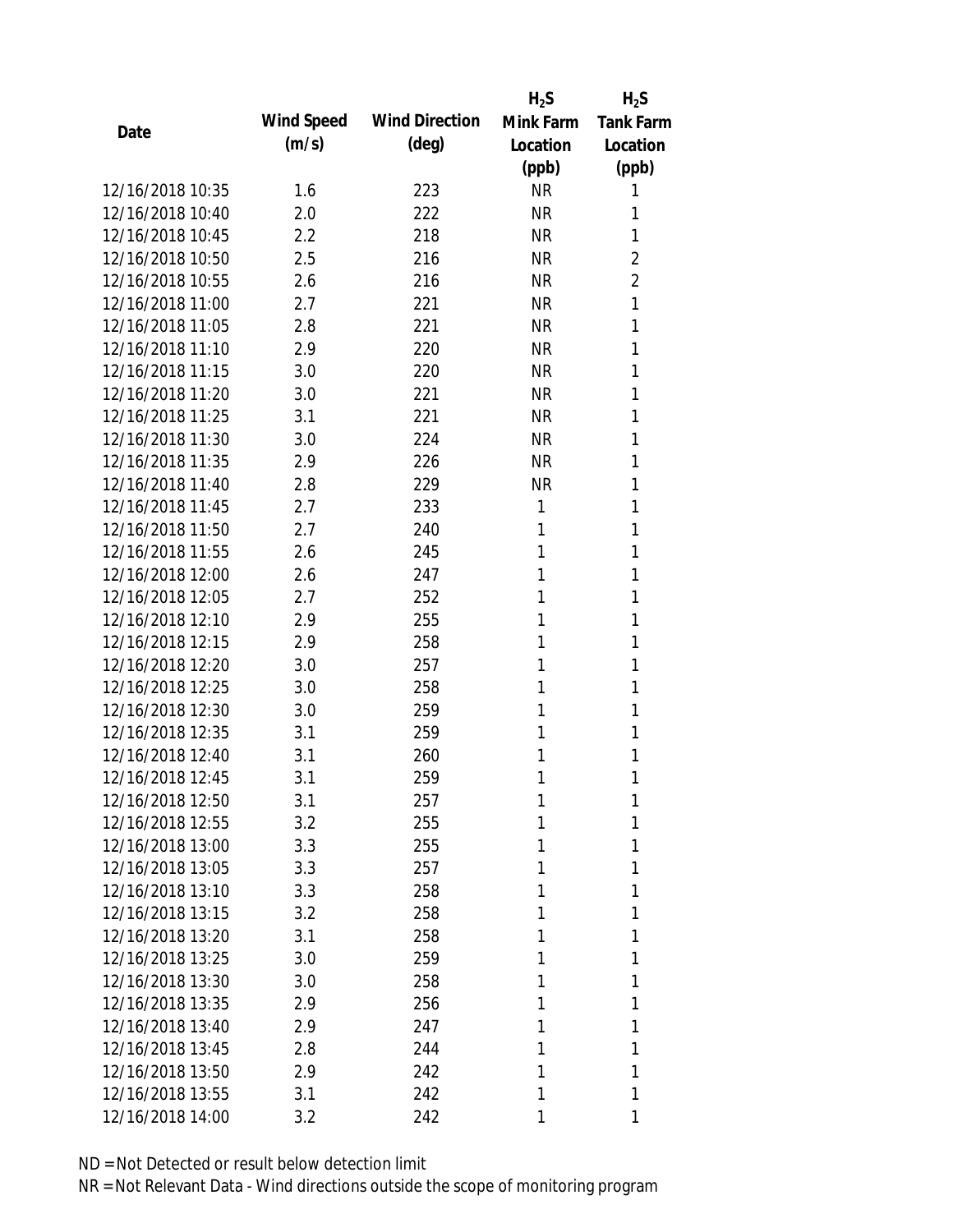|                  |            |                       | $H_2S$    | $H_2S$           |
|------------------|------------|-----------------------|-----------|------------------|
| Date             | Wind Speed | <b>Wind Direction</b> | Mink Farm | <b>Tank Farm</b> |
|                  | (m/s)      | $(\text{deg})$        | Location  | Location         |
|                  |            |                       | (ppb)     | (ppb)            |
| 12/16/2018 14:05 | 3.4        | 242                   | 1         | 1                |
| 12/16/2018 14:10 | 3.6        | 249                   | 1         | 1                |
| 12/16/2018 14:15 | 3.8        | 251                   | 1         | 1                |
| 12/16/2018 14:20 | 3.9        | 255                   | 1         | 1                |
| 12/16/2018 14:25 | 3.8        | 255                   | 1         | 1                |
| 12/16/2018 14:30 | 4.0        | 256                   | 1         | 1                |
| 12/16/2018 14:35 | 4.1        | 256                   | 1         | 1                |
| 12/16/2018 14:40 | 4.2        | 258                   | 1         | 1                |
| 12/16/2018 14:45 | 4.2        | 262                   | 1         | 1                |
| 12/16/2018 14:50 | 4.3        | 263                   | 1         | 1                |
| 12/16/2018 14:55 | 4.4        | 263                   | 1         | 1                |
| 12/16/2018 15:00 | 4.2        | 264                   | 1         | 1                |
| 12/16/2018 15:05 | 4.1        | 266                   | 1         | 1                |
| 12/16/2018 15:10 | 4.2        | 268                   | 1         | 1                |
| 12/16/2018 15:15 | 4.1        | 266                   | 1         | 1                |
| 12/16/2018 15:20 | 4.2        | 264                   | 1         | 1                |
| 12/16/2018 15:25 | 4.2        | 264                   | 1         | 1                |
| 12/16/2018 15:30 | 4.3        | 265                   | 1         | 1                |
| 12/16/2018 15:35 | 4.1        | 265                   | 1         | 1                |
| 12/16/2018 15:40 | 4.0        | 264                   | 1         | 1                |
| 12/16/2018 15:45 | 4.1        | 266                   | 1         | 1                |
| 12/16/2018 15:50 | 4.0        | 266                   | 1         | 1                |
| 12/16/2018 15:55 | 4.0        | 266                   | 1         | 1                |
| 12/16/2018 16:00 | 3.9        | 267                   | 1         | 1                |
| 12/16/2018 16:05 | 4.1        | 265                   | 1         | 1                |
| 12/16/2018 16:10 | 4.2        | 265                   | 1         | 1                |
| 12/16/2018 16:15 | 4.1        | 265                   | 1         | 1                |
| 12/16/2018 16:20 | 4.0        | 266                   | 1         | 1                |
| 12/16/2018 16:25 | 3.8        | 270                   | 1         | 1                |
| 12/16/2018 16:30 | 3.7        | 271                   | 1         | 1                |
| 12/16/2018 16:35 | 3.5        | 272                   | 1         | 1                |
| 12/16/2018 16:40 | 3.4        | 272                   | 1         | 1                |
| 12/16/2018 16:45 | 3.3        | 271                   | 1         | 1                |
| 12/16/2018 16:50 | 3.4        | 270                   | 1         | 1                |
| 12/16/2018 16:55 | 3.3        | 268                   | 1         | 1                |
| 12/16/2018 17:00 | 3.4        | 266                   | 1         | 1                |
| 12/16/2018 17:05 | 3.4        | 266                   | 1         | 1                |
| 12/16/2018 17:10 | 3.4        | 266                   | 1         | 1                |
| 12/16/2018 17:15 | 3.4        | 266                   | 1         | 1                |
| 12/16/2018 17:20 | 3.4        | 266                   | 1         | 1                |
| 12/16/2018 17:25 | 3.4        | 266                   | 1         | 1                |
| 12/16/2018 17:30 | 3.3        | 265                   | 1         | 1                |
|                  |            |                       |           |                  |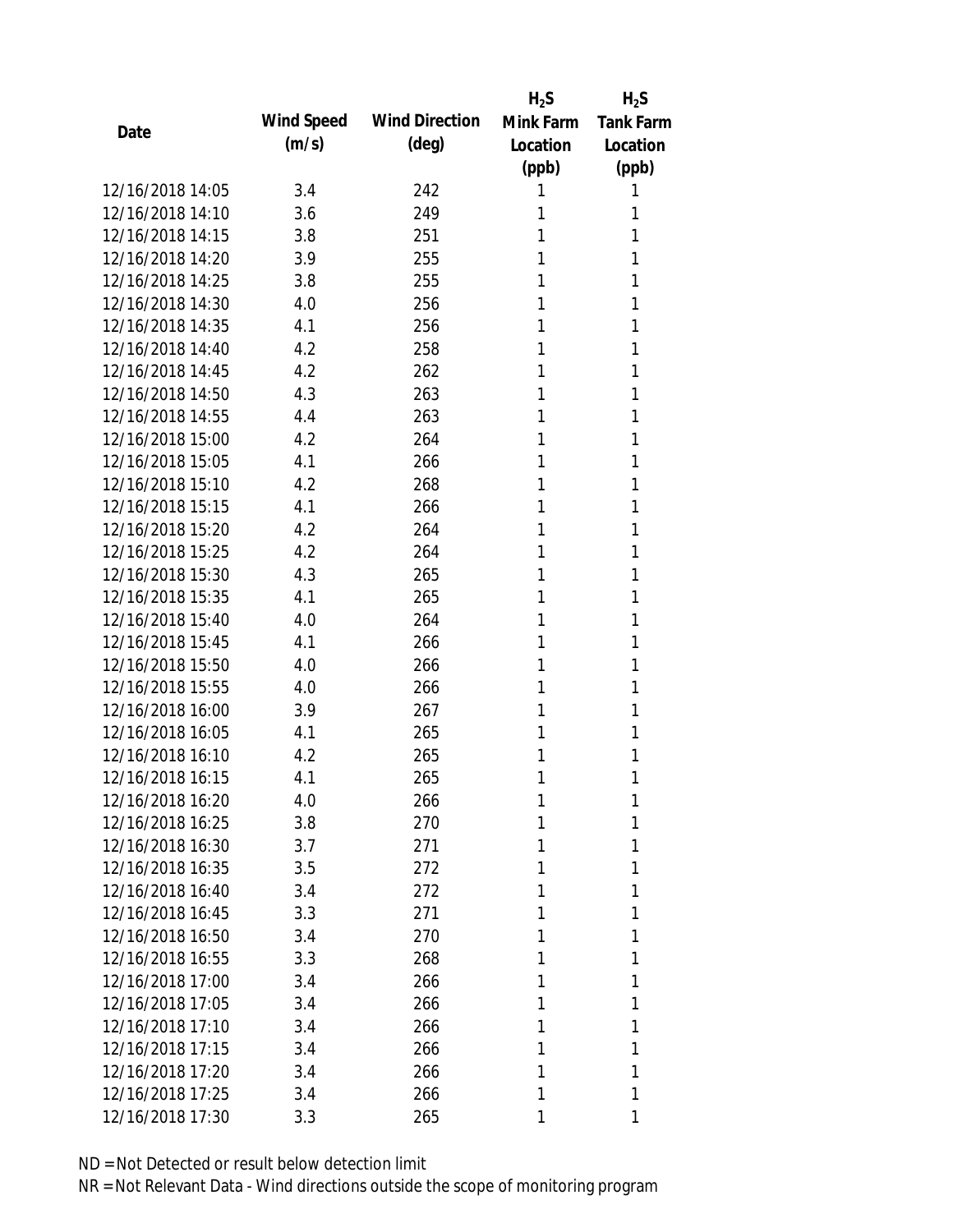|                  |            |                       | $H_2S$    | $H_2S$           |
|------------------|------------|-----------------------|-----------|------------------|
| Date             | Wind Speed | <b>Wind Direction</b> | Mink Farm | <b>Tank Farm</b> |
|                  | (m/s)      | $(\text{deg})$        | Location  | Location         |
|                  |            |                       | (ppb)     | (ppb)            |
| 12/16/2018 17:35 | 3.1        | 265                   | 1         | 1                |
| 12/16/2018 17:40 | 3.1        | 265                   | 1         | 1                |
| 12/16/2018 17:45 | 3.1        | 264                   | 1         | 1                |
| 12/16/2018 17:50 | 3.2        | 265                   | 1         | 1                |
| 12/16/2018 17:55 | 3.1        | 264                   | 1         | 1                |
| 12/16/2018 18:00 | 3.2        | 263                   | 1         | 2                |
| 12/16/2018 18:05 | 3.1        | 261                   | 1         | 1                |
| 12/16/2018 18:10 | 3.0        | 259                   | 1         | 1                |
| 12/16/2018 18:15 | 2.8        | 258                   | 1         | 1                |
| 12/16/2018 18:20 | 2.6        | 257                   | 1         | 1                |
| 12/16/2018 18:25 | 2.5        | 258                   | 1         | 1                |
| 12/16/2018 18:30 | 2.4        | 258                   | 1         | 1                |
| 12/16/2018 18:35 | 2.4        | 259                   | 1         | 1                |
| 12/16/2018 18:40 | 2.3        | 261                   | 1         | 1                |
| 12/16/2018 18:45 | 2.3        | 262                   | 1         | $\overline{2}$   |
| 12/16/2018 18:50 | 2.3        | 261                   | 1         | 1                |
| 12/16/2018 18:55 | 2.3        | 260                   | 1         | $\overline{2}$   |
| 12/16/2018 19:00 | 2.2        | 259                   | 1         | 2                |
| 12/16/2018 19:05 | 2.2        | 259                   | 1         | $\overline{2}$   |
| 12/16/2018 19:10 | 2.2        | 261                   | 1         | $\overline{2}$   |
| 12/16/2018 19:15 | 2.1        | 264                   | 1         | $\overline{2}$   |
| 12/16/2018 19:20 | 2.0        | 264                   | 1         | $\overline{2}$   |
| 12/16/2018 19:25 | 2.0        | 265                   | 1         | $\overline{2}$   |
| 12/16/2018 19:30 | 2.0        | 265                   | 1         | $\overline{2}$   |
| 12/16/2018 19:35 | 2.1        | 264                   | 1         | 1                |
| 12/16/2018 19:40 | 2.3        | 260                   | 1         | 1                |
| 12/16/2018 19:45 | 2.5        | 255                   | 1         | 1                |
| 12/16/2018 19:50 | 2.6        | 253                   | 1         | 1                |
| 12/16/2018 19:55 | 2.8        | 251                   | 1         | $\overline{2}$   |
| 12/16/2018 20:00 | 2.9        | 250                   | 1         | $\overline{2}$   |
| 12/16/2018 20:05 | 2.9        | 249                   | 1         | $\overline{2}$   |
| 12/16/2018 20:10 | 2.9        | 249                   | 1         | 1                |
| 12/16/2018 20:15 | 2.9        | 251                   | 1         | 1                |
| 12/16/2018 20:20 | 2.9        | 253                   | 1         | 1                |
| 12/16/2018 20:25 | 2.9        | 253                   | 1         | 1                |
| 12/16/2018 20:30 | 2.8        | 252                   | 1         | 1                |
| 12/16/2018 20:35 | 2.9        | 252                   | 1         | 1                |
| 12/16/2018 20:40 | 2.9        | 253                   | 1         | 2                |
| 12/16/2018 20:45 | 3.0        | 253                   | 1         | $\overline{2}$   |
| 12/16/2018 20:50 | 3.0        | 253                   | 1         | $\overline{2}$   |
| 12/16/2018 20:55 | 3.0        | 252                   | 1         | $\overline{2}$   |
| 12/16/2018 21:00 | 3.0        | 255                   | 1         | $\overline{2}$   |
|                  |            |                       |           |                  |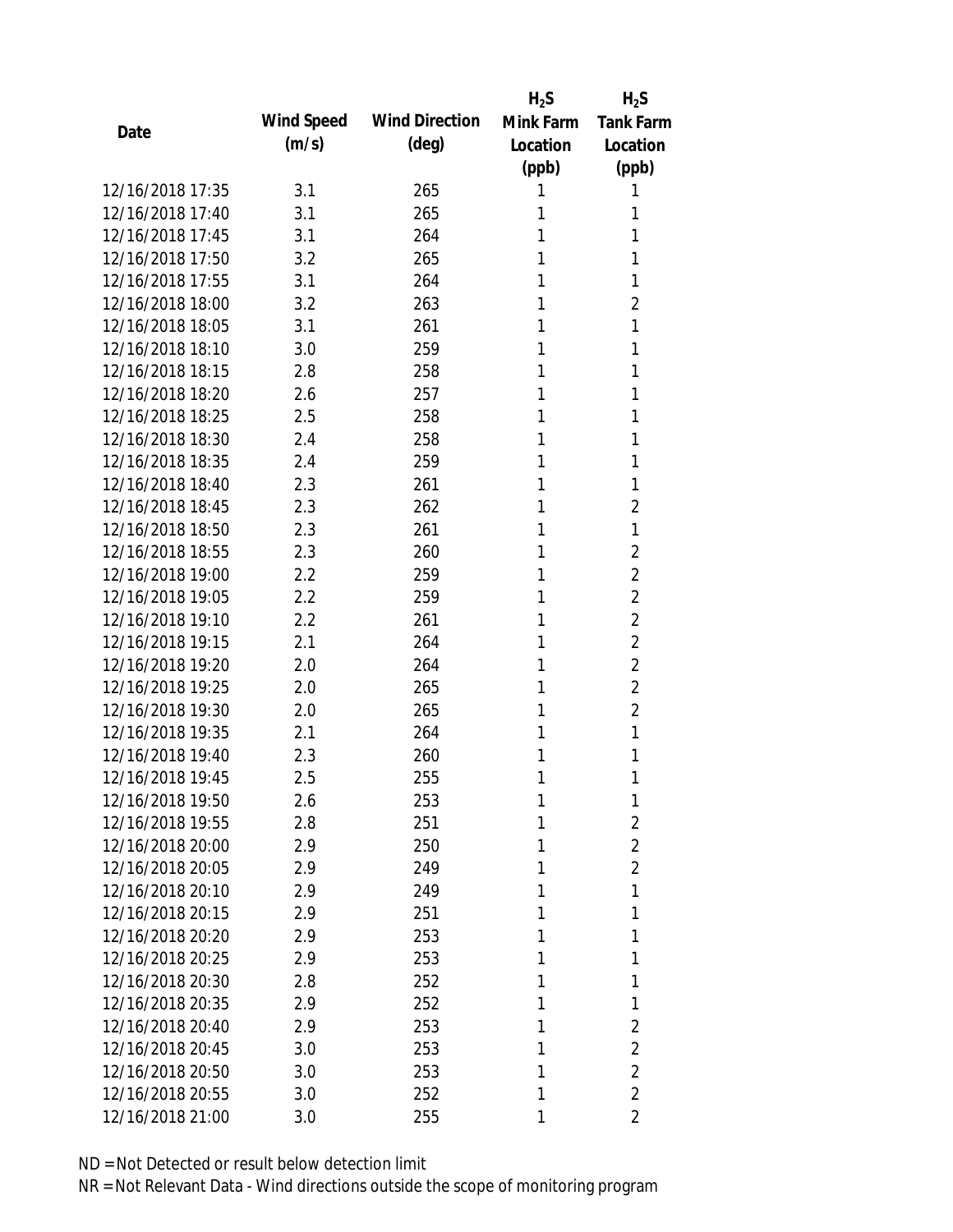|                  |            |                       | $H_2S$    | $H_2S$           |
|------------------|------------|-----------------------|-----------|------------------|
|                  | Wind Speed | <b>Wind Direction</b> | Mink Farm | <b>Tank Farm</b> |
| Date             | (m/s)      | $(\text{deg})$        | Location  | Location         |
|                  |            |                       | (ppb)     | (ppb)            |
| 12/16/2018 21:05 | 3.0        | 255                   | 1         | 1                |
| 12/16/2018 21:10 | 3.1        | 255                   | 1         | 1                |
| 12/16/2018 21:15 | 3.0        | 255                   | 1         | 1                |
| 12/16/2018 21:20 | 3.0        | 255                   | 1         | 1                |
| 12/16/2018 21:25 | 3.0        | 255                   | 1         | 1                |
| 12/16/2018 21:30 | 3.0        | 254                   | 1         | 1                |
| 12/16/2018 21:35 | 3.0        | 253                   | 1         | $\overline{2}$   |
| 12/16/2018 21:40 | 2.9        | 252                   | 1         | 2                |
| 12/16/2018 21:45 | 2.9        | 251                   | 1         | $\overline{2}$   |
| 12/16/2018 21:50 | 2.9        | 248                   | 1         | $\overline{2}$   |
| 12/16/2018 21:55 | 2.9        | 248                   | 1         | 1                |
| 12/16/2018 22:00 | 3.0        | 246                   | 1         | 1                |
| 12/16/2018 22:05 | 3.0        | 246                   | 1         | 1                |
| 12/16/2018 22:10 | 3.1        | 246                   | 1         | 1                |
| 12/16/2018 22:15 | 3.1        | 245                   | 1         | 1                |
| 12/16/2018 22:20 | 3.3        | 246                   | 1         | 1                |
| 12/16/2018 22:25 | 3.4        | 243                   | <b>ND</b> | 1                |
| 12/16/2018 22:30 | 3.4        | 240                   | 1         | 2                |
| 12/16/2018 22:35 | 3.4        | 236                   | 1         | $\overline{2}$   |
| 12/16/2018 22:40 | 3.3        | 236                   | 1         | $\overline{2}$   |
| 12/16/2018 22:45 | 3.3        | 237                   | 1         | $\overline{2}$   |
| 12/16/2018 22:50 | 3.3        | 239                   | 1         | $\overline{2}$   |
| 12/16/2018 22:55 | 3.3        | 242                   | 1         | $\overline{2}$   |
| 12/16/2018 23:00 | 3.3        | 246                   | 1         | $\overline{2}$   |
| 12/16/2018 23:05 | 3.4        | 250                   | 1         | 1                |
| 12/16/2018 23:10 | 3.5        | 251                   | 1         | 1                |
| 12/16/2018 23:15 | 3.4        | 249                   | 1         | 1                |
| 12/16/2018 23:20 | 3.4        | 250                   | 1         | 1                |
| 12/16/2018 23:25 | 3.3        | 250                   | 1         | 1                |
| 12/16/2018 23:30 | 3.3        | 250                   | 1         | 1                |
| 12/16/2018 23:35 | 3.3        | 250                   | 1         | 1                |
| 12/16/2018 23:40 | 3.2        | 250                   | 1         | 1                |
| 12/16/2018 23:45 | 3.2        | 251                   | 1         | 1                |
| 12/16/2018 23:50 | 3.1        | 253                   | 1         | 1                |
| 12/16/2018 23:55 | 3.0        | 253                   | 1         | 1                |
| 12/16/2018 24:00 | 2.9        | 253                   | 1         | 1                |
| 12/17/2018 00:05 | 2.8        | 252                   | 1         | 1                |
| 12/17/2018 00:10 | 2.8        | 252                   | 1         | 1                |
| 12/17/2018 00:15 | 2.8        | 252                   | 1         | 1                |
| 12/17/2018 00:20 | 2.8        | 253                   | 1         | 1                |
| 12/17/2018 00:25 | 2.8        | 254                   | ND        | 1                |
| 12/17/2018 00:30 | 2.8        | 255                   | <b>ND</b> | 1                |
|                  |            |                       |           |                  |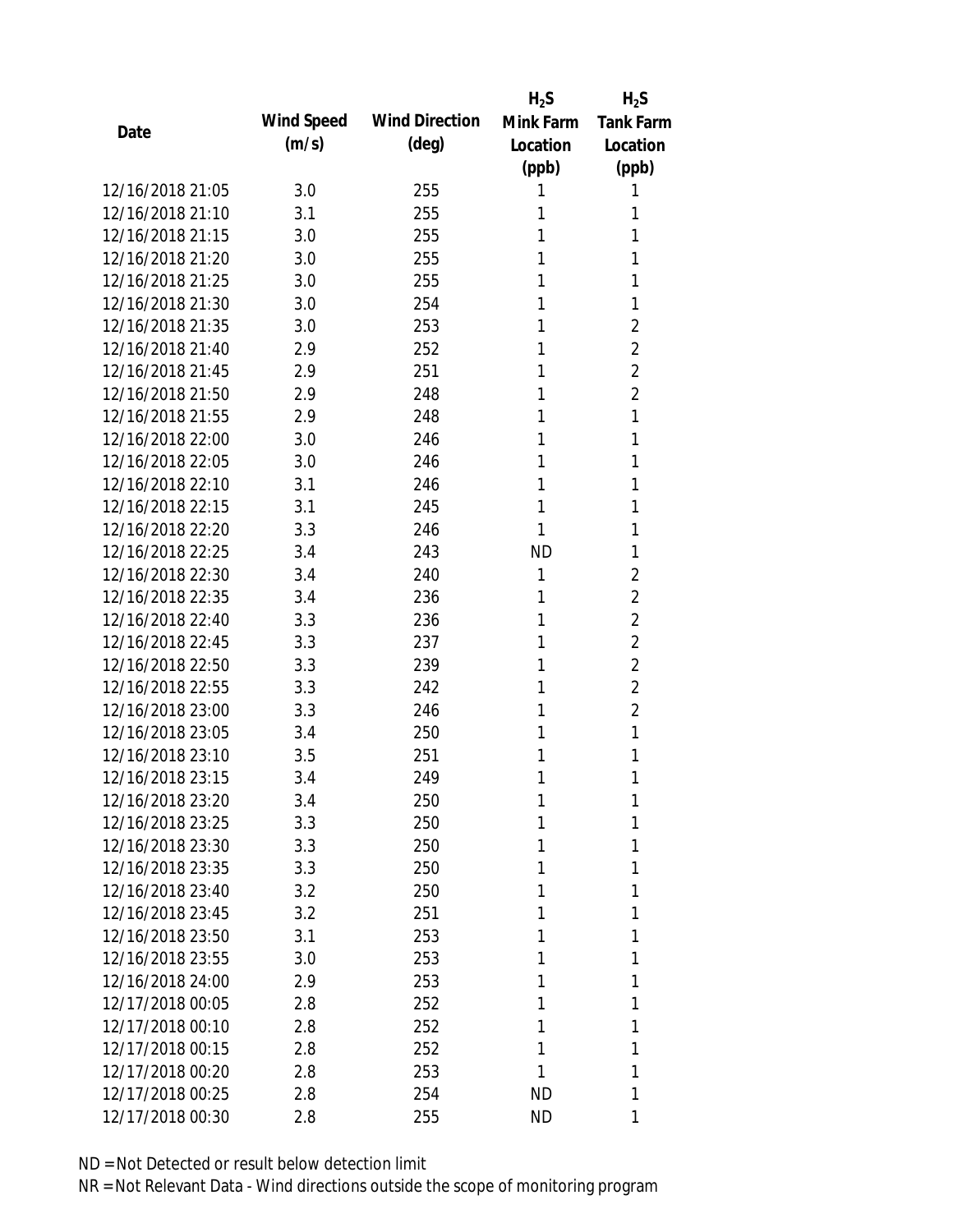|                  |            |                       | $H_2S$         | $H_2S$           |
|------------------|------------|-----------------------|----------------|------------------|
| Date             | Wind Speed | <b>Wind Direction</b> | Mink Farm      | <b>Tank Farm</b> |
|                  | (m/s)      | $(\text{deg})$        | Location       | Location         |
|                  |            |                       | (ppb)          | (ppb)            |
| 12/17/2018 00:35 | 2.7        | 256                   | <b>ND</b>      | 1                |
| 12/17/2018 00:40 | 2.5        | 255                   | 1              | 1                |
| 12/17/2018 00:45 | 2.4        | 254                   | 1              | 1                |
| 12/17/2018 00:50 | 2.4        | 252                   | 1              | 1                |
| 12/17/2018 00:55 | 2.4        | 250                   | 1              | 1                |
| 12/17/2018 01:00 | 2.4        | 249                   | 1              | 1                |
| 12/17/2018 01:05 | 2.4        | 250                   | 1              | 1                |
| 12/17/2018 01:10 | 2.4        | 251                   | 1              | 1                |
| 12/17/2018 01:15 | 2.5        | 251                   | 1              | 1                |
| 12/17/2018 01:20 | 2.5        | 251                   | 1              | 1                |
| 12/17/2018 01:25 | 2.6        | 250                   | 1              | 2                |
| 12/17/2018 01:30 | 2.6        | 251                   | 1              | 1                |
| 12/17/2018 01:35 | 2.7        | 251                   | 1              | 1                |
| 12/17/2018 01:40 | 2.8        | 250                   | 1              | 1                |
| 12/17/2018 01:45 | 2.9        | 252                   | 1              | 1                |
| 12/17/2018 01:50 | 2.9        | 254                   | 1              | 1                |
| 12/17/2018 01:55 | 2.9        | 254                   | 1              | 1                |
| 12/17/2018 02:00 | 2.9        | 254                   | 1              | $\overline{2}$   |
| 12/17/2018 02:05 | 2.8        | 254                   | 1              | 1                |
| 12/17/2018 02:10 | 2.8        | 255                   | 1              | 1                |
| 12/17/2018 02:15 | 2.7        | 256                   | 1              | 1                |
| 12/17/2018 02:20 | 2.6        | 256                   | 1              | 1                |
| 12/17/2018 02:25 | 2.6        | 256                   | 1              | 2                |
| 12/17/2018 02:30 | 2.5        | 255                   | 1              | 2                |
| 12/17/2018 02:35 | 2.5        | 256                   | 1              | $\overline{2}$   |
| 12/17/2018 02:40 | 2.4        | 256                   | 1              | $\overline{2}$   |
| 12/17/2018 02:45 | 2.4        | 255                   | 1              | $\overline{2}$   |
| 12/17/2018 02:50 | 2.4        | 256                   | 1              | 1                |
| 12/17/2018 02:55 | 2.4        | 256                   | 1              | 1                |
| 12/17/2018 03:00 | 2.3        | 259                   | 1              | 1                |
| 12/17/2018 03:05 | 2.3        | 262                   | 1              | 1                |
| 12/17/2018 03:10 | 2.4        | 268                   | 1              | 1                |
| 12/17/2018 03:15 | 2.6        | 274                   | 2              | 1                |
| 12/17/2018 03:20 | 2.9        | 281                   | $\overline{2}$ | <b>NR</b>        |
| 12/17/2018 03:25 | 3.2        | 288                   | $\overline{2}$ | <b>NR</b>        |
| 12/17/2018 03:30 | 3.6        | 294                   | 3              | <b>NR</b>        |
| 12/17/2018 03:35 |            |                       | 3              | <b>NR</b>        |
|                  | 3.9        | 297                   |                |                  |
| 12/17/2018 03:40 | 4.0        | 299                   | 3              | <b>NR</b>        |
| 12/17/2018 03:45 | 4.2        | 300                   | 3              | <b>NR</b>        |
| 12/17/2018 03:50 | 4.2        | 300                   | 4              | <b>NR</b>        |
| 12/17/2018 03:55 | 4.0        | 300                   | 4              | <b>NR</b>        |
| 12/17/2018 04:00 | 3.7        | 296                   | 4              | <b>NR</b>        |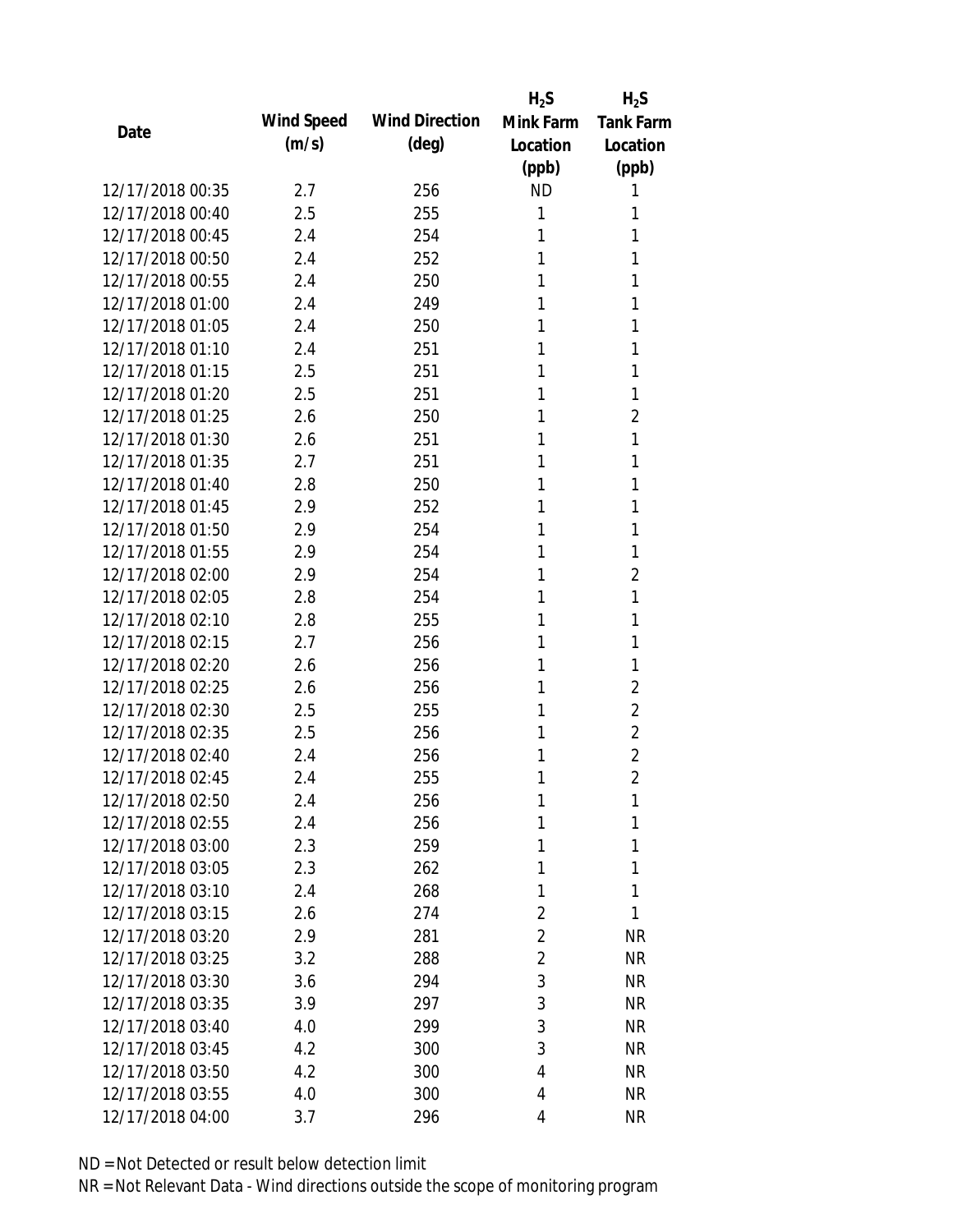|                  |            |                       | $H_2S$         | $H_2S$           |
|------------------|------------|-----------------------|----------------|------------------|
| Date             | Wind Speed | <b>Wind Direction</b> | Mink Farm      | <b>Tank Farm</b> |
|                  | (m/s)      | $(\text{deg})$        | Location       | Location         |
|                  |            |                       | (ppb)          | (ppb)            |
| 12/17/2018 04:05 | 3.4        | 294                   | $\overline{4}$ | <b>NR</b>        |
| 12/17/2018 04:10 | 3.2        | 292                   | 4              | <b>NR</b>        |
| 12/17/2018 04:15 | 2.9        | 289                   | 3              | <b>NR</b>        |
| 12/17/2018 04:20 | 2.7        | 288                   | $\overline{2}$ | <b>NR</b>        |
| 12/17/2018 04:25 | 2.7        | 286                   | $\overline{2}$ | <b>NR</b>        |
| 12/17/2018 04:30 | 2.9        | 287                   | $\overline{2}$ | <b>NR</b>        |
| 12/17/2018 04:35 | 3.0        | 288                   | $\overline{2}$ | <b>NR</b>        |
| 12/17/2018 04:40 | 3.0        | 290                   | $\mathbf{1}$   | <b>NR</b>        |
| 12/17/2018 04:45 | 3.1        | 292                   | 1              | <b>NR</b>        |
| 12/17/2018 04:50 | 3.3        | 293                   | 1              | <b>NR</b>        |
| 12/17/2018 04:55 | 3.5        | 296                   | 1              | <b>NR</b>        |
| 12/17/2018 05:00 | 3.6        | 298                   | 1              | <b>NR</b>        |
| 12/17/2018 05:05 | 3.6        | 299                   | 1              | <b>NR</b>        |
| 12/17/2018 05:10 | 3.5        | 297                   | 1              | <b>NR</b>        |
| 12/17/2018 05:15 | 3.4        | 296                   | $\overline{2}$ | <b>NR</b>        |
| 12/17/2018 05:20 | 3.2        | 294                   | $\overline{2}$ | <b>NR</b>        |
| 12/17/2018 05:25 | 2.9        | 292                   | $\overline{2}$ | <b>NR</b>        |
| 12/17/2018 05:30 | 2.6        | 290                   | $\overline{4}$ | <b>NR</b>        |
| 12/17/2018 05:35 | 2.6        | 286                   | 4              | <b>NR</b>        |
| 12/17/2018 05:40 | 2.5        | 284                   | 4              | <b>NR</b>        |
| 12/17/2018 05:45 | 2.6        | 281                   | 4              | <b>NR</b>        |
| 12/17/2018 05:50 | 2.6        | 277                   | 4              | <b>NR</b>        |
| 12/17/2018 05:55 | 2.6        | 273                   | 4              | 1                |
| 12/17/2018 06:00 | 2.7        | 270                   | $\overline{2}$ | 1                |
| 12/17/2018 06:05 | 2.6        | 267                   | $\overline{2}$ | 1                |
| 12/17/2018 06:10 | 2.7        | 263                   | $\overline{2}$ | 1                |
| 12/17/2018 06:15 | 2.6        | 260                   | $\overline{2}$ | 1                |
| 12/17/2018 06:20 | 2.6        | 260                   | $\overline{2}$ | 1                |
| 12/17/2018 06:25 | 2.5        | 260                   | $\overline{2}$ | 1                |
| 12/17/2018 06:30 | 2.4        | 261                   | $\overline{2}$ | 1                |
| 12/17/2018 06:35 | 2.3        | 264                   | 1              | 1                |
| 12/17/2018 06:40 | 2.3        | 268                   | 1              | 1                |
| 12/17/2018 06:45 | 2.2        | 270                   | 1              | 1                |
| 12/17/2018 06:50 | 2.1        | 273                   | 1              | 1                |
| 12/17/2018 06:55 | 2.1        | 277                   | 1              | <b>NR</b>        |
| 12/17/2018 07:00 | 2.2        | 279                   | 1              | <b>NR</b>        |
| 12/17/2018 07:05 | 2.2        | 284                   | 1              | NR               |
| 12/17/2018 07:10 | 2.3        | 291                   | 1              | NR               |
| 12/17/2018 07:15 | 2.4        | 299                   | 1              | NR               |
| 12/17/2018 07:20 | 2.6        | 308                   | 1              | <b>NR</b>        |
| 12/17/2018 07:25 | 2.6        | 315                   | 1              | <b>NR</b>        |
| 12/17/2018 07:30 | 2.7        | 321                   | 1              | <b>NR</b>        |
|                  |            |                       |                |                  |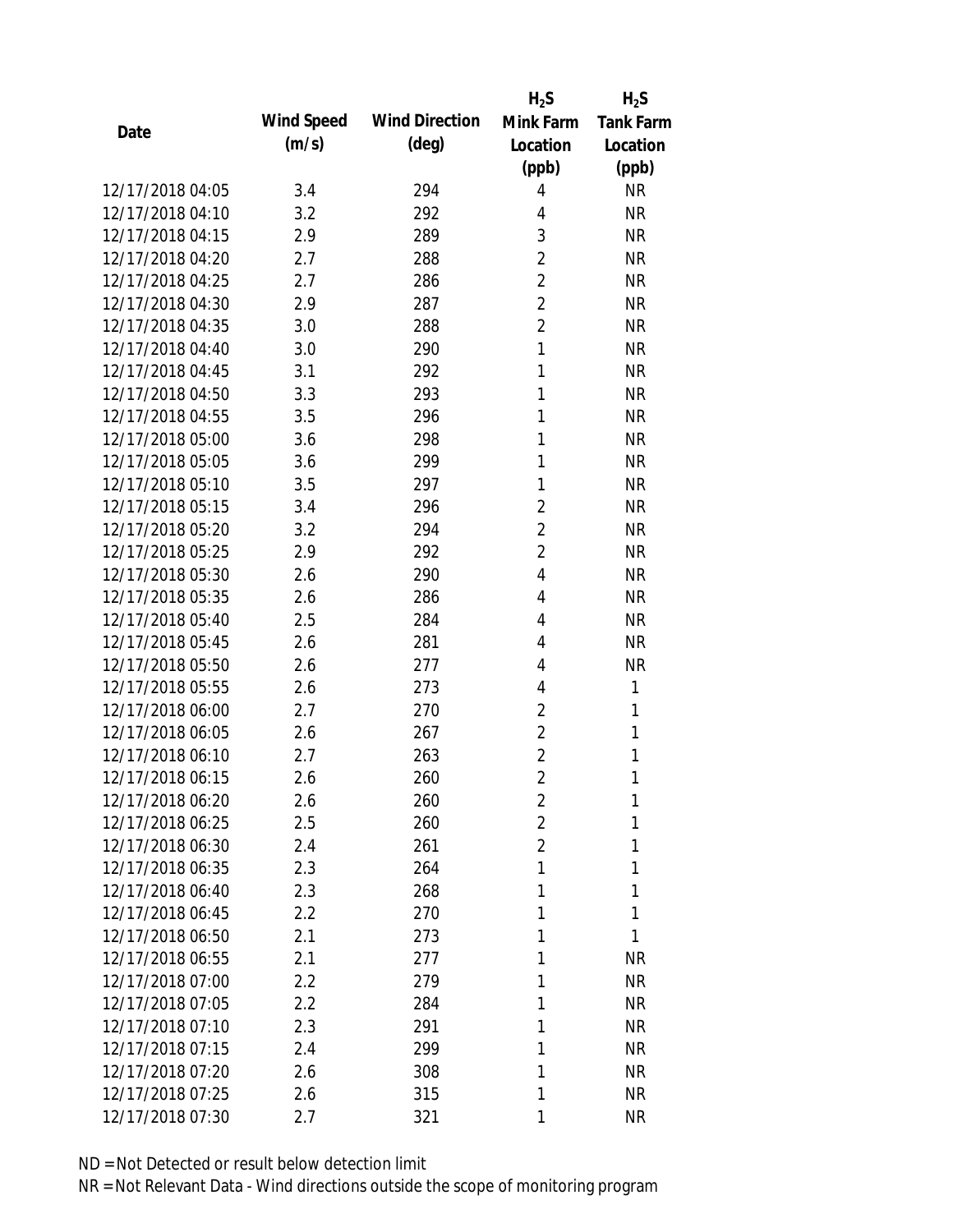|                  |            |                       | $H_2S$       | $H_2S$           |
|------------------|------------|-----------------------|--------------|------------------|
| Date             | Wind Speed | <b>Wind Direction</b> | Mink Farm    | <b>Tank Farm</b> |
|                  | (m/s)      | $(\text{deg})$        | Location     | Location         |
|                  |            |                       | (ppb)        | (ppb)            |
| 12/17/2018 07:35 | 2.9        | 325                   | 1            | <b>NR</b>        |
| 12/17/2018 07:40 | 3.2        | 327                   | 1            | <b>NR</b>        |
| 12/17/2018 07:45 | 3.4        | 330                   | 1            | <b>NR</b>        |
| 12/17/2018 07:50 | 3.5        | 330                   | 1            | <b>NR</b>        |
| 12/17/2018 07:55 | 3.7        | 329                   | 1            | <b>NR</b>        |
| 12/17/2018 08:00 | 3.7        | 329                   | 1            | <b>NR</b>        |
| 12/17/2018 08:05 | 3.7        | 330                   | 1            | <b>NR</b>        |
| 12/17/2018 08:10 | 3.7        | 330                   | $\mathbf{1}$ | <b>NR</b>        |
| 12/17/2018 08:15 | 3.6        | 331                   | <b>ND</b>    | <b>NR</b>        |
| 12/17/2018 08:20 | 3.7        | 332                   | <b>ND</b>    | <b>NR</b>        |
| 12/17/2018 08:25 | 3.8        | 333                   | <b>ND</b>    | <b>NR</b>        |
| 12/17/2018 08:30 | 3.7        | 333                   | <b>ND</b>    | <b>NR</b>        |
| 12/17/2018 08:35 | 3.7        | 334                   | <b>ND</b>    | <b>NR</b>        |
| 12/17/2018 08:40 | 3.7        | 333                   | 1            | <b>NR</b>        |
| 12/17/2018 08:45 | 3.6        | 333                   | 1            | <b>NR</b>        |
| 12/17/2018 08:50 | 3.5        | 333                   | 1            | <b>NR</b>        |
| 12/17/2018 08:55 | 3.4        | 334                   | 1            | <b>NR</b>        |
| 12/17/2018 09:00 | 3.6        | 333                   | 1            | <b>NR</b>        |
| 12/17/2018 09:05 | 3.5        | 333                   | $\mathbf{1}$ | <b>NR</b>        |
| 12/17/2018 09:10 | 3.5        | 335                   | 1            | <b>NR</b>        |
| 12/17/2018 09:15 | 3.5        | 335                   | 1            | <b>NR</b>        |
| 12/17/2018 09:20 | 3.4        | 336                   | 1            | <b>NR</b>        |
| 12/17/2018 09:25 | 3.2        | 337                   | 1            | <b>NR</b>        |
| 12/17/2018 09:30 | 3.0        | 338                   | 1            | <b>NR</b>        |
| 12/17/2018 09:35 | 2.9        | 340                   | 1            | <b>NR</b>        |
| 12/17/2018 09:40 | 2.7        | 340                   | 1            | <b>NR</b>        |
| 12/17/2018 09:45 | 2.7        | 341                   | 1            | <b>NR</b>        |
| 12/17/2018 09:50 | 2.9        | 342                   | 1            | <b>NR</b>        |
| 12/17/2018 09:55 | 3.1        | 342                   | 1            | <b>NR</b>        |
| 12/17/2018 10:00 | 3.2        | 342                   | 1            | <b>NR</b>        |
| 12/17/2018 10:05 | 3.3        | 342                   | 1            | <b>NR</b>        |
| 12/17/2018 10:10 | 3.4        | 342                   | 1            | <b>NR</b>        |
| 12/17/2018 10:15 | 3.5        | 344                   | ND           | <b>NR</b>        |
| 12/17/2018 10:20 | 3.5        | 346                   | 1            | <b>NR</b>        |
| 12/17/2018 10:25 | 3.3        | 346                   | 1            | <b>NR</b>        |
| 12/17/2018 10:30 | 3.2        | 349                   | 1            | <b>NR</b>        |
| 12/17/2018 10:35 | 3.3        | 352                   | NoData       | NR               |
| 12/17/2018 10:40 | 3.5        | 357                   | NoData       | <b>NR</b>        |
| 12/17/2018 10:45 | 3.7        | 360                   | NoData       | NR               |
| 12/17/2018 10:50 | 3.7        | 1                     | NoData       | NR               |
| 12/17/2018 10:55 | 3.7        | 3                     | NoData       | <b>NR</b>        |
| 12/17/2018 11:00 | 3.6        | 3                     | NoData       | <b>NR</b>        |
|                  |            |                       |              |                  |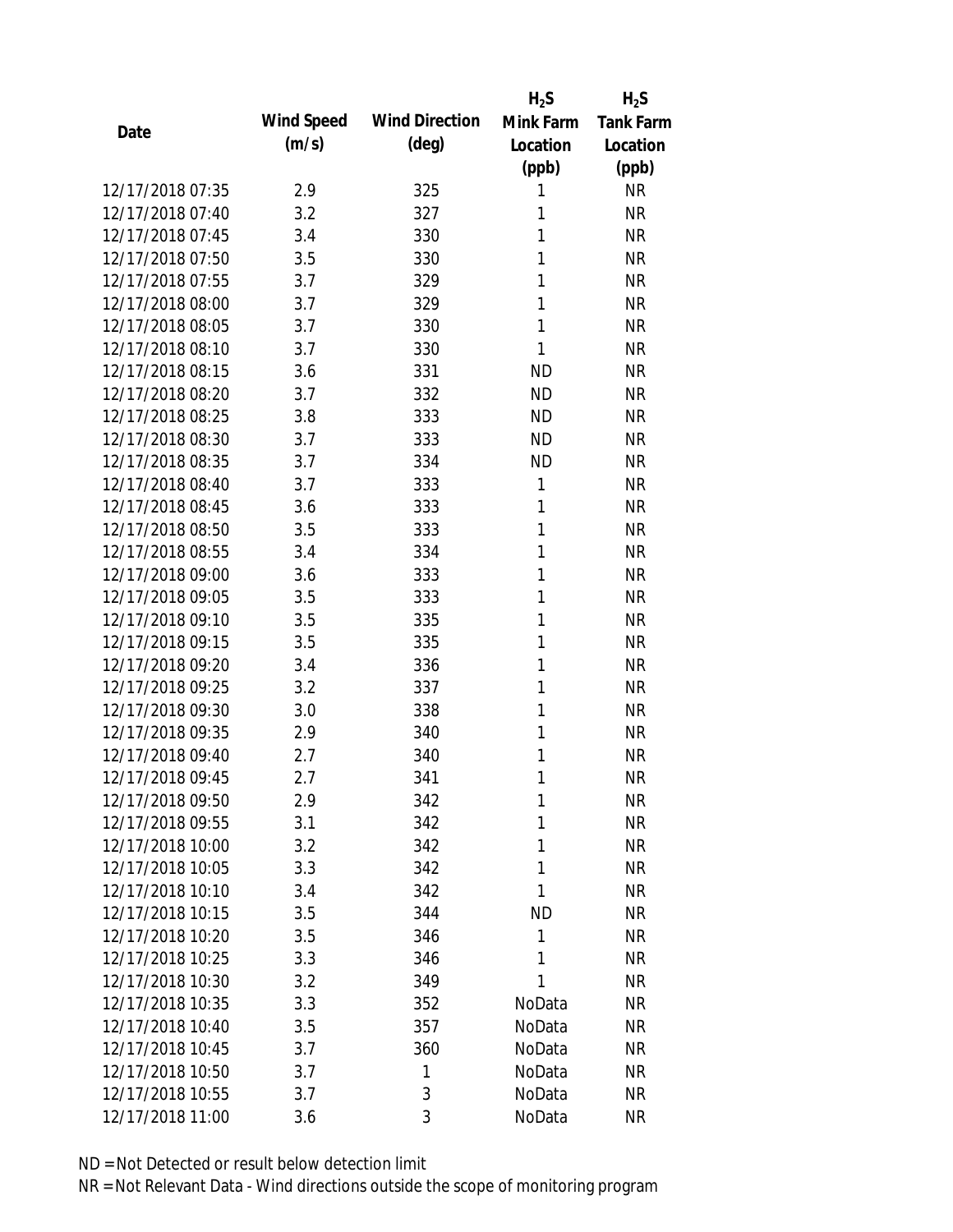|                  |            |                       | $H_2S$    | $H_2S$           |
|------------------|------------|-----------------------|-----------|------------------|
| Date             | Wind Speed | <b>Wind Direction</b> | Mink Farm | <b>Tank Farm</b> |
|                  | (m/s)      | $(\text{deg})$        | Location  | Location         |
|                  |            |                       | (ppb)     | (ppb)            |
| 12/17/2018 11:05 | 3.5        | 359                   | NoData    | <b>NR</b>        |
| 12/17/2018 11:10 | 3.3        | 355                   | NoData    | <b>NR</b>        |
| 12/17/2018 11:15 | 3.1        | 353                   | NoData    | <b>NR</b>        |
| 12/17/2018 11:20 | 3.1        | 349                   | NoData    | <b>NR</b>        |
| 12/17/2018 11:25 | 3.1        | 349                   | NoData    | <b>NR</b>        |
| 12/17/2018 11:30 | 3.1        | 351                   | NoData    | <b>NR</b>        |
| 12/17/2018 11:35 | 3.1        | 355                   | NoData    | <b>NR</b>        |
| 12/17/2018 11:40 | 3.1        | 359                   | NoData    | <b>NR</b>        |
| 12/17/2018 11:45 | 3.0        | 358                   | NoData    | <b>NR</b>        |
| 12/17/2018 11:50 | 2.8        | 359                   | NoData    | <b>NR</b>        |
| 12/17/2018 11:55 | 2.6        | 355                   | NoData    | <b>NR</b>        |
| 12/17/2018 12:00 | 2.6        | 353                   | NoData    | <b>NR</b>        |
| 12/17/2018 12:05 | 2.6        | 347                   | NoData    | <b>NR</b>        |
| 12/17/2018 12:10 | 2.6        | 340                   | NoData    | <b>NR</b>        |
| 12/17/2018 12:15 | 2.7        | 337                   | NoData    | <b>NR</b>        |
| 12/17/2018 12:20 | 2.6        | 339                   | NoData    | <b>NR</b>        |
| 12/17/2018 12:25 | 2.6        | 340                   | NoData    | <b>NR</b>        |
| 12/17/2018 12:30 | 2.6        | 345                   | NoData    | <b>NR</b>        |
| 12/17/2018 12:35 | 2.6        | 353                   | NoData    | <b>NR</b>        |
| 12/17/2018 12:40 | 2.4        | 359                   | NoData    | <b>NR</b>        |
| 12/17/2018 12:45 | 2.3        | 6                     | NoData    | <b>NR</b>        |
| 12/17/2018 12:50 | 2.2        | 6                     | NoData    | <b>NR</b>        |
| 12/17/2018 12:55 | 2.3        | 10                    | NoData    | <b>NR</b>        |
| 12/17/2018 13:00 | 2.3        | 8                     | NoData    | <b>NR</b>        |
| 12/17/2018 13:05 | 2.1        | 11                    | NoData    | <b>NR</b>        |
| 12/17/2018 13:10 | 2.0        | 8                     | NoData    | <b>NR</b>        |
| 12/17/2018 13:15 | 2.0        | 360                   | 1         | <b>NR</b>        |
| 12/17/2018 13:20 | 2.0        | 351                   | 1         | <b>NR</b>        |
| 12/17/2018 13:25 | 1.9        | 342                   | 1         | <b>NR</b>        |
| 12/17/2018 13:30 | 1.8        | 334                   | 1         | <b>NR</b>        |
| 12/17/2018 13:35 | 1.8        | 330                   | 1         | <b>NR</b>        |
| 12/17/2018 13:40 | 1.8        | 328                   | 1         | <b>NR</b>        |
| 12/17/2018 13:45 | 1.7        | 324                   | 1         | NR               |
| 12/17/2018 13:50 | 1.8        | 330                   | 1         | <b>NR</b>        |
| 12/17/2018 13:55 | 1.9        | 342                   | 1         | <b>NR</b>        |
| 12/17/2018 14:00 | 1.8        | 347                   | 1         | <b>NR</b>        |
| 12/17/2018 14:05 | 1.9        | 348                   | 1         | <b>NR</b>        |
| 12/17/2018 14:10 | 2.0        | 355                   | 1         | <b>NR</b>        |
| 12/17/2018 14:15 | 2.1        | 357                   | 1         | <b>NR</b>        |
| 12/17/2018 14:20 | 1.9        | 360                   | 1         | <b>NR</b>        |
| 12/17/2018 14:25 | 1.9        | 357                   | 1         | <b>NR</b>        |
| 12/17/2018 14:30 | 2.0        | 358                   | 1         | <b>NR</b>        |
|                  |            |                       |           |                  |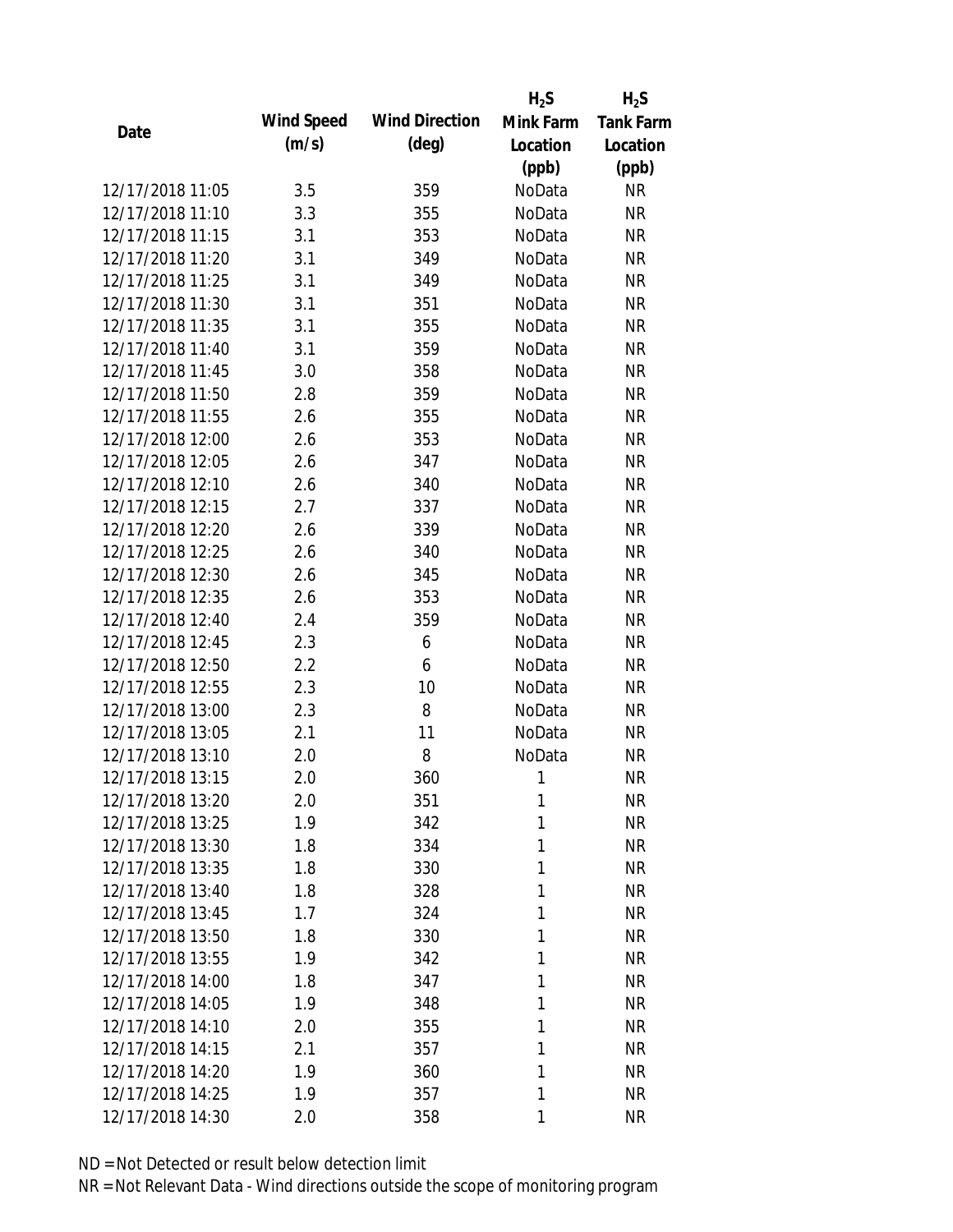|                  |            |                       | $H_2S$    | $H_2S$           |
|------------------|------------|-----------------------|-----------|------------------|
|                  | Wind Speed | <b>Wind Direction</b> | Mink Farm | <b>Tank Farm</b> |
| Date             | (m/s)      | $(\text{deg})$        | Location  | Location         |
|                  |            |                       | (ppb)     | (ppb)            |
| 12/17/2018 14:35 | 2.0        | 357                   | 1         | NoData           |
| 12/17/2018 14:40 | 2.0        | 354                   | 1         | NoData           |
| 12/17/2018 14:45 | 1.9        | 353                   | 1         | NoData           |
| 12/17/2018 14:50 | 1.9        | 351                   | 1         | NoData           |
| 12/17/2018 14:55 | 1.8        | 349                   | 1         | NoData           |
| 12/17/2018 15:00 | 1.7        | 334                   | <b>NR</b> | NoData           |
| 12/17/2018 15:05 | 1.7        | 321                   | <b>NR</b> | NoData           |
| 12/17/2018 15:10 | 1.8        | 311                   | <b>NR</b> | NoData           |
| 12/17/2018 15:15 | 1.7        | 315                   | <b>NR</b> | NoData           |
| 12/17/2018 15:20 | 1.8        | 311                   | <b>NR</b> | NoData           |
| 12/17/2018 15:25 | 1.9        | 295                   | <b>NR</b> | NoData           |
| 12/17/2018 15:30 | 2.0        | 297                   | <b>NR</b> | NoData           |
| 12/17/2018 15:35 | 2.2        | 294                   | <b>NR</b> | NoData           |
| 12/17/2018 15:40 | 2.2        | 287                   | <b>NR</b> | NoData           |
| 12/17/2018 15:45 | 2.3        | 280                   | 1         | NoData           |
| 12/17/2018 15:50 | 2.5        | 278                   | 1         | NoData           |
| 12/17/2018 15:55 | 2.7        | 283                   | 1         | NoData           |
| 12/17/2018 16:00 | 2.6        | 285                   | 1         | NoData           |
| 12/17/2018 16:05 | 2.7        | 290                   | 1         | NoData           |
| 12/17/2018 16:10 | 2.8        | 295                   | 1         | NoData           |
| 12/17/2018 16:15 | 2.9        | 297                   | 1         | NoData           |
| 12/17/2018 16:20 | 3.0        | 294                   | 1         | NoData           |
| 12/17/2018 16:25 | 2.9        | 295                   | 1         | NoData           |
| 12/17/2018 16:30 | 3.1        | 298                   | 1         | NoData           |
| 12/17/2018 16:35 | 3.2        | 294                   | 1         | NoData           |
| 12/17/2018 16:40 | 3.1        | 287                   | 1         | <b>NR</b>        |
| 12/17/2018 16:45 | 3.1        | 278                   | 1         | <b>NR</b>        |
| 12/17/2018 16:50 | 3.1        | 276                   | 1         | <b>NR</b>        |
| 12/17/2018 16:55 | 3.2        | 272                   | 1         | 1                |
| 12/17/2018 17:00 | 3.2        | 269                   | 1         | 1                |
| 12/17/2018 17:05 | 3.2        | 272                   | 1         | 1                |
| 12/17/2018 17:10 | 3.2        | 282                   | 1         | <b>NR</b>        |
| 12/17/2018 17:15 | 3.1        | 292                   | 1         | <b>NR</b>        |
| 12/17/2018 17:20 | 3.2        | 299                   | 1         | <b>NR</b>        |
| 12/17/2018 17:25 | 3.3        | 305                   | 1         | <b>NR</b>        |
| 12/17/2018 17:30 | 3.4        | 307                   | 1         | <b>NR</b>        |
| 12/17/2018 17:35 | 3.3        | 310                   | 1         | <b>NR</b>        |
| 12/17/2018 17:40 | 3.2        | 311                   | 1         | <b>NR</b>        |
| 12/17/2018 17:45 | 3.1        | 313                   | 1         | <b>NR</b>        |
| 12/17/2018 17:50 | 3.0        | 317                   | 1         | NR               |
| 12/17/2018 17:55 | 2.9        | 320                   | 1         | <b>NR</b>        |
| 12/17/2018 18:00 | 2.9        | 324                   | 1         | <b>NR</b>        |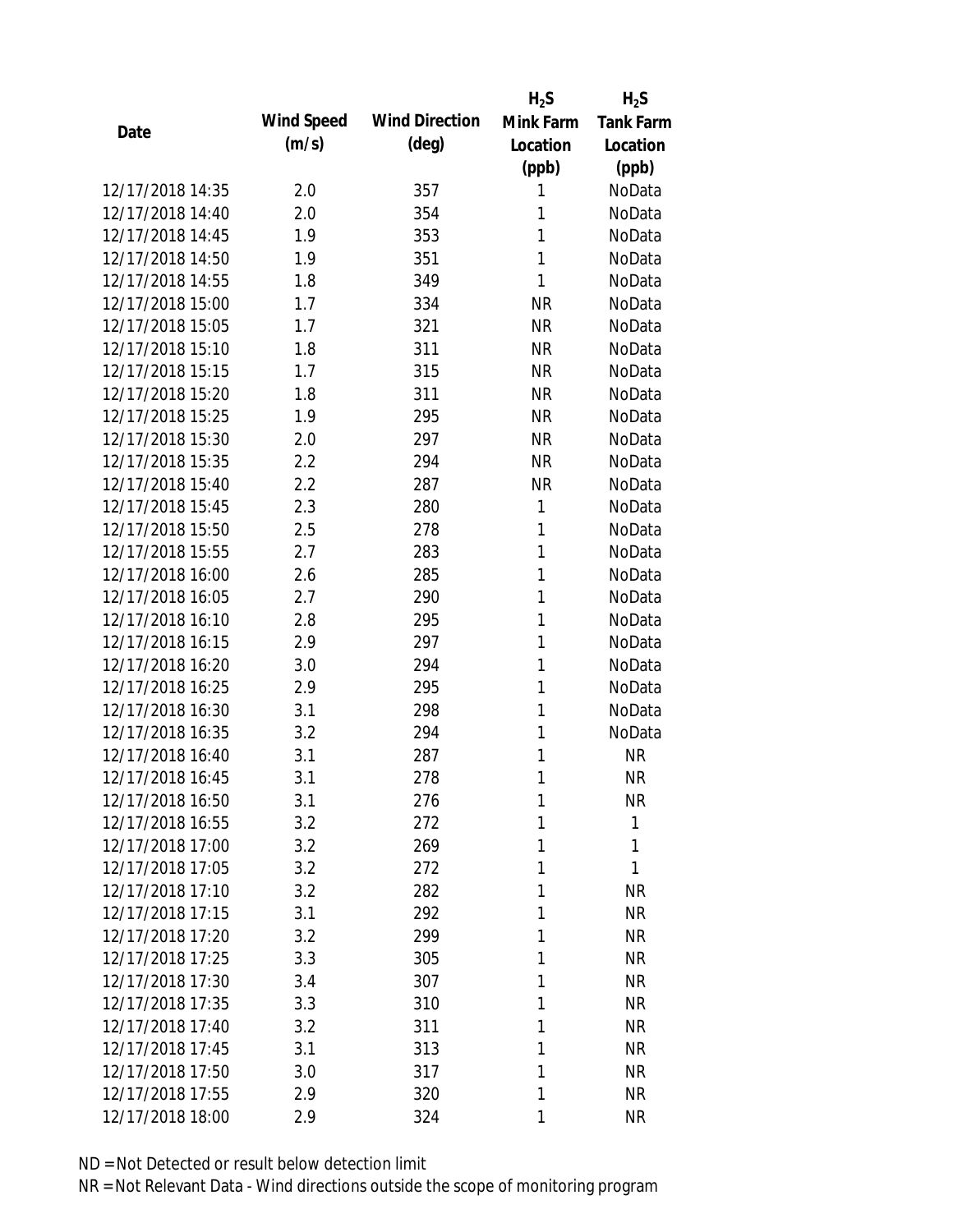|                  |            |                       | $H_2S$         | $H_2S$           |
|------------------|------------|-----------------------|----------------|------------------|
| Date             | Wind Speed | <b>Wind Direction</b> | Mink Farm      | <b>Tank Farm</b> |
|                  | (m/s)      | $(\text{deg})$        | Location       | Location         |
|                  |            |                       | (ppb)          | (ppb)            |
| 12/17/2018 18:05 | 3.0        | 327                   | 1              | <b>NR</b>        |
| 12/17/2018 18:10 | 3.1        | 329                   | 1              | <b>NR</b>        |
| 12/17/2018 18:15 | 3.3        | 331                   | 1              | <b>NR</b>        |
| 12/17/2018 18:20 | 3.2        | 333                   | 1              | <b>NR</b>        |
| 12/17/2018 18:25 | 3.2        | 334                   | 1              | <b>NR</b>        |
| 12/17/2018 18:30 | 3.1        | 334                   | 1              | <b>NR</b>        |
| 12/17/2018 18:35 | 3.1        | 334                   | 1              | <b>NR</b>        |
| 12/17/2018 18:40 | 3.0        | 335                   | 1              | <b>NR</b>        |
| 12/17/2018 18:45 | 2.9        | 336                   | 1              | <b>NR</b>        |
| 12/17/2018 18:50 | 2.8        | 336                   | 1              | <b>NR</b>        |
| 12/17/2018 18:55 | 2.6        | 338                   | 1              | <b>NR</b>        |
| 12/17/2018 19:00 | 2.5        | 339                   | 1              | <b>NR</b>        |
| 12/17/2018 19:05 | 2.3        | 339                   | 1              | <b>NR</b>        |
| 12/17/2018 19:10 | 2.3        | 340                   | 1              | <b>NR</b>        |
| 12/17/2018 19:15 | 2.3        | 340                   | 1              | <b>NR</b>        |
| 12/17/2018 19:20 | 2.2        | 341                   | 1              | <b>NR</b>        |
| 12/17/2018 19:25 | 2.2        | 340                   | 1              | <b>NR</b>        |
| 12/17/2018 19:30 | 2.1        | 341                   | 1              | <b>NR</b>        |
| 12/17/2018 19:35 | 2.1        | 340                   | 1              | <b>NR</b>        |
| 12/17/2018 19:40 | 2.0        | 339                   | 1              | <b>NR</b>        |
| 12/17/2018 19:45 | 2.1        | 337                   | 1              | <b>NR</b>        |
| 12/17/2018 19:50 | 2.2        | 335                   | 1              | <b>NR</b>        |
| 12/17/2018 19:55 | 2.4        | 333                   | 1              | <b>NR</b>        |
| 12/17/2018 20:00 | 2.5        | 331                   | 1              | <b>NR</b>        |
| 12/17/2018 20:05 | 2.6        | 331                   | 1              | <b>NR</b>        |
| 12/17/2018 20:10 | 2.6        | 330                   | 1              | <b>NR</b>        |
| 12/17/2018 20:15 | 2.5        | 330                   | 1              | <b>NR</b>        |
| 12/17/2018 20:20 | 2.4        | 329                   | 1              | <b>NR</b>        |
| 12/17/2018 20:25 | 2.2        | 327                   | 1              | <b>NR</b>        |
| 12/17/2018 20:30 | 2.0        | 324                   | $\overline{2}$ | <b>NR</b>        |
| 12/17/2018 20:35 | 1.7        | 315                   | 1              | <b>NR</b>        |
| 12/17/2018 20:40 | 1.6        | 304                   | $\overline{2}$ | <b>NR</b>        |
| 12/17/2018 20:45 | 1.4        | 290                   | $\overline{2}$ | <b>NR</b>        |
| 12/17/2018 20:50 | 1.2        | 280                   | 1              | <b>NR</b>        |
| 12/17/2018 20:55 | 1.2        | 278                   | 1              | <b>NR</b>        |
| 12/17/2018 21:00 | 1.2        | 276                   | 1              | <b>NR</b>        |
| 12/17/2018 21:05 | 1.1        | 278                   | 1              | <b>NR</b>        |
| 12/17/2018 21:10 | 1.0        | 283                   | 1              | <b>NR</b>        |
| 12/17/2018 21:15 | 1.0        | 289                   | 1              | <b>NR</b>        |
| 12/17/2018 21:20 | 1.1        | 295                   | 1              | <b>NR</b>        |
| 12/17/2018 21:25 | 1.1        | 298                   | 1              | <b>NR</b>        |
| 12/17/2018 21:30 | 1.2        | 303                   | 1              | <b>NR</b>        |
|                  |            |                       |                |                  |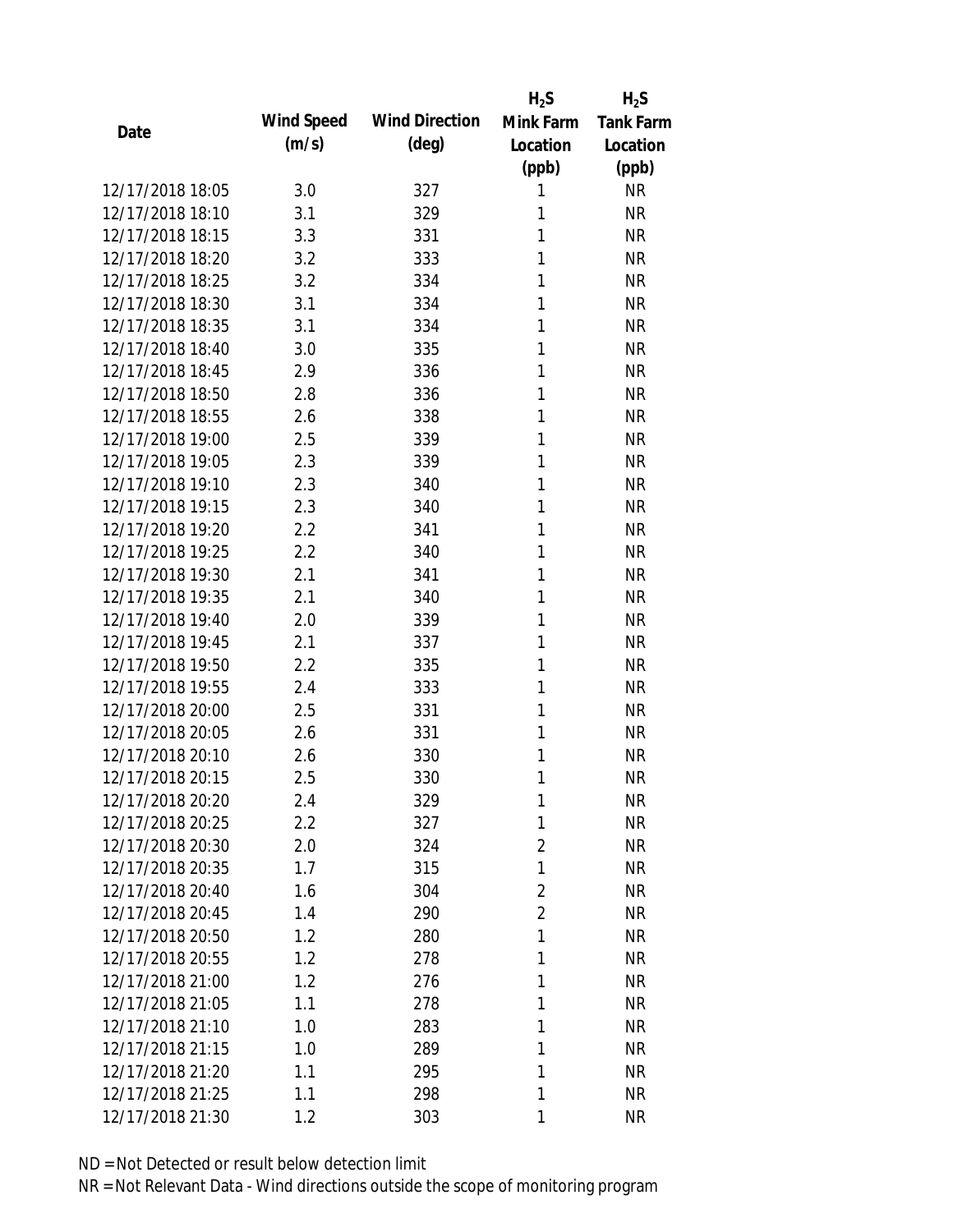|                  |            |                       | $H_2S$         | $H_2S$           |
|------------------|------------|-----------------------|----------------|------------------|
| Date             | Wind Speed | <b>Wind Direction</b> | Mink Farm      | <b>Tank Farm</b> |
|                  | (m/s)      | $(\text{deg})$        | Location       | Location         |
|                  |            |                       | (ppb)          | (ppb)            |
| 12/17/2018 21:35 | 1.4        | 307                   | 1              | <b>NR</b>        |
| 12/17/2018 21:40 | 1.5        | 311                   | 1              | <b>NR</b>        |
| 12/17/2018 21:45 | 1.5        | 318                   | 1              | <b>NR</b>        |
| 12/17/2018 21:50 | 1.4        | 322                   | 1              | <b>NR</b>        |
| 12/17/2018 21:55 | 1.2        | 327                   | 1              | <b>NR</b>        |
| 12/17/2018 22:00 | 1.2        | 336                   | 1              | <b>NR</b>        |
| 12/17/2018 22:05 | 1.2        | 342                   | 1              | <b>NR</b>        |
| 12/17/2018 22:10 | 1.2        | 346                   | $\overline{2}$ | <b>NR</b>        |
| 12/17/2018 22:15 | 1.1        | 350                   | $\overline{2}$ | <b>NR</b>        |
| 12/17/2018 22:20 | 1.2        | 355                   | $\overline{2}$ | <b>NR</b>        |
| 12/17/2018 22:25 | 1.3        | 357                   | 1              | <b>NR</b>        |
| 12/17/2018 22:30 | 1.4        | 355                   | 1              | <b>NR</b>        |
| 12/17/2018 22:35 | 1.4        | 354                   | 1              | <b>NR</b>        |
| 12/17/2018 22:40 | 1.4        | 355                   | 1              | <b>NR</b>        |
| 12/17/2018 22:45 | 1.6        | 355                   | 1              | <b>NR</b>        |
| 12/17/2018 22:50 | 1.6        | 354                   | $\overline{2}$ | <b>NR</b>        |
| 12/17/2018 22:55 | 1.6        | 351                   | $\overline{2}$ | <b>NR</b>        |
| 12/17/2018 23:00 | 1.6        | 349                   | $\overline{2}$ | <b>NR</b>        |
| 12/17/2018 23:05 | 1.6        | 348                   | $\overline{2}$ | <b>NR</b>        |
| 12/17/2018 23:10 | 1.6        | 349                   | $\overline{2}$ | <b>NR</b>        |
| 12/17/2018 23:15 | 1.6        | 349                   | $\overline{2}$ | <b>NR</b>        |
| 12/17/2018 23:20 | 1.6        | 351                   | $\overline{2}$ | <b>NR</b>        |
| 12/17/2018 23:25 | 1.6        | 358                   | $\mathbf{1}$   | <b>NR</b>        |
| 12/17/2018 23:30 | 1.6        | 8                     | 1              | <b>NR</b>        |
| 12/17/2018 23:35 | 1.7        | 17                    | 1              | <b>NR</b>        |
| 12/17/2018 23:40 | 1.7        | 22                    | $\overline{2}$ | <b>NR</b>        |
| 12/17/2018 23:45 | 1.7        | 28                    | $\overline{2}$ | <b>NR</b>        |
| 12/17/2018 23:50 | 1.8        | 33                    | $\overline{c}$ | <b>NR</b>        |
| 12/17/2018 23:55 | 1.7        | 34                    | $\overline{2}$ | <b>NR</b>        |
| 12/17/2018 24:00 | 1.7        | 33                    | $\overline{2}$ | <b>NR</b>        |
| 12/18/2018 00:05 | 1.7        | 34                    | $\overline{2}$ | <b>NR</b>        |
| 12/18/2018 00:10 | 1.6        | 38                    | $\overline{2}$ | <b>NR</b>        |
| 12/18/2018 00:15 | 1.6        | 40                    | $\overline{2}$ | <b>NR</b>        |
| 12/18/2018 00:20 | 1.5        | 43                    | <b>NR</b>      | <b>NR</b>        |
| 12/18/2018 00:25 | 1.5        | 44                    | <b>NR</b>      | <b>NR</b>        |
| 12/18/2018 00:30 | 1.5        | 46                    | <b>NR</b>      | <b>NR</b>        |
| 12/18/2018 00:35 | 1.5        | 48                    | <b>NR</b>      | <b>NR</b>        |
| 12/18/2018 00:40 | 1.4        | 50                    | <b>NR</b>      | <b>NR</b>        |
| 12/18/2018 00:45 | 1.4        | 50                    | <b>NR</b>      | <b>NR</b>        |
| 12/18/2018 00:50 | 1.5        | 52                    | <b>NR</b>      | <b>NR</b>        |
| 12/18/2018 00:55 | 1.4        | 52                    | <b>NR</b>      | <b>NR</b>        |
| 12/18/2018 01:00 | 1.4        | 51                    | <b>NR</b>      | <b>NR</b>        |
|                  |            |                       |                |                  |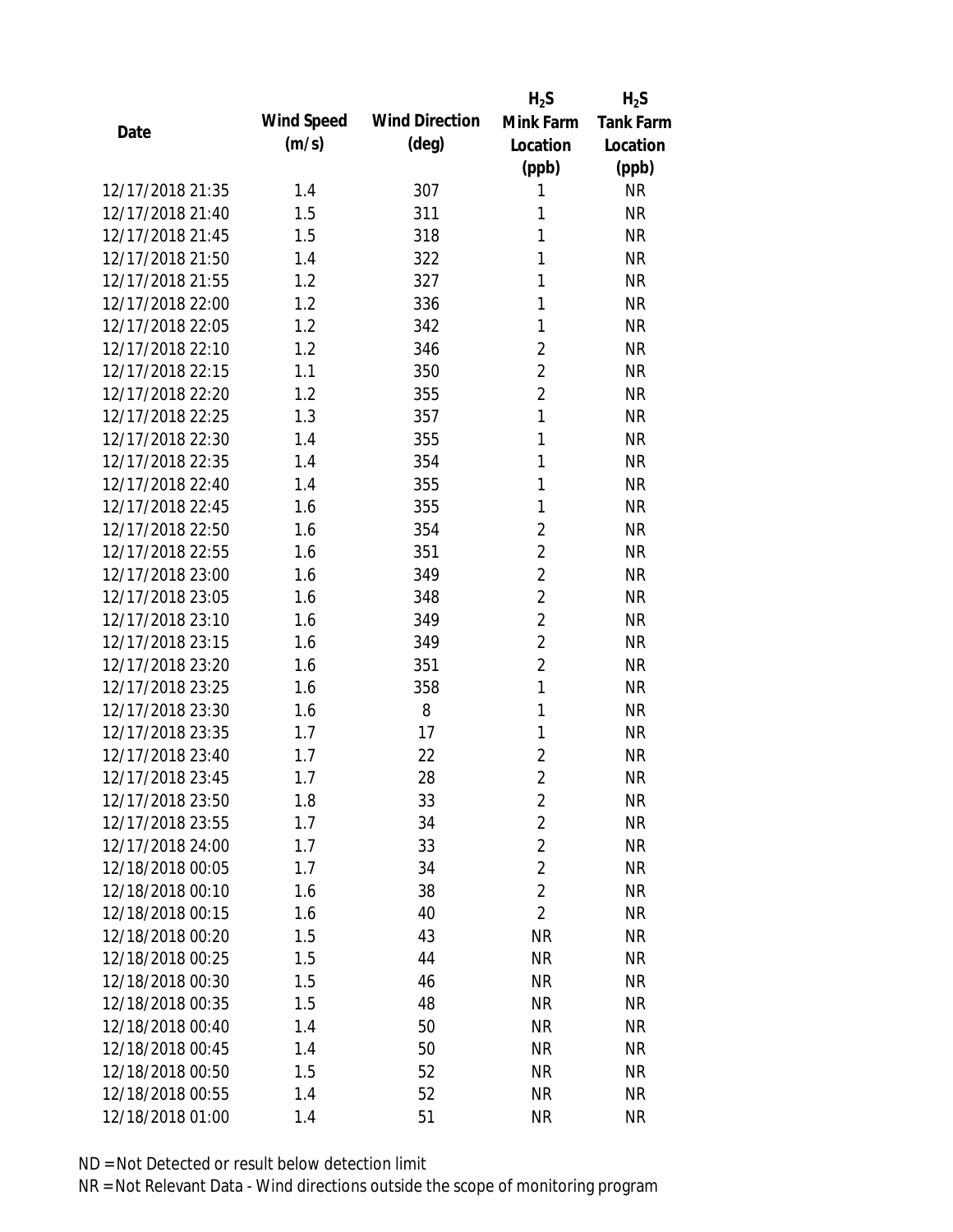|                  |            |                       | $H_2S$       | $H_2S$           |
|------------------|------------|-----------------------|--------------|------------------|
| Date             | Wind Speed | <b>Wind Direction</b> | Mink Farm    | <b>Tank Farm</b> |
|                  | (m/s)      | (deg)                 | Location     | Location         |
|                  |            |                       | (ppb)        | (ppb)            |
| 12/18/2018 01:05 | 1.4        | 50                    | <b>NR</b>    | <b>NR</b>        |
| 12/18/2018 01:10 | 1.4        | 47                    | <b>NR</b>    | <b>NR</b>        |
| 12/18/2018 01:15 | 1.3        | 46                    | <b>NR</b>    | <b>NR</b>        |
| 12/18/2018 01:20 | 1.3        | 43                    | <b>NR</b>    | <b>NR</b>        |
| 12/18/2018 01:25 | 1.4        | 40                    | 1            | <b>NR</b>        |
| 12/18/2018 01:30 | 1.4        | 37                    | 1            | <b>NR</b>        |
| 12/18/2018 01:35 | 1.4        | 35                    | $\mathbf{1}$ | <b>NR</b>        |
| 12/18/2018 01:40 | 1.3        | 32                    | 1            | <b>NR</b>        |
| 12/18/2018 01:45 | 1.1        | 29                    | 1            | <b>NR</b>        |
| 12/18/2018 01:50 | 1.1        | 24                    | 1            | <b>NR</b>        |
| 12/18/2018 01:55 | 1.2        | 23                    | 1            | <b>NR</b>        |
| 12/18/2018 02:00 | 1.3        | 22                    | 1            | <b>NR</b>        |
| 12/18/2018 02:05 | 1.3        | 22                    | 1            | <b>NR</b>        |
| 12/18/2018 02:10 | 1.4        | 25                    | 1            | <b>NR</b>        |
| 12/18/2018 02:15 | 1.6        | 26                    | 1            | <b>NR</b>        |
| 12/18/2018 02:20 | 1.6        | 27                    | 1            | <b>NR</b>        |
| 12/18/2018 02:25 | 1.6        | 28                    | 1            | <b>NR</b>        |
| 12/18/2018 02:30 | 1.6        | 30                    | 1            | <b>NR</b>        |
| 12/18/2018 02:35 | 1.7        | 31                    | $\mathbf{1}$ | <b>NR</b>        |
| 12/18/2018 02:40 | 1.8        | 31                    | 1            | <b>NR</b>        |
| 12/18/2018 02:45 | 1.8        | 34                    | 1            | <b>NR</b>        |
| 12/18/2018 02:50 | 1.8        | 38                    | 1            | <b>NR</b>        |
| 12/18/2018 02:55 | 1.8        | 39                    | 1            | <b>NR</b>        |
| 12/18/2018 03:00 | 1.8        | 40                    | 1            | <b>NR</b>        |
| 12/18/2018 03:05 | 1.7        | 42                    | <b>NR</b>    | <b>NR</b>        |
| 12/18/2018 03:10 | 1.6        | 43                    | <b>NR</b>    | <b>NR</b>        |
| 12/18/2018 03:15 | 1.6        | 44                    | <b>NR</b>    | <b>NR</b>        |
| 12/18/2018 03:20 | 1.7        | 46                    | <b>NR</b>    | <b>NR</b>        |
| 12/18/2018 03:25 | 1.6        | 48                    | <b>NR</b>    | <b>NR</b>        |
| 12/18/2018 03:30 | 1.6        | 49                    | <b>NR</b>    | <b>NR</b>        |
| 12/18/2018 03:35 | 1.6        | 52                    | <b>NR</b>    | <b>NR</b>        |
| 12/18/2018 03:40 | 1.5        | 55                    | <b>NR</b>    | <b>NR</b>        |
| 12/18/2018 03:45 | 1.4        | 62                    | <b>NR</b>    | <b>NR</b>        |
| 12/18/2018 03:50 | 1.3        | 67                    | <b>NR</b>    | <b>NR</b>        |
| 12/18/2018 03:55 | 1.1        | 75                    | <b>NR</b>    | NR               |
| 12/18/2018 04:00 | 0.9        | 81                    | <b>NR</b>    | <b>NR</b>        |
| 12/18/2018 04:05 | 0.7        | 89                    | <b>NR</b>    | NR               |
| 12/18/2018 04:10 |            | 96                    |              |                  |
|                  | 0.5        |                       | NR           | NR               |
| 12/18/2018 04:15 | 0.3        | 101                   | <b>NR</b>    | NR               |
| 12/18/2018 04:20 | 0.2        | 103                   | <b>NR</b>    | NR               |
| 12/18/2018 04:25 | 0.1        | 88                    | <b>NR</b>    | <b>NR</b>        |
| 12/18/2018 04:30 | 0.2        | 112                   | <b>NR</b>    | <b>NR</b>        |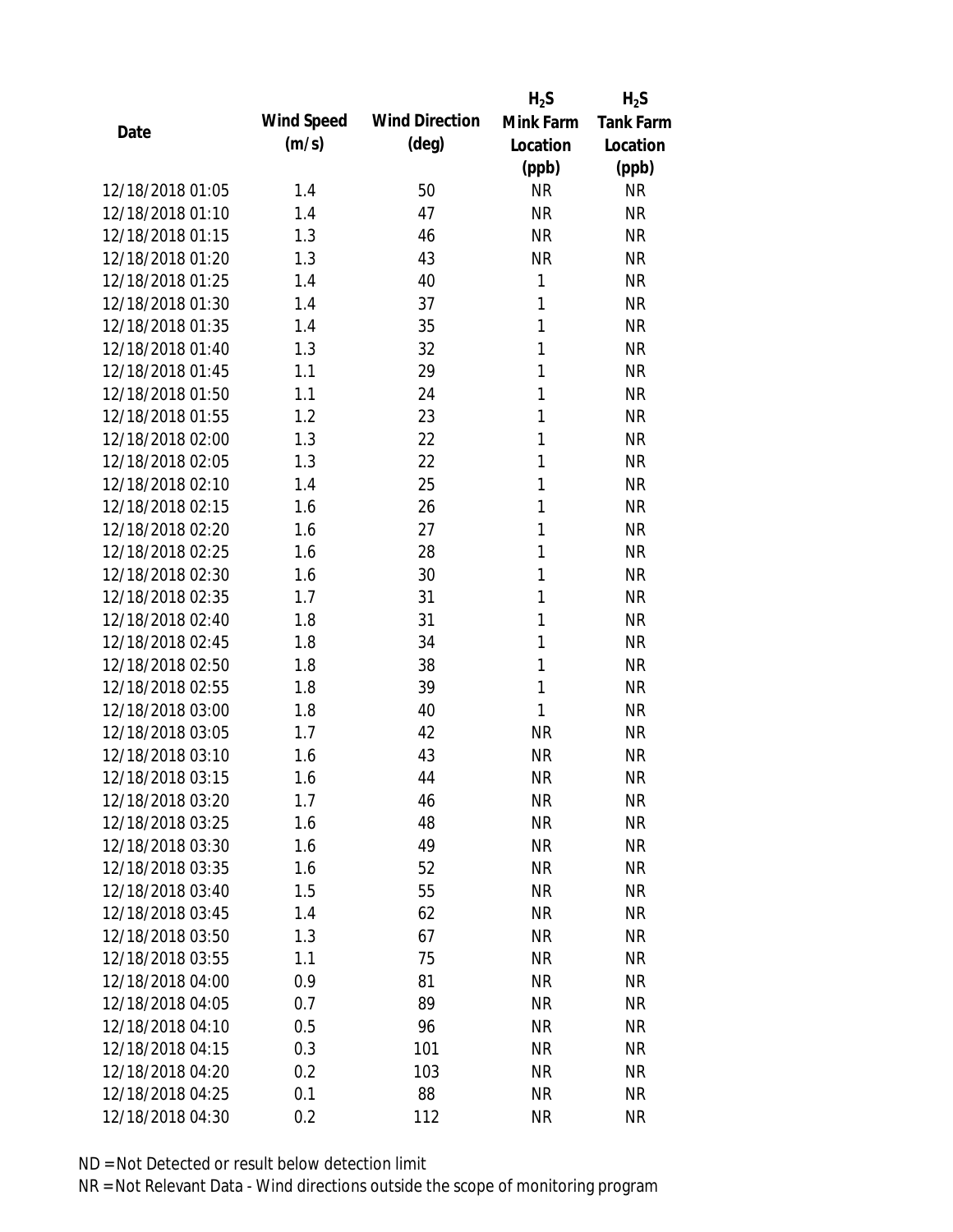|                  |            |                       | $H_2S$    | $H_2S$           |
|------------------|------------|-----------------------|-----------|------------------|
|                  | Wind Speed | <b>Wind Direction</b> | Mink Farm | <b>Tank Farm</b> |
| Date             | (m/s)      | $(\text{deg})$        | Location  | Location         |
|                  |            |                       | (ppb)     | (ppb)            |
| 12/18/2018 04:35 | 0.1        | 126                   | <b>NR</b> | <b>NR</b>        |
| 12/18/2018 04:40 | 0.1        | 144                   | <b>NR</b> | <b>NR</b>        |
| 12/18/2018 04:45 | 0.1        | 145                   | <b>NR</b> | <b>NR</b>        |
| 12/18/2018 04:50 | 0.1        | 145                   | <b>NR</b> | <b>NR</b>        |
| 12/18/2018 04:55 | 0.3        | 137                   | <b>NR</b> | <b>NR</b>        |
| 12/18/2018 05:00 | 0.4        | 137                   | <b>NR</b> | <b>NR</b>        |
| 12/18/2018 05:05 | 0.6        | 136                   | <b>NR</b> | <b>NR</b>        |
| 12/18/2018 05:10 | 0.8        | 135                   | <b>NR</b> | <b>NR</b>        |
| 12/18/2018 05:15 | 1.0        | 135                   | <b>NR</b> | <b>NR</b>        |
| 12/18/2018 05:20 | 1.3        | 137                   | <b>NR</b> | <b>NR</b>        |
| 12/18/2018 05:25 | 1.3        | 141                   | <b>NR</b> | <b>NR</b>        |
| 12/18/2018 05:30 | 1.3        | 147                   | <b>NR</b> | <b>NR</b>        |
| 12/18/2018 05:35 | 1.3        | 158                   | <b>NR</b> | <b>NR</b>        |
| 12/18/2018 05:40 | 1.3        | 171                   | <b>NR</b> | $\mathbf{1}$     |
| 12/18/2018 05:45 | 1.5        | 178                   | <b>NR</b> | 1                |
| 12/18/2018 05:50 | 1.5        | 183                   | <b>NR</b> | 1                |
| 12/18/2018 05:55 | 1.7        | 185                   | <b>NR</b> | 1                |
| 12/18/2018 06:00 | 1.9        | 184                   | <b>NR</b> | 1                |
| 12/18/2018 06:05 | 2.1        | 178                   | <b>NR</b> | 1                |
| 12/18/2018 06:10 | 2.2        | 173                   | <b>NR</b> | 1                |
| 12/18/2018 06:15 | 2.3        | 171                   | <b>NR</b> | 1                |
| 12/18/2018 06:20 | 2.3        | 169                   | <b>NR</b> | <b>NR</b>        |
| 12/18/2018 06:25 | 2.4        | 166                   | <b>NR</b> | <b>NR</b>        |
| 12/18/2018 06:30 | 2.4        | 164                   | <b>NR</b> | <b>NR</b>        |
| 12/18/2018 06:35 | 2.3        | 162                   | <b>NR</b> | <b>NR</b>        |
| 12/18/2018 06:40 | 2.4        | 160                   | <b>NR</b> | <b>NR</b>        |
| 12/18/2018 06:45 | 2.4        | 158                   | <b>NR</b> | <b>NR</b>        |
| 12/18/2018 06:50 | 2.4        | 156                   | <b>NR</b> | <b>NR</b>        |
| 12/18/2018 06:55 | 2.3        | 157                   | <b>NR</b> | <b>NR</b>        |
| 12/18/2018 07:00 | 2.3        | 159                   | <b>NR</b> | <b>NR</b>        |
| 12/18/2018 07:05 | 2.2        | 159                   | <b>NR</b> | <b>NR</b>        |
| 12/18/2018 07:10 | 2.2        | 161                   | <b>NR</b> | <b>NR</b>        |
| 12/18/2018 07:15 | 2.3        | 162                   | <b>NR</b> | <b>NR</b>        |
| 12/18/2018 07:20 | 2.5        | 162                   | <b>NR</b> | <b>NR</b>        |
| 12/18/2018 07:25 | 2.6        | 161                   | <b>NR</b> | <b>NR</b>        |
| 12/18/2018 07:30 | 2.7        | 161                   | <b>NR</b> | <b>NR</b>        |
| 12/18/2018 07:35 | 2.8        | 160                   | <b>NR</b> | <b>NR</b>        |
| 12/18/2018 07:40 | 2.8        | 160                   | <b>NR</b> | <b>NR</b>        |
| 12/18/2018 07:45 | 2.8        | 161                   | <b>NR</b> | <b>NR</b>        |
| 12/18/2018 07:50 | 2.7        | 163                   | <b>NR</b> | <b>NR</b>        |
| 12/18/2018 07:55 | 2.6        | 165                   | <b>NR</b> | <b>NR</b>        |
| 12/18/2018 08:00 | 2.6        | 165                   | <b>NR</b> | <b>NR</b>        |
|                  |            |                       |           |                  |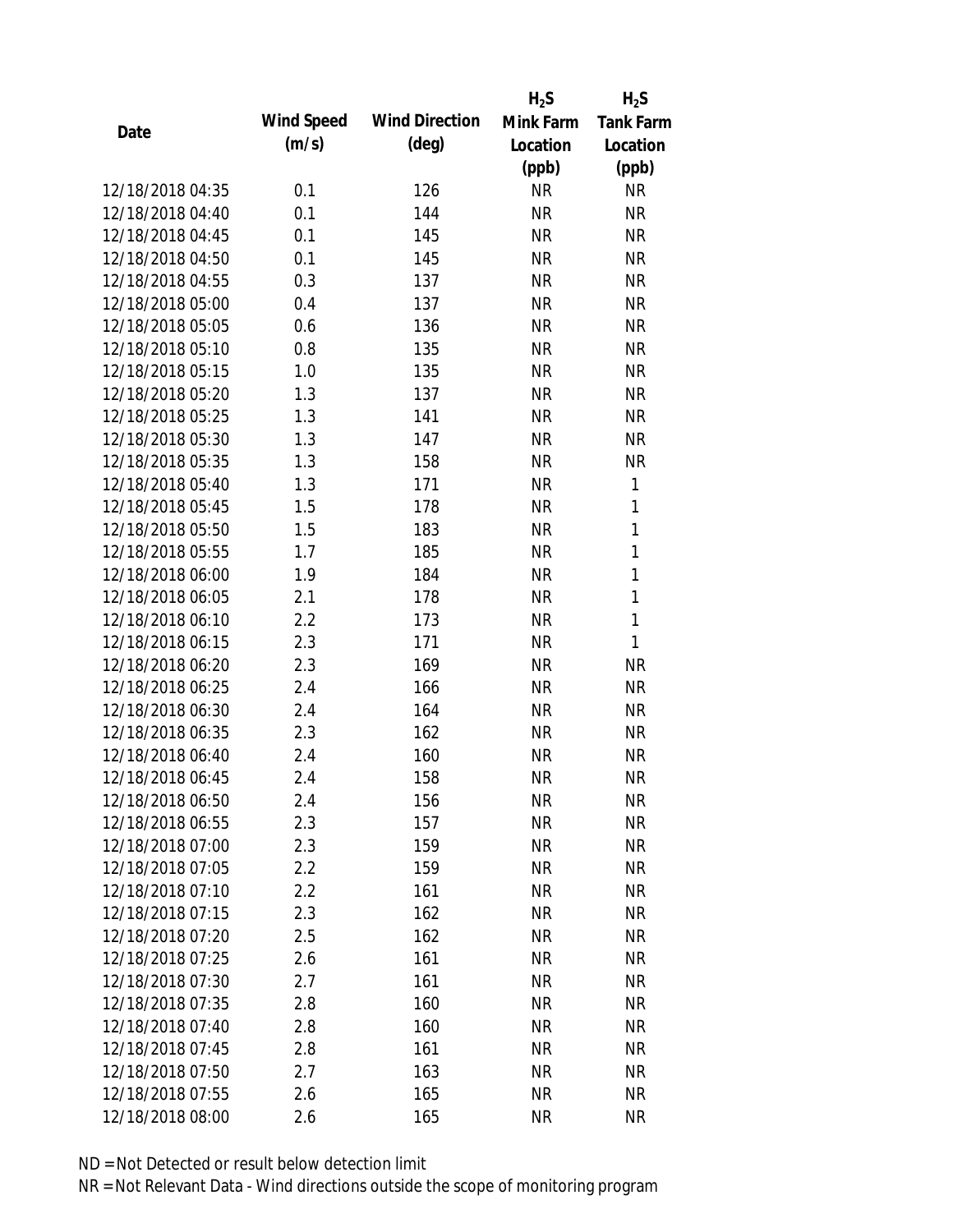|                  |            |                       | $H_2S$    | $H_2S$           |
|------------------|------------|-----------------------|-----------|------------------|
| Date             | Wind Speed | <b>Wind Direction</b> | Mink Farm | <b>Tank Farm</b> |
|                  | (m/s)      | $(\text{deg})$        | Location  | Location         |
|                  |            |                       | (ppb)     | (ppb)            |
| 12/18/2018 08:05 | 2.5        | 168                   | <b>NR</b> | <b>NR</b>        |
| 12/18/2018 08:10 | 2.5        | 170                   | <b>NR</b> | 1                |
| 12/18/2018 08:15 | 2.5        | 171                   | <b>NR</b> | $\mathbf{1}$     |
| 12/18/2018 08:20 | 2.5        | 172                   | <b>NR</b> | 1                |
| 12/18/2018 08:25 | 2.6        | 174                   | <b>NR</b> | $\mathbf{1}$     |
| 12/18/2018 08:30 | 2.6        | 175                   | <b>NR</b> | $\mathbf{1}$     |
| 12/18/2018 08:35 | 2.7        | 173                   | NR        | $\mathbf{1}$     |
| 12/18/2018 08:40 | 2.7        | 171                   | <b>NR</b> | $\mathbf{1}$     |
| 12/18/2018 08:45 | 2.8        | 169                   | <b>NR</b> | <b>NR</b>        |
| 12/18/2018 08:50 | 2.8        | 167                   | <b>NR</b> | <b>NR</b>        |
| 12/18/2018 08:55 | 2.8        | 165                   | <b>NR</b> | <b>NR</b>        |
| 12/18/2018 09:00 | 2.8        | 165                   | NR        | <b>NR</b>        |
| 12/18/2018 09:05 | 2.9        | 164                   | <b>NR</b> | <b>NR</b>        |
| 12/18/2018 09:10 | 2.9        | 164                   | NR        | <b>NR</b>        |
| 12/18/2018 09:15 | 3.0        | 165                   | <b>NR</b> | <b>NR</b>        |
| 12/18/2018 09:20 | 2.9        | 165                   | <b>NR</b> | <b>NR</b>        |
| 12/18/2018 09:25 | 2.9        | 166                   | NR        | <b>NR</b>        |
| 12/18/2018 09:30 | 3.0        | 166                   | <b>NR</b> | <b>NR</b>        |
| 12/18/2018 09:35 | 3.1        | 167                   | <b>NR</b> | <b>NR</b>        |
| 12/18/2018 09:40 | 3.1        | 167                   | <b>NR</b> | <b>NR</b>        |
| 12/18/2018 09:45 | 3.2        | 167                   | <b>NR</b> | <b>NR</b>        |
| 12/18/2018 09:50 | 3.4        | 167                   | <b>NR</b> | <b>NR</b>        |
| 12/18/2018 09:55 | 3.4        | 167                   | <b>NR</b> | <b>NR</b>        |
| 12/18/2018 10:00 | 3.5        | 167                   | <b>NR</b> | <b>NR</b>        |
| 12/18/2018 10:05 | 3.6        | 167                   | <b>NR</b> | <b>NR</b>        |
| 12/18/2018 10:10 | 3.6        | 167                   | <b>NR</b> | <b>NR</b>        |
| 12/18/2018 10:15 | 3.7        | 169                   | <b>NR</b> | <b>NR</b>        |
| 12/18/2018 10:20 | 3.6        | 171                   | <b>NR</b> | 1                |
| 12/18/2018 10:25 | 3.7        | 173                   | <b>NR</b> | 1                |
| 12/18/2018 10:30 | 3.9        | 176                   | NR        | 1                |
| 12/18/2018 10:35 | 3.9        | 181                   | NR        | 1                |
| 12/18/2018 10:40 | 3.9        | 185                   | NR        | 1                |
| 12/18/2018 10:45 | 4.1        | 188                   | NR        | 1                |
| 12/18/2018 10:50 | 4.1        | 188                   | <b>NR</b> | 1                |
| 12/18/2018 10:55 | 4.0        | 187                   | NR        | 1                |
| 12/18/2018 11:00 | 3.7        | 186                   | NR        | 1                |
| 12/18/2018 11:05 | 3.6        | 186                   | NR        | 1                |
| 12/18/2018 11:10 | 3.5        | 187                   | NR        | 1                |
| 12/18/2018 11:15 | 3.5        | 186                   | NR        | 1                |
| 12/18/2018 11:20 | 3.7        | 187                   | <b>NR</b> | 1                |
| 12/18/2018 11:25 | 3.7        | 188                   | <b>NR</b> | 1                |
| 12/18/2018 11:30 | 3.8        | 188                   | <b>NR</b> | 1                |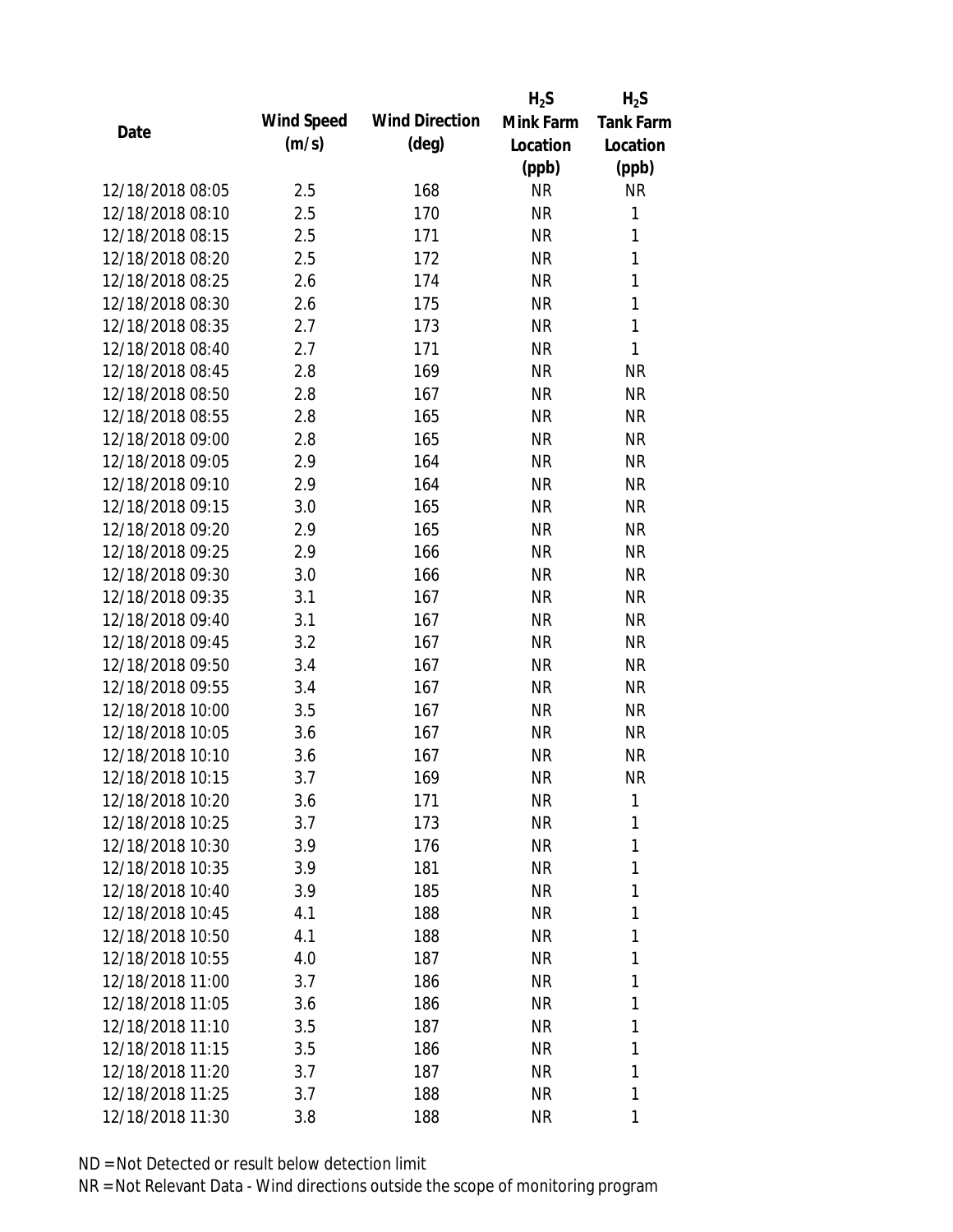|                  |            |                       | $H_2S$    | $H_2S$           |
|------------------|------------|-----------------------|-----------|------------------|
| Date             | Wind Speed | <b>Wind Direction</b> | Mink Farm | <b>Tank Farm</b> |
|                  | (m/s)      | $(\text{deg})$        | Location  | Location         |
|                  |            |                       | (ppb)     | (ppb)            |
| 12/18/2018 11:35 | 3.8        | 188                   | <b>NR</b> | $\overline{2}$   |
| 12/18/2018 11:40 | 4.0        | 182                   | <b>NR</b> | $\overline{2}$   |
| 12/18/2018 11:45 | 4.0        | 179                   | <b>NR</b> | $\overline{2}$   |
| 12/18/2018 11:50 | 4.1        | 178                   | <b>NR</b> | $\overline{2}$   |
| 12/18/2018 11:55 | 4.3        | 177                   | <b>NR</b> | $\overline{2}$   |
| 12/18/2018 12:00 | 4.3        | 175                   | <b>NR</b> | $\overline{2}$   |
| 12/18/2018 12:05 | 4.6        | 171                   | NR        | $\overline{2}$   |
| 12/18/2018 12:10 | 4.7        | 171                   | <b>NR</b> | $\overline{2}$   |
| 12/18/2018 12:15 | 4.7        | 173                   | <b>NR</b> | $\overline{2}$   |
| 12/18/2018 12:20 | 4.8        | 171                   | <b>NR</b> | $\overline{2}$   |
| 12/18/2018 12:25 | 4.7        | 169                   | <b>NR</b> | <b>NR</b>        |
| 12/18/2018 12:30 | 4.9        | 168                   | NR        | <b>NR</b>        |
| 12/18/2018 12:35 | 4.8        | 169                   | <b>NR</b> | <b>NR</b>        |
| 12/18/2018 12:40 | 4.8        | 169                   | NR        | <b>NR</b>        |
| 12/18/2018 12:45 | 4.6        | 170                   | <b>NR</b> | $\overline{2}$   |
| 12/18/2018 12:50 | 4.3        | 169                   | <b>NR</b> | <b>NR</b>        |
| 12/18/2018 12:55 | 4.2        | 170                   | NR        | $\overline{2}$   |
| 12/18/2018 13:00 | 4.1        | 169                   | <b>NR</b> | <b>NR</b>        |
| 12/18/2018 13:05 | 4.0        | 168                   | <b>NR</b> | <b>NR</b>        |
| 12/18/2018 13:10 | 3.9        | 169                   | <b>NR</b> | <b>NR</b>        |
| 12/18/2018 13:15 | 3.9        | 166                   | <b>NR</b> | <b>NR</b>        |
| 12/18/2018 13:20 | 3.9        | 170                   | <b>NR</b> | $\mathbf{1}$     |
| 12/18/2018 13:25 | 4.0        | 174                   | <b>NR</b> | 1                |
| 12/18/2018 13:30 | 3.9        | 177                   | <b>NR</b> | $\mathbf{1}$     |
| 12/18/2018 13:35 | 4.0        | 177                   | <b>NR</b> | 1                |
| 12/18/2018 13:40 | 4.1        | 175                   | <b>NR</b> | 1                |
| 12/18/2018 13:45 | 4.1        | 177                   | <b>NR</b> | 1                |
| 12/18/2018 13:50 | 4.1        | 178                   | <b>NR</b> | 1                |
| 12/18/2018 13:55 | 4.0        | 176                   | <b>NR</b> | 1                |
| 12/18/2018 14:00 | 3.9        | 180                   | NR        | 1                |
| 12/18/2018 14:05 | 3.8        | 189                   | NR        | 1                |
| 12/18/2018 14:10 | 3.7        | 196                   | NR        | 1                |
| 12/18/2018 14:15 | 3.8        | 196                   | NR        | 1                |
| 12/18/2018 14:20 | 3.9        | 197                   | <b>NR</b> | 1                |
| 12/18/2018 14:25 | 3.9        | 199                   | <b>NR</b> | 1                |
| 12/18/2018 14:30 | 4.1        | 195                   | NR        | 1                |
| 12/18/2018 14:35 | 4.1        | 191                   | NR        | 1                |
| 12/18/2018 14:40 | 4.0        | 186                   | NR        | 1                |
| 12/18/2018 14:45 | 3.3        | 189                   | NR        | 1                |
| 12/18/2018 14:50 | 2.8        | 188                   | <b>NR</b> | 1                |
| 12/18/2018 14:55 | 2.3        | 185                   | <b>NR</b> | 1                |
| 12/18/2018 15:00 | 1.5        | 186                   | <b>NR</b> | 1                |
|                  |            |                       |           |                  |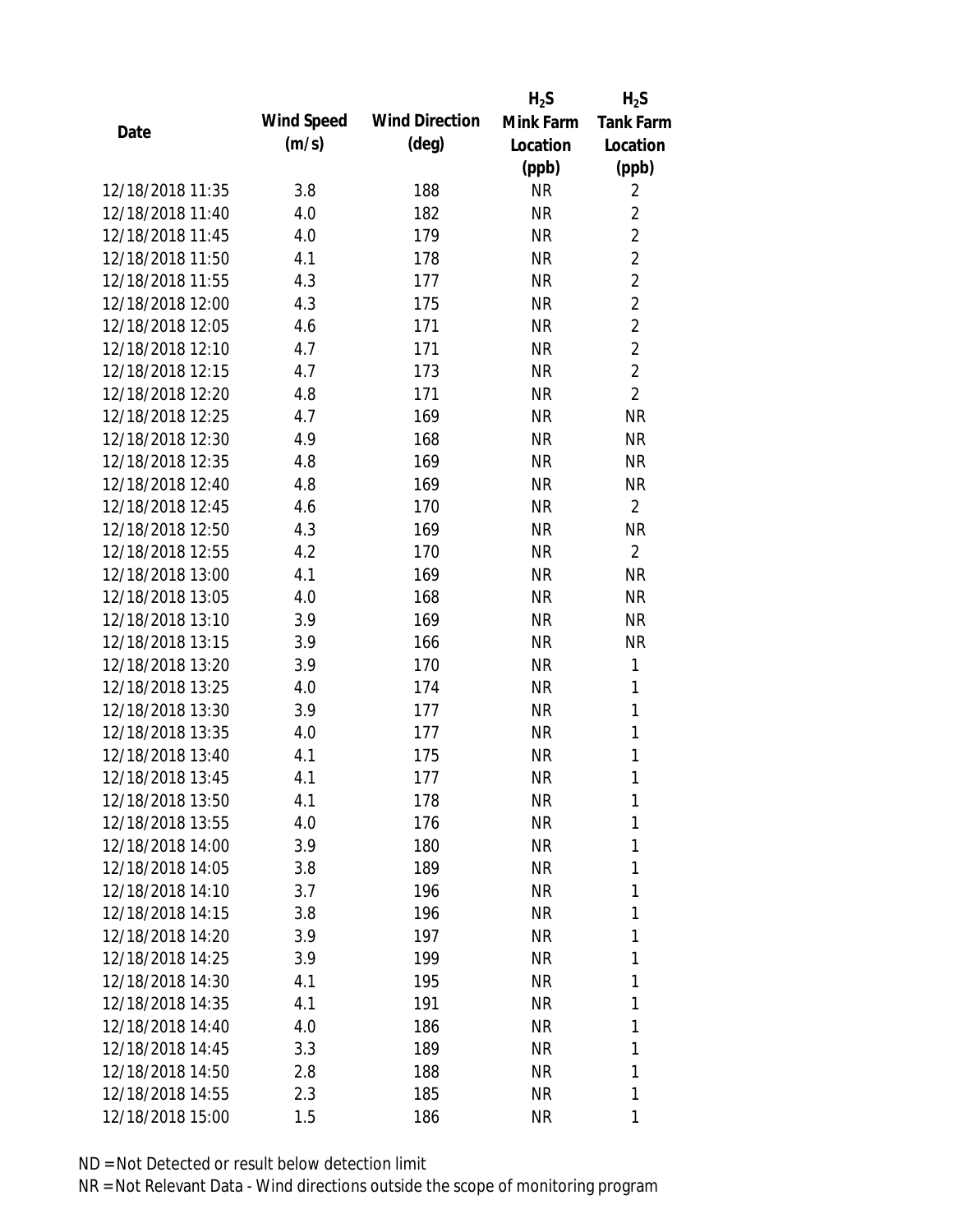|                  |            |                       | $H_2S$    | $H_2S$           |
|------------------|------------|-----------------------|-----------|------------------|
| Date             | Wind Speed | <b>Wind Direction</b> | Mink Farm | <b>Tank Farm</b> |
|                  | (m/s)      | $(\text{deg})$        | Location  | Location         |
|                  |            |                       | (ppb)     | (ppb)            |
| 12/18/2018 15:05 | 1.0        | 183                   | <b>NR</b> | 1                |
| 12/18/2018 15:10 | 0.8        | 191                   | <b>NR</b> | 1                |
| 12/18/2018 15:15 | 0.8        | 191                   | <b>NR</b> | 1                |
| 12/18/2018 15:20 | 0.6        | 175                   | <b>NR</b> | 1                |
| 12/18/2018 15:25 | 0.4        | 178                   | <b>NR</b> | 1                |
| 12/18/2018 15:30 | 0.4        | 178                   | <b>NR</b> | 1                |
| 12/18/2018 15:35 | 0.7        | 188                   | <b>NR</b> | 1                |
| 12/18/2018 15:40 | 0.7        | 187                   | <b>NR</b> | 1                |
| 12/18/2018 15:45 | 1.3        | 189                   | <b>NR</b> | 1                |
| 12/18/2018 15:50 | 1.9        | 186                   | <b>NR</b> | 1                |
| 12/18/2018 15:55 | 2.5        | 188                   | <b>NR</b> | 1                |
| 12/18/2018 16:00 | 3.1        | 188                   | <b>NR</b> | 1                |
| 12/18/2018 16:05 | 3.2        | 187                   | <b>NR</b> | 1                |
| 12/18/2018 16:10 | 3.6        | 187                   | <b>NR</b> | 1                |
| 12/18/2018 16:15 | 3.7        | 186                   | <b>NR</b> | 1                |
| 12/18/2018 16:20 | 3.6        | 186                   | <b>NR</b> | 1                |
| 12/18/2018 16:25 | 3.6        | 181                   | <b>NR</b> | 1                |
| 12/18/2018 16:30 | 3.6        | 179                   | <b>NR</b> | 1                |
| 12/18/2018 16:35 | 3.5        | 178                   | <b>NR</b> | 1                |
| 12/18/2018 16:40 | 3.3        | 175                   | <b>NR</b> | 1                |
| 12/18/2018 16:45 | 3.2        | 175                   | <b>NR</b> | 1                |
| 12/18/2018 16:50 | 3.1        | 177                   | <b>NR</b> | 1                |
| 12/18/2018 16:55 | 3.0        | 182                   | <b>NR</b> | 1                |
| 12/18/2018 17:00 | 3.0        | 183                   | <b>NR</b> | 1                |
| 12/18/2018 17:05 | 3.0        | 184                   | <b>NR</b> | 1                |
| 12/18/2018 17:10 | 3.0        | 186                   | <b>NR</b> | 1                |
| 12/18/2018 17:15 | 3.1        | 186                   | <b>NR</b> | 1                |
| 12/18/2018 17:20 | 3.0        | 183                   | <b>NR</b> | 1                |
| 12/18/2018 17:25 | 3.0        | 180                   | <b>NR</b> | 1                |
| 12/18/2018 17:30 | 3.2        | 177                   | <b>NR</b> | 1                |
| 12/18/2018 17:35 | 3.3        | 177                   | <b>NR</b> | 1                |
| 12/18/2018 17:40 | 3.4        | 175                   | <b>NR</b> | 1                |
| 12/18/2018 17:45 | 3.4        | 172                   | <b>NR</b> | 1                |
| 12/18/2018 17:50 | 3.4        | 171                   | <b>NR</b> | 1                |
| 12/18/2018 17:55 | 3.4        | 172                   | <b>NR</b> | 1                |
| 12/18/2018 18:00 | 3.2        | 173                   | <b>NR</b> | 1                |
| 12/18/2018 18:05 | 3.1        | 172                   | <b>NR</b> | 1                |
| 12/18/2018 18:10 | 3.0        | 171                   | <b>NR</b> | 1                |
| 12/18/2018 18:15 | 3.1        | 171                   | <b>NR</b> | 1                |
| 12/18/2018 18:20 | 3.2        | 171                   | <b>NR</b> | 1                |
| 12/18/2018 18:25 | 3.3        | 170                   | <b>NR</b> | 1                |
| 12/18/2018 18:30 | 3.4        | 168                   | <b>NR</b> | <b>NR</b>        |
|                  |            |                       |           |                  |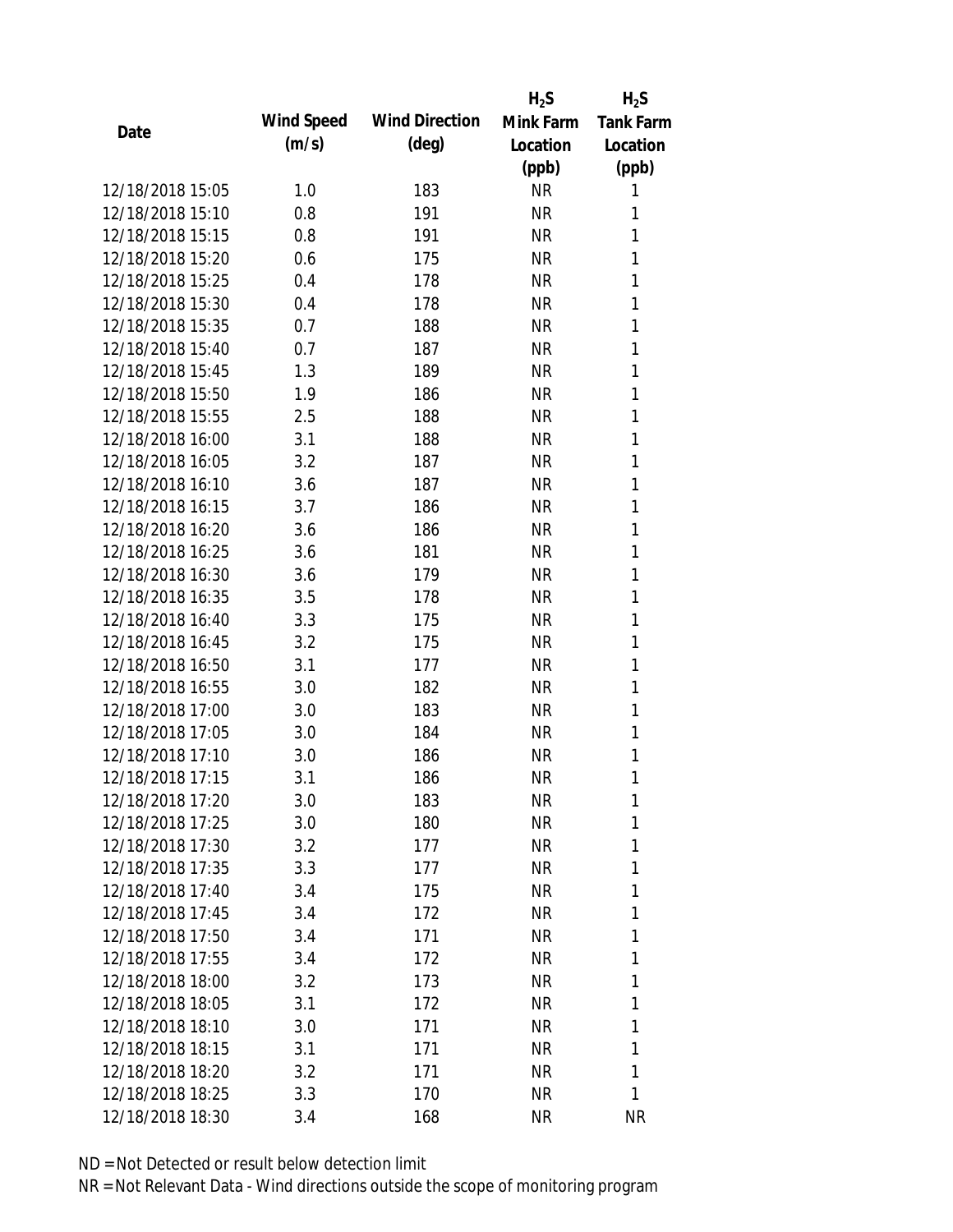|                  |            |                       | $H_2S$    | $H_2S$           |
|------------------|------------|-----------------------|-----------|------------------|
| Date             | Wind Speed | <b>Wind Direction</b> | Mink Farm | <b>Tank Farm</b> |
|                  | (m/s)      | $(\text{deg})$        | Location  | Location         |
|                  |            |                       | (ppb)     | (ppb)            |
| 12/18/2018 18:35 | 3.6        | 166                   | <b>NR</b> | <b>NR</b>        |
| 12/18/2018 18:40 | 3.7        | 166                   | <b>NR</b> | <b>NR</b>        |
| 12/18/2018 18:45 | 3.7        | 166                   | <b>NR</b> | <b>NR</b>        |
| 12/18/2018 18:50 | 3.7        | 166                   | NR        | <b>NR</b>        |
| 12/18/2018 18:55 | 3.7        | 166                   | <b>NR</b> | <b>NR</b>        |
| 12/18/2018 19:00 | 3.9        | 167                   | <b>NR</b> | <b>NR</b>        |
| 12/18/2018 19:05 | 3.9        | 168                   | NR        | <b>NR</b>        |
| 12/18/2018 19:10 | 4.0        | 168                   | <b>NR</b> | <b>NR</b>        |
| 12/18/2018 19:15 | 4.2        | 167                   | <b>NR</b> | <b>NR</b>        |
| 12/18/2018 19:20 | 4.3        | 167                   | <b>NR</b> | <b>NR</b>        |
| 12/18/2018 19:25 | 4.4        | 166                   | <b>NR</b> | <b>NR</b>        |
| 12/18/2018 19:30 | 4.6        | 165                   | NR        | <b>NR</b>        |
| 12/18/2018 19:35 | 4.7        | 165                   | <b>NR</b> | <b>NR</b>        |
| 12/18/2018 19:40 | 4.8        | 166                   | NR        | <b>NR</b>        |
| 12/18/2018 19:45 | 4.8        | 168                   | <b>NR</b> | <b>NR</b>        |
| 12/18/2018 19:50 | 4.8        | 171                   | <b>NR</b> | $\mathbf{1}$     |
| 12/18/2018 19:55 | 4.8        | 173                   | NR        | 1                |
| 12/18/2018 20:00 | 4.5        | 176                   | <b>NR</b> | $\overline{2}$   |
| 12/18/2018 20:05 | 4.3        | 179                   | <b>NR</b> | $\mathbf{1}$     |
| 12/18/2018 20:10 | 4.2        | 182                   | <b>NR</b> | 1                |
| 12/18/2018 20:15 | 4.2        | 184                   | <b>NR</b> | $\mathbf{1}$     |
| 12/18/2018 20:20 | 4.0        | 185                   | <b>NR</b> | $\mathbf{1}$     |
| 12/18/2018 20:25 | 4.0        | 185                   | <b>NR</b> | 1                |
| 12/18/2018 20:30 | 3.9        | 185                   | <b>NR</b> | $\mathbf{1}$     |
| 12/18/2018 20:35 | 3.9        | 186                   | <b>NR</b> | 1                |
| 12/18/2018 20:40 | 3.9        | 185                   | <b>NR</b> | $\mathbf{1}$     |
| 12/18/2018 20:45 | 3.9        | 185                   | <b>NR</b> | 1                |
| 12/18/2018 20:50 | 4.0        | 183                   | <b>NR</b> | 1                |
| 12/18/2018 20:55 | 4.2        | 181                   | <b>NR</b> | 1                |
| 12/18/2018 21:00 | 4.5        | 179                   | NR        | 1                |
| 12/18/2018 21:05 | 4.6        | 176                   | NR        | 1                |
| 12/18/2018 21:10 | 4.9        | 173                   | NR        | 1                |
| 12/18/2018 21:15 | 5.0        | 171                   | NR        | 1                |
| 12/18/2018 21:20 | 5.0        | 172                   | <b>NR</b> | 1                |
| 12/18/2018 21:25 | 5.0        | 172                   | NR        | 1                |
| 12/18/2018 21:30 | 5.1        | 172                   | NR        | 1                |
| 12/18/2018 21:35 | 5.0        | 173                   | NR        | 1                |
| 12/18/2018 21:40 | 4.6        | 175                   | NR        | 1                |
| 12/18/2018 21:45 | 4.3        | 176                   | NR        | 1                |
| 12/18/2018 21:50 | 4.1        | 177                   | <b>NR</b> | 1                |
| 12/18/2018 21:55 | 3.9        | 179                   | <b>NR</b> | 1                |
| 12/18/2018 22:00 | 3.5        | 183                   | <b>NR</b> | 1                |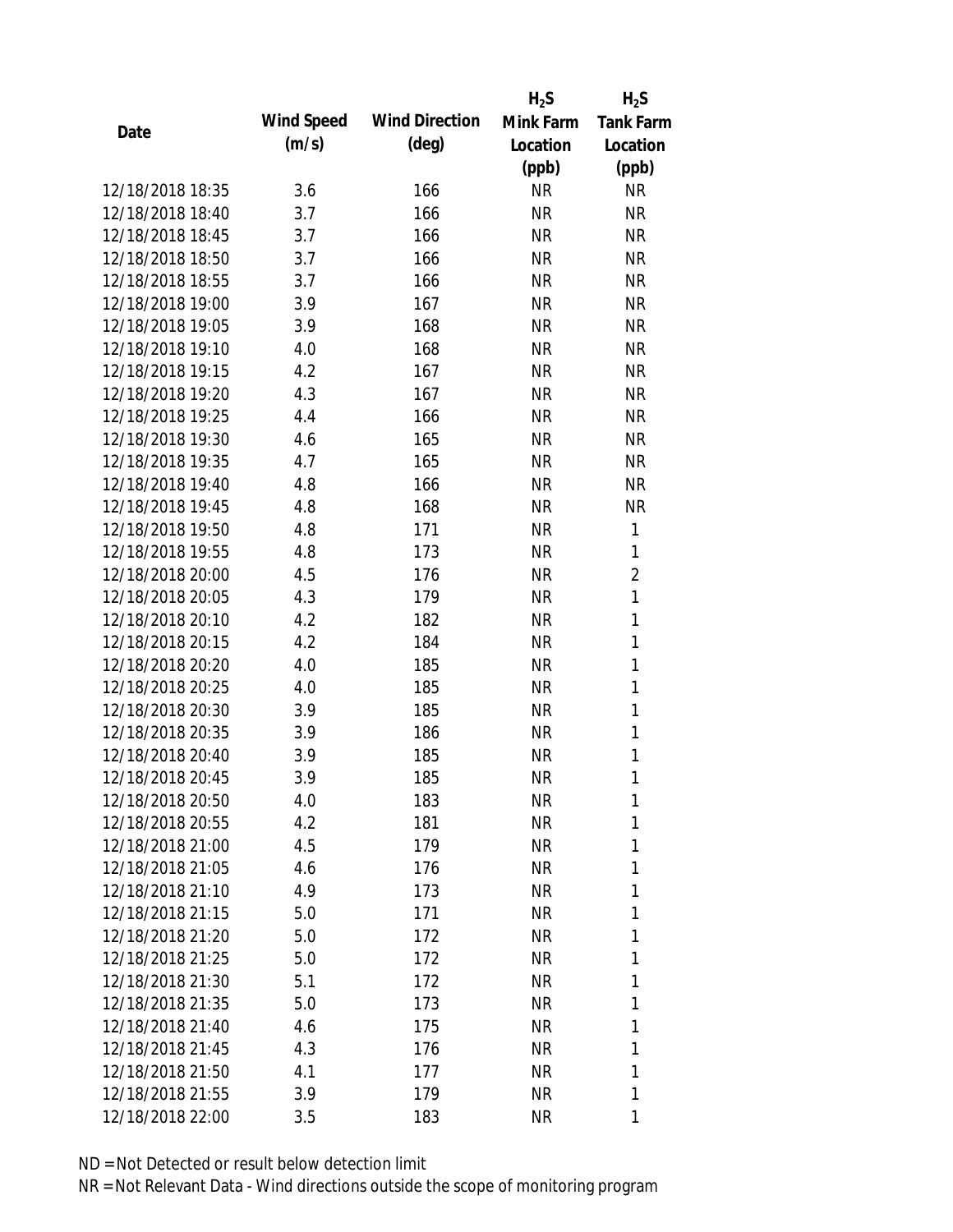|                  |            |                       | $H_2S$    | $H_2S$           |
|------------------|------------|-----------------------|-----------|------------------|
| Date             | Wind Speed | <b>Wind Direction</b> | Mink Farm | <b>Tank Farm</b> |
|                  | (m/s)      | $(\text{deg})$        | Location  | Location         |
|                  |            |                       | (ppb)     | (ppb)            |
| 12/18/2018 22:05 | 3.2        | 185                   | <b>NR</b> | 1                |
| 12/18/2018 22:10 | 3.3        | 184                   | <b>NR</b> | 1                |
| 12/18/2018 22:15 | 3.4        | 184                   | <b>NR</b> | 1                |
| 12/18/2018 22:20 | 3.3        | 184                   | <b>NR</b> | 1                |
| 12/18/2018 22:25 | 3.3        | 185                   | <b>NR</b> | 1                |
| 12/18/2018 22:30 | 3.4        | 186                   | <b>NR</b> | 1                |
| 12/18/2018 22:35 | 3.5        | 187                   | <b>NR</b> | 1                |
| 12/18/2018 22:40 | 3.4        | 189                   | <b>NR</b> | $\mathbf{1}$     |
| 12/18/2018 22:45 | 3.3        | 190                   | <b>NR</b> | 1                |
| 12/18/2018 22:50 | 3.4        | 191                   | <b>NR</b> | 1                |
| 12/18/2018 22:55 | 3.2        | 189                   | <b>NR</b> | $\mathbf{1}$     |
| 12/18/2018 23:00 | 3.0        | 189                   | <b>NR</b> | 1                |
| 12/18/2018 23:05 | 2.8        | 187                   | <b>NR</b> | $\mathbf{1}$     |
| 12/18/2018 23:10 | 2.8        | 184                   | <b>NR</b> | 1                |
| 12/18/2018 23:15 | 2.8        | 181                   | <b>NR</b> | 1                |
| 12/18/2018 23:20 | 2.9        | 177                   | <b>NR</b> | 1                |
| 12/18/2018 23:25 | 3.2        | 174                   | <b>NR</b> | 1                |
| 12/18/2018 23:30 | 3.4        | 170                   | <b>NR</b> | 1                |
| 12/18/2018 23:35 | 3.6        | 167                   | <b>NR</b> | <b>NR</b>        |
| 12/18/2018 23:40 | 3.6        | 167                   | <b>NR</b> | <b>NR</b>        |
| 12/18/2018 23:45 | 3.6        | 168                   | <b>NR</b> | <b>NR</b>        |
| 12/18/2018 23:50 | 3.6        | 170                   | <b>NR</b> | 1                |
| 12/18/2018 23:55 | 3.5        | 173                   | <b>NR</b> | 1                |
| 12/18/2018 24:00 | 3.5        | 176                   | <b>NR</b> | 1                |
| 12/19/2018 00:05 | 3.4        | 180                   | <b>NR</b> | 1                |
| 12/19/2018 00:10 | 3.4        | 182                   | <b>NR</b> | 1                |
| 12/19/2018 00:15 | 3.5        | 183                   | <b>NR</b> | 1                |
| 12/19/2018 00:20 | 3.4        | 185                   | <b>NR</b> | 1                |
| 12/19/2018 00:25 | 3.3        | 184                   | <b>NR</b> | 1                |
| 12/19/2018 00:30 | 3.3        | 183                   | <b>NR</b> | 1                |
| 12/19/2018 00:35 | 3.3        | 183                   | <b>NR</b> | 1                |
| 12/19/2018 00:40 | 3.4        | 183                   | <b>NR</b> | 1                |
| 12/19/2018 00:45 | 3.4        | 185                   | <b>NR</b> | 1                |
| 12/19/2018 00:50 | 3.6        | 186                   | <b>NR</b> | 1                |
| 12/19/2018 00:55 | 3.8        | 186                   | <b>NR</b> | 1                |
| 12/19/2018 01:00 | 4.0        | 188                   | <b>NR</b> | 1                |
| 12/19/2018 01:05 | 4.1        | 189                   | <b>NR</b> | 1                |
| 12/19/2018 01:10 | 4.2        | 190                   | NR        | 1                |
| 12/19/2018 01:15 | 4.3        | 191                   | <b>NR</b> | 1                |
| 12/19/2018 01:20 | 4.4        | 191                   | <b>NR</b> | 1                |
| 12/19/2018 01:25 | 4.3        | 193                   | <b>NR</b> | 1                |
| 12/19/2018 01:30 | 4.2        | 194                   | <b>NR</b> | 1                |
|                  |            |                       |           |                  |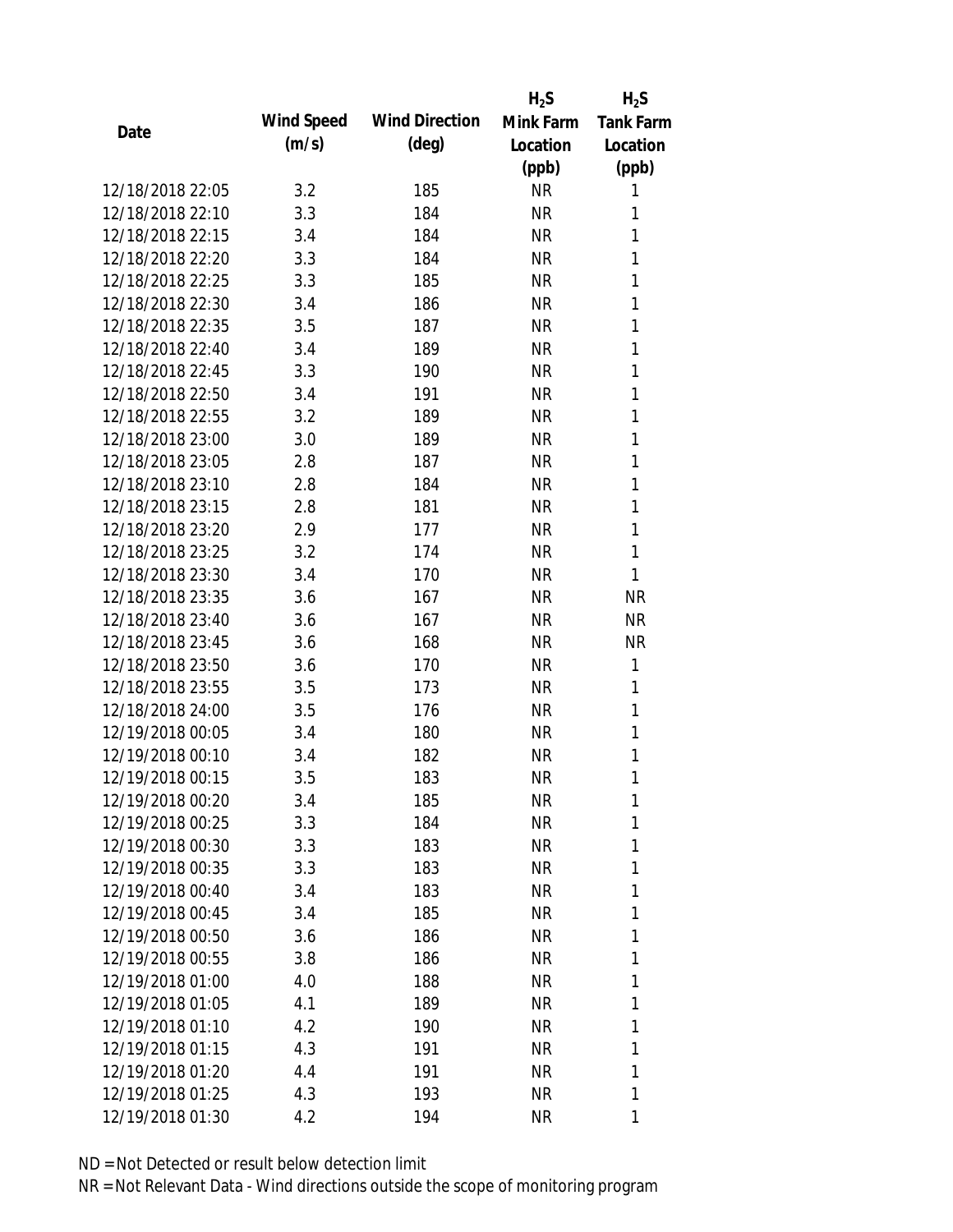|                  |            |                       | $H_2S$    | $H_2S$           |
|------------------|------------|-----------------------|-----------|------------------|
| Date             | Wind Speed | <b>Wind Direction</b> | Mink Farm | <b>Tank Farm</b> |
|                  | (m/s)      | $(\text{deg})$        | Location  | Location         |
|                  |            |                       | (ppb)     | (ppb)            |
| 12/19/2018 01:35 | 4.1        | 195                   | <b>NR</b> | 1                |
| 12/19/2018 01:40 | 4.1        | 195                   | <b>NR</b> | 1                |
| 12/19/2018 01:45 | 4.1        | 194                   | <b>NR</b> | 1                |
| 12/19/2018 01:50 | 4.1        | 194                   | <b>NR</b> | 1                |
| 12/19/2018 01:55 | 4.0        | 192                   | <b>NR</b> | 1                |
| 12/19/2018 02:00 | 4.0        | 190                   | <b>NR</b> | 1                |
| 12/19/2018 02:05 | 4.0        | 189                   | <b>NR</b> | 1                |
| 12/19/2018 02:10 | 4.0        | 188                   | <b>NR</b> | $\mathbf{1}$     |
| 12/19/2018 02:15 | 3.9        | 187                   | <b>NR</b> | 1                |
| 12/19/2018 02:20 | 4.0        | 187                   | <b>NR</b> | 1                |
| 12/19/2018 02:25 | 4.0        | 189                   | <b>NR</b> | $\mathbf{1}$     |
| 12/19/2018 02:30 | 3.9        | 191                   | <b>NR</b> | 1                |
| 12/19/2018 02:35 | 3.7        | 192                   | <b>NR</b> | $\mathbf{1}$     |
| 12/19/2018 02:40 | 3.6        | 193                   | <b>NR</b> | 1                |
| 12/19/2018 02:45 | 3.5        | 194                   | <b>NR</b> | 1                |
| 12/19/2018 02:50 | 3.3        | 194                   | <b>NR</b> | 1                |
| 12/19/2018 02:55 | 3.3        | 193                   | <b>NR</b> | 1                |
| 12/19/2018 03:00 | 3.4        | 192                   | <b>NR</b> | $\mathbf{1}$     |
| 12/19/2018 03:05 | 3.5        | 190                   | <b>NR</b> | 1                |
| 12/19/2018 03:10 | 3.5        | 188                   | <b>NR</b> | 1                |
| 12/19/2018 03:15 | 3.5        | 187                   | <b>NR</b> | 1                |
| 12/19/2018 03:20 | 3.6        | 186                   | <b>NR</b> | 1                |
| 12/19/2018 03:25 | 3.6        | 186                   | <b>NR</b> | 1                |
| 12/19/2018 03:30 | 3.7        | 186                   | <b>NR</b> | 1                |
| 12/19/2018 03:35 | 3.7        | 187                   | <b>NR</b> | 1                |
| 12/19/2018 03:40 | 3.7        | 186                   | <b>NR</b> | 1                |
| 12/19/2018 03:45 | 3.7        | 187                   | <b>NR</b> | 1                |
| 12/19/2018 03:50 | 3.7        | 187                   | <b>NR</b> | 1                |
| 12/19/2018 03:55 | 3.7        | 186                   | <b>NR</b> | 1                |
| 12/19/2018 04:00 | 3.6        | 186                   | <b>NR</b> | 1                |
| 12/19/2018 04:05 | 3.6        | 185                   | <b>NR</b> | 1                |
| 12/19/2018 04:10 | 3.6        | 186                   | <b>NR</b> | 1                |
| 12/19/2018 04:15 | 3.7        | 186                   | <b>NR</b> | 1                |
| 12/19/2018 04:20 | 3.8        | 185                   | <b>NR</b> | 1                |
| 12/19/2018 04:25 | 3.9        | 184                   | <b>NR</b> | 1                |
| 12/19/2018 04:30 | 3.9        | 183                   | <b>NR</b> | 1                |
| 12/19/2018 04:35 | 4.1        | 184                   | <b>NR</b> | 1                |
| 12/19/2018 04:40 | 4.1        | 185                   | NR        | 1                |
| 12/19/2018 04:45 | 4.1        | 184                   | <b>NR</b> | 1                |
| 12/19/2018 04:50 | 4.2        | 183                   | <b>NR</b> | 1                |
| 12/19/2018 04:55 | 4.4        | 182                   | <b>NR</b> | 1                |
| 12/19/2018 05:00 | 4.5        | 180                   | <b>NR</b> | 1                |
|                  |            |                       |           |                  |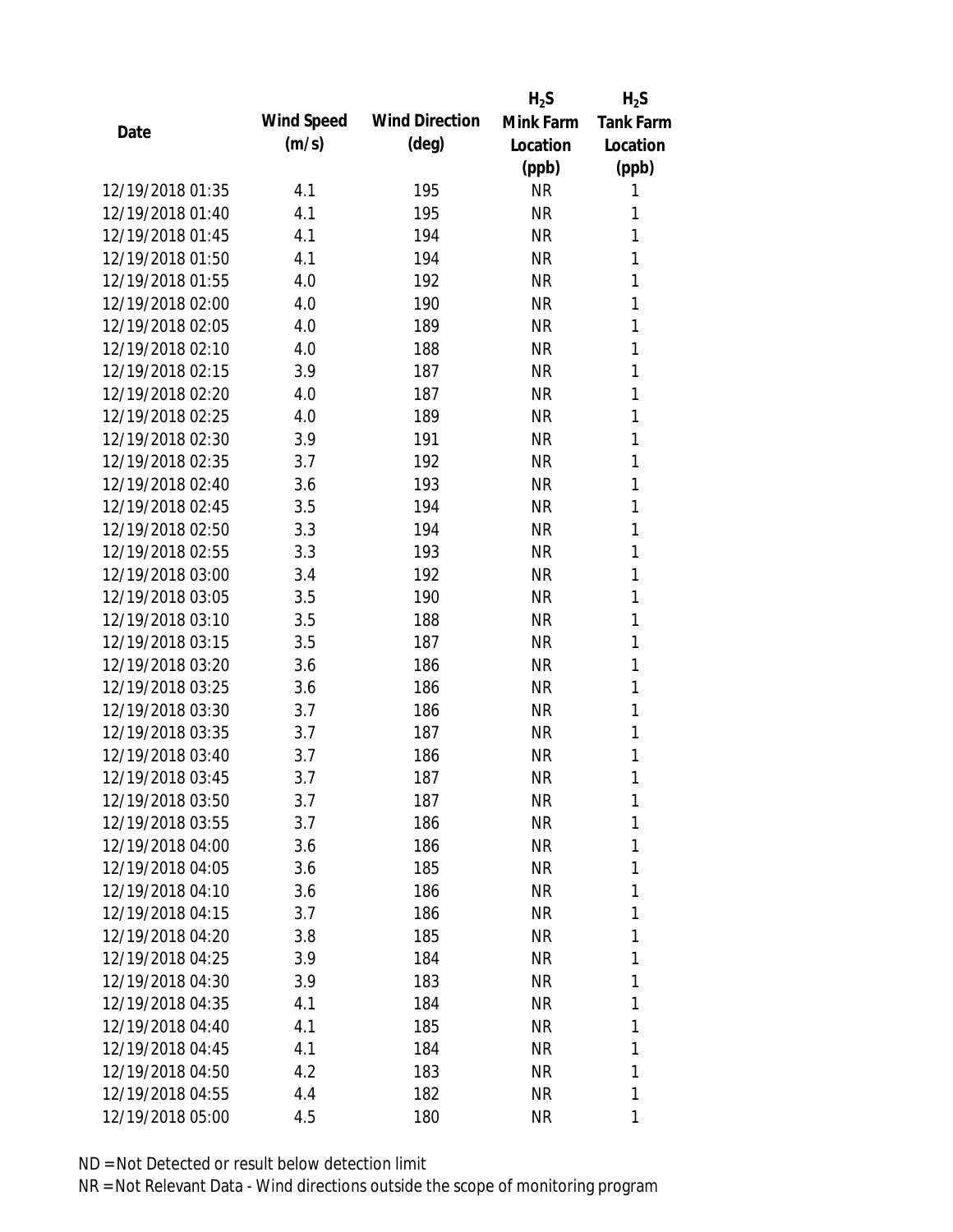|                  |            |                       | $H_2S$    | $H_2S$           |
|------------------|------------|-----------------------|-----------|------------------|
| Date             | Wind Speed | <b>Wind Direction</b> | Mink Farm | <b>Tank Farm</b> |
|                  | (m/s)      | $(\text{deg})$        | Location  | Location         |
|                  |            |                       | (ppb)     | (ppb)            |
| 12/19/2018 05:05 | 4.7        | 178                   | <b>NR</b> | 1                |
| 12/19/2018 05:10 | 4.9        | 174                   | <b>NR</b> | 1                |
| 12/19/2018 05:15 | 5.0        | 173                   | <b>NR</b> | 1                |
| 12/19/2018 05:20 | 5.1        | 174                   | <b>NR</b> | 1                |
| 12/19/2018 05:25 | 5.0        | 174                   | <b>NR</b> | 1                |
| 12/19/2018 05:30 | 4.9        | 178                   | <b>NR</b> | $\mathbf{1}$     |
| 12/19/2018 05:35 | 4.8        | 181                   | <b>NR</b> | 1                |
| 12/19/2018 05:40 | 4.7        | 184                   | <b>NR</b> | $\mathbf{1}$     |
| 12/19/2018 05:45 | 4.6        | 185                   | <b>NR</b> | 1                |
| 12/19/2018 05:50 | 4.4        | 187                   | <b>NR</b> | 1                |
| 12/19/2018 05:55 | 4.4        | 188                   | <b>NR</b> | $\mathbf{1}$     |
| 12/19/2018 06:00 | 4.5        | 187                   | <b>NR</b> | 1                |
| 12/19/2018 06:05 | 4.4        | 187                   | <b>NR</b> | $\mathbf{1}$     |
| 12/19/2018 06:10 | 4.3        | 186                   | <b>NR</b> | 1                |
| 12/19/2018 06:15 | 4.3        | 185                   | <b>NR</b> | 1                |
| 12/19/2018 06:20 | 4.5        | 184                   | <b>NR</b> | 1                |
| 12/19/2018 06:25 | 4.4        | 183                   | <b>NR</b> | 2                |
| 12/19/2018 06:30 | 4.4        | 181                   | <b>NR</b> | $\mathbf{1}$     |
| 12/19/2018 06:35 | 4.4        | 179                   | <b>NR</b> | 1                |
| 12/19/2018 06:40 | 4.3        | 178                   | <b>NR</b> | 1                |
| 12/19/2018 06:45 | 4.3        | 176                   | <b>NR</b> | 1                |
| 12/19/2018 06:50 | 4.3        | 175                   | <b>NR</b> | 1                |
| 12/19/2018 06:55 | 4.3        | 176                   | <b>NR</b> | 1                |
| 12/19/2018 07:00 | 4.2        | 177                   | <b>NR</b> | 1                |
| 12/19/2018 07:05 | 4.2        | 180                   | <b>NR</b> | $\mathbf{1}$     |
| 12/19/2018 07:10 | 4.2        | 181                   | <b>NR</b> | 1                |
| 12/19/2018 07:15 | 4.2        | 182                   | <b>NR</b> | $\overline{2}$   |
| 12/19/2018 07:20 | 4.0        | 184                   | <b>NR</b> | 2                |
| 12/19/2018 07:25 | 4.0        | 184                   | <b>NR</b> | 1                |
| 12/19/2018 07:30 | 4.1        | 184                   | <b>NR</b> | 1                |
| 12/19/2018 07:35 | 4.1        | 182                   | <b>NR</b> | 1                |
| 12/19/2018 07:40 | 4.2        | 180                   | <b>NR</b> | 1                |
| 12/19/2018 07:45 | 4.2        | 178                   | <b>NR</b> | 1                |
| 12/19/2018 07:50 | 4.3        | 175                   | <b>NR</b> | 1                |
| 12/19/2018 07:55 | 4.6        | 173                   | <b>NR</b> | 1                |
| 12/19/2018 08:00 | 4.6        | 171                   | <b>NR</b> | 1                |
| 12/19/2018 08:05 | 4.8        | 172                   | <b>NR</b> | 1                |
| 12/19/2018 08:10 | 5.0        | 172                   | NR        | 1                |
| 12/19/2018 08:15 | 5.1        | 173                   | <b>NR</b> | 1                |
| 12/19/2018 08:20 | 5.3        | 173                   | <b>NR</b> | 1                |
| 12/19/2018 08:25 | 5.2        | 172                   | <b>NR</b> | 1                |
| 12/19/2018 08:30 | 5.3        | 170                   | <b>NR</b> | 1                |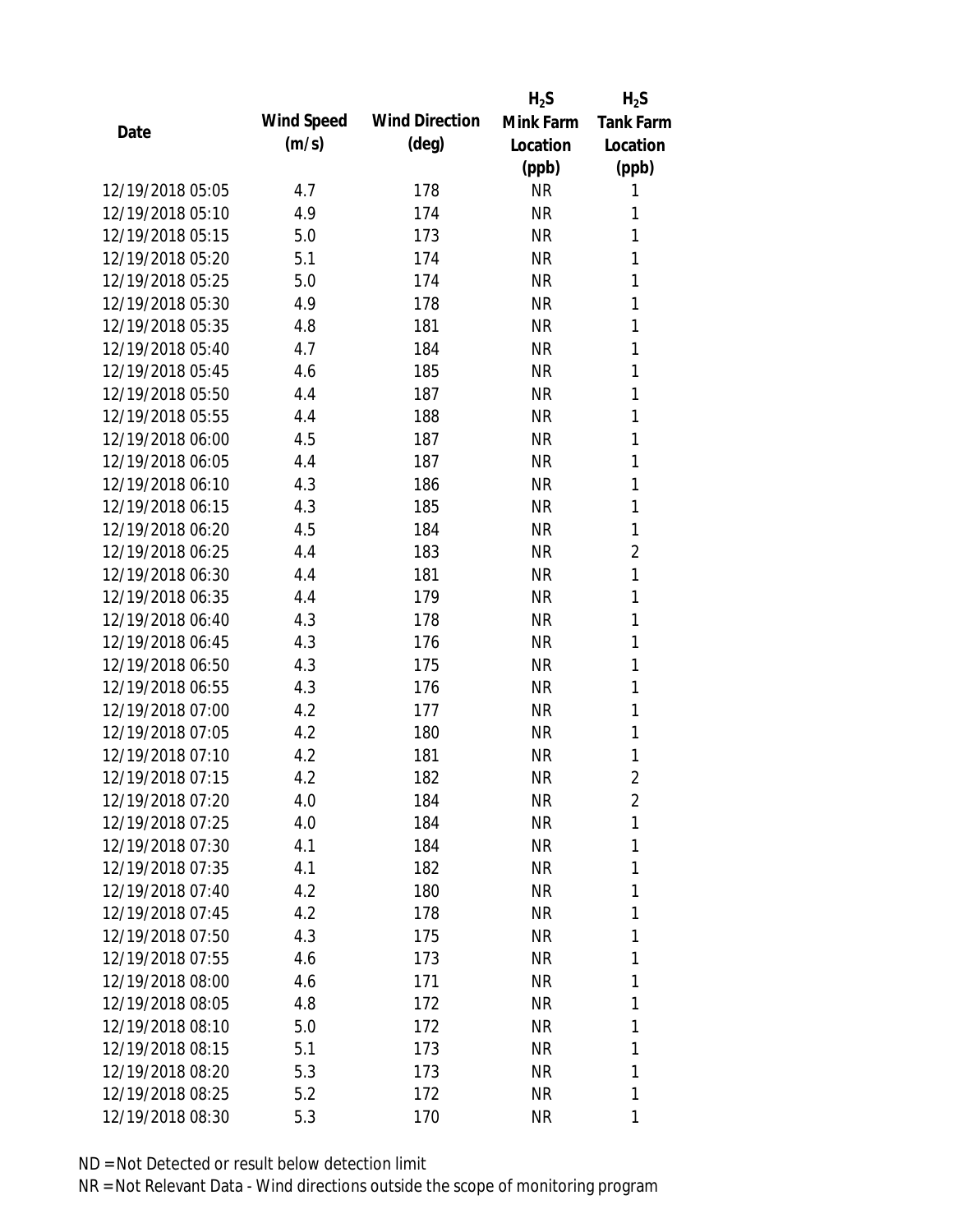|                  |            |                       | $H_2S$    | $H_2S$           |
|------------------|------------|-----------------------|-----------|------------------|
| Date             | Wind Speed | <b>Wind Direction</b> | Mink Farm | <b>Tank Farm</b> |
|                  | (m/s)      | $(\text{deg})$        | Location  | Location         |
|                  |            |                       | (ppb)     | (ppb)            |
| 12/19/2018 08:35 | 5.3        | 168                   | <b>NR</b> | <b>NR</b>        |
| 12/19/2018 08:40 | 5.1        | 168                   | <b>NR</b> | <b>NR</b>        |
| 12/19/2018 08:45 | 4.9        | 170                   | <b>NR</b> | 1                |
| 12/19/2018 08:50 | 4.8        | 171                   | <b>NR</b> | 1                |
| 12/19/2018 08:55 | 4.7        | 173                   | <b>NR</b> | 1                |
| 12/19/2018 09:00 | 4.5        | 175                   | <b>NR</b> | 1                |
| 12/19/2018 09:05 | 4.4        | 177                   | <b>NR</b> | 1                |
| 12/19/2018 09:10 | 4.4        | 179                   | <b>NR</b> | 1                |
| 12/19/2018 09:15 | 4.5        | 179                   | <b>NR</b> | 1                |
| 12/19/2018 09:20 | 4.4        | 179                   | <b>NR</b> | 1                |
| 12/19/2018 09:25 | 4.4        | 179                   | <b>NR</b> | 1                |
| 12/19/2018 09:30 | 4.4        | 178                   | <b>NR</b> | 1                |
| 12/19/2018 09:35 | 4.4        | 177                   | <b>NR</b> | 1                |
| 12/19/2018 09:40 | 4.4        | 177                   | <b>NR</b> | 1                |
| 12/19/2018 09:45 | 4.4        | 177                   | <b>NR</b> | 1                |
| 12/19/2018 09:50 | 4.5        | 178                   | <b>NR</b> | 1                |
| 12/19/2018 09:55 | 4.6        | 178                   | <b>NR</b> | 1                |
| 12/19/2018 10:00 | 4.7        | 179                   | <b>NR</b> | 1                |
| 12/19/2018 10:05 | 4.6        | 180                   | <b>NR</b> | $\mathbf{1}$     |
| 12/19/2018 10:10 | 4.7        | 182                   | <b>NR</b> | $\overline{c}$   |
| 12/19/2018 10:15 | 4.8        | 184                   | <b>NR</b> | $\mathbf{1}$     |
| 12/19/2018 10:20 | 4.8        | 185                   | <b>NR</b> | 1                |
| 12/19/2018 10:25 | 4.7        | 186                   | <b>NR</b> | 1                |
| 12/19/2018 10:30 | 4.6        | 187                   | <b>NR</b> | $\overline{2}$   |
| 12/19/2018 10:35 | 4.6        | 187                   | <b>NR</b> | $\mathbf{1}$     |
| 12/19/2018 10:40 | 4.5        | 183                   | <b>NR</b> | 1                |
| 12/19/2018 10:45 | 4.4        | 182                   | <b>NR</b> | 1                |
| 12/19/2018 10:50 | 4.4        | 181                   | <b>NR</b> | 1                |
| 12/19/2018 10:55 | 4.5        | 180                   | <b>NR</b> | 1                |
| 12/19/2018 11:00 | 4.7        | 179                   | NR        | 1                |
| 12/19/2018 11:05 | 4.7        | 181                   | NR        | 1                |
| 12/19/2018 11:10 | 4.5        | 184                   | NR        | 1                |
| 12/19/2018 11:15 | 4.5        | 184                   | NR        | 1                |
| 12/19/2018 11:20 | 4.5        | 184                   | <b>NR</b> | 1                |
| 12/19/2018 11:25 | 4.3        | 183                   | <b>NR</b> | 1                |
| 12/19/2018 11:30 | 4.2        | 183                   | NR        | 1                |
| 12/19/2018 11:35 | 4.3        | 184                   | NR        | 1                |
| 12/19/2018 11:40 | 4.4        | 185                   | NR        | 1                |
| 12/19/2018 11:45 | 4.3        | 186                   | NR        | 1                |
| 12/19/2018 11:50 | 4.3        | 187                   | <b>NR</b> | 1                |
| 12/19/2018 11:55 | 4.3        | 189                   | <b>NR</b> | 1                |
| 12/19/2018 12:00 | 4.2        | 192                   | <b>NR</b> | 1                |
|                  |            |                       |           |                  |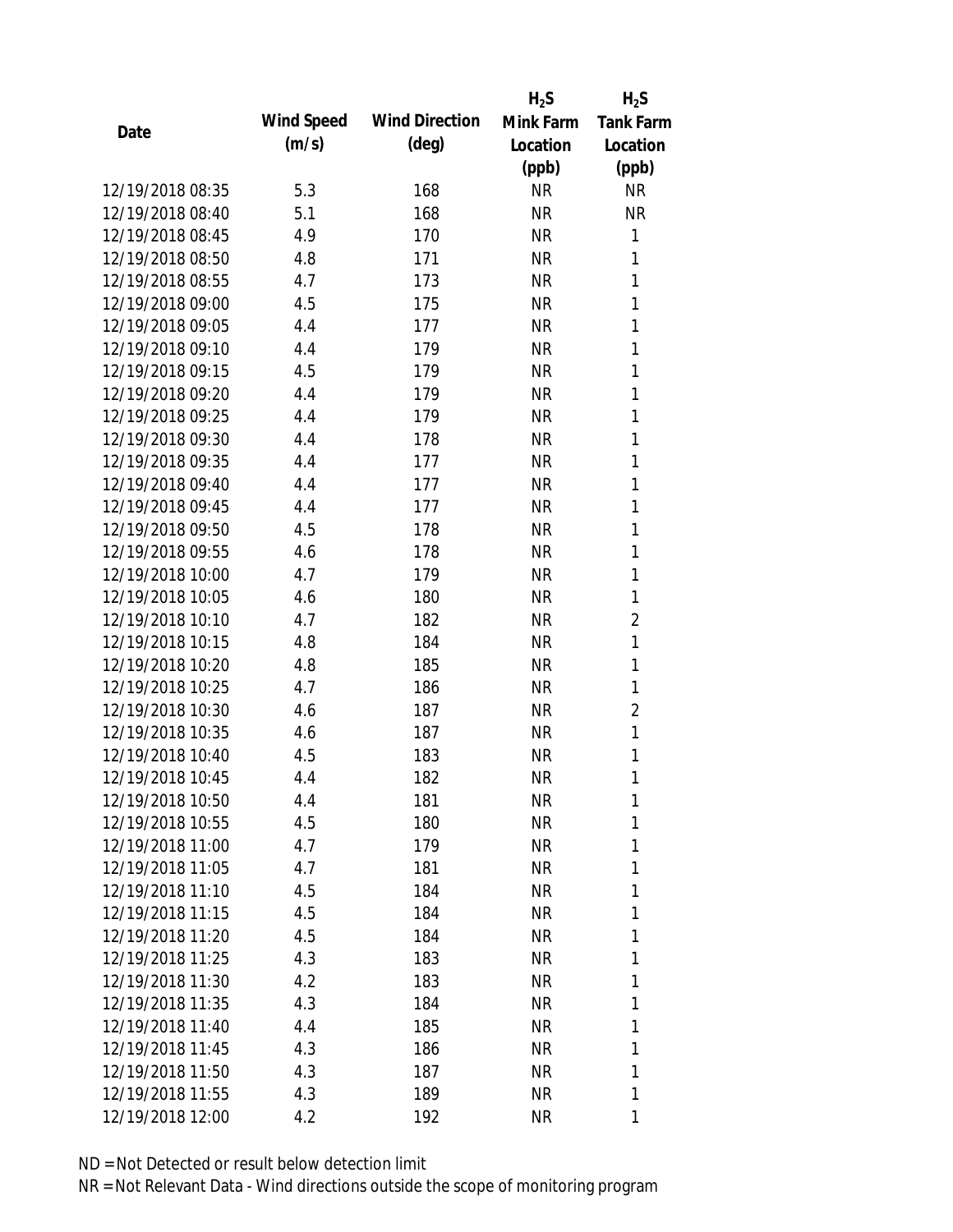|                  |            |                       | $H_2S$    | $H_2S$           |
|------------------|------------|-----------------------|-----------|------------------|
| Date             | Wind Speed | <b>Wind Direction</b> | Mink Farm | <b>Tank Farm</b> |
|                  | (m/s)      | $(\text{deg})$        | Location  | Location         |
|                  |            |                       | (ppb)     | (ppb)            |
| 12/19/2018 12:05 | 4.2        | 192                   | <b>NR</b> | 1                |
| 12/19/2018 12:10 | 4.4        | 192                   | <b>NR</b> | 1                |
| 12/19/2018 12:15 | 4.5        | 192                   | <b>NR</b> | 1                |
| 12/19/2018 12:20 | 4.5        | 191                   | <b>NR</b> | 1                |
| 12/19/2018 12:25 | 4.7        | 190                   | <b>NR</b> | 1                |
| 12/19/2018 12:30 | 4.7        | 190                   | <b>NR</b> | 1                |
| 12/19/2018 12:35 | 4.5        | 191                   | <b>NR</b> | 1                |
| 12/19/2018 12:40 | 4.3        | 191                   | <b>NR</b> | 1                |
| 12/19/2018 12:45 | 4.3        | 192                   | <b>NR</b> | 1                |
| 12/19/2018 12:50 | 4.4        | 193                   | <b>NR</b> | 1                |
| 12/19/2018 12:55 | 4.4        | 191                   | <b>NR</b> | 1                |
| 12/19/2018 13:00 | 4.4        | 189                   | <b>NR</b> | 1                |
| 12/19/2018 13:05 | 4.5        | 188                   | <b>NR</b> | 1                |
| 12/19/2018 13:10 | 4.6        | 187                   | <b>NR</b> | 1                |
| 12/19/2018 13:15 | 4.6        | 185                   | <b>NR</b> | 1                |
| 12/19/2018 13:20 | 4.7        | 185                   | <b>NR</b> | 1                |
| 12/19/2018 13:25 | 4.6        | 185                   | <b>NR</b> | 1                |
| 12/19/2018 13:30 | 4.6        | 185                   | <b>NR</b> | 1                |
| 12/19/2018 13:35 | 4.5        | 185                   | <b>NR</b> | 1                |
| 12/19/2018 13:40 | 4.5        | 184                   | NR        | 1                |
| 12/19/2018 13:45 | 4.6        | 185                   | <b>NR</b> | 1                |
| 12/19/2018 13:50 | 4.6        | 186                   | <b>NR</b> | 1                |
| 12/19/2018 13:55 | 4.7        | 187                   | <b>NR</b> | 1                |
| 12/19/2018 14:00 | 5.0        | 185                   | <b>NR</b> | 1                |
| 12/19/2018 14:05 | 5.1        | 181                   | <b>NR</b> | 1                |
| 12/19/2018 14:10 | 5.1        | 180                   | <b>NR</b> | 1                |
| 12/19/2018 14:15 | 4.9        | 178                   | <b>NR</b> | 1                |
| 12/19/2018 14:20 | 4.9        | 177                   | <b>NR</b> | 1                |
| 12/19/2018 14:25 | 4.7        | 177                   | <b>NR</b> | 1                |
| 12/19/2018 14:30 | 4.7        | 178                   | NR        | 1                |
| 12/19/2018 14:35 | 4.8        | 181                   | NR        | 1                |
| 12/19/2018 14:40 | 4.9        | 183                   | NR        | 1                |
| 12/19/2018 14:45 | 5.0        | 186                   | NR        | 1                |
| 12/19/2018 14:50 | 5.1        | 187                   | <b>NR</b> | 1                |
| 12/19/2018 14:55 | 5.2        | 188                   | NR        | 1                |
| 12/19/2018 15:00 | 5.0        | 189                   | NR        | 1                |
| 12/19/2018 15:05 | 5.0        | 188                   | NR        | 1                |
| 12/19/2018 15:10 | 5.0        | 189                   | NR        | 1                |
| 12/19/2018 15:15 | 5.1        | 188                   | NR        | 1                |
| 12/19/2018 15:20 | 5.2        | 187                   | <b>NR</b> | 1                |
| 12/19/2018 15:25 | 5.2        | 186                   | <b>NR</b> | 1                |
| 12/19/2018 15:30 | 5.3        | 182                   | <b>NR</b> | 1                |
|                  |            |                       |           |                  |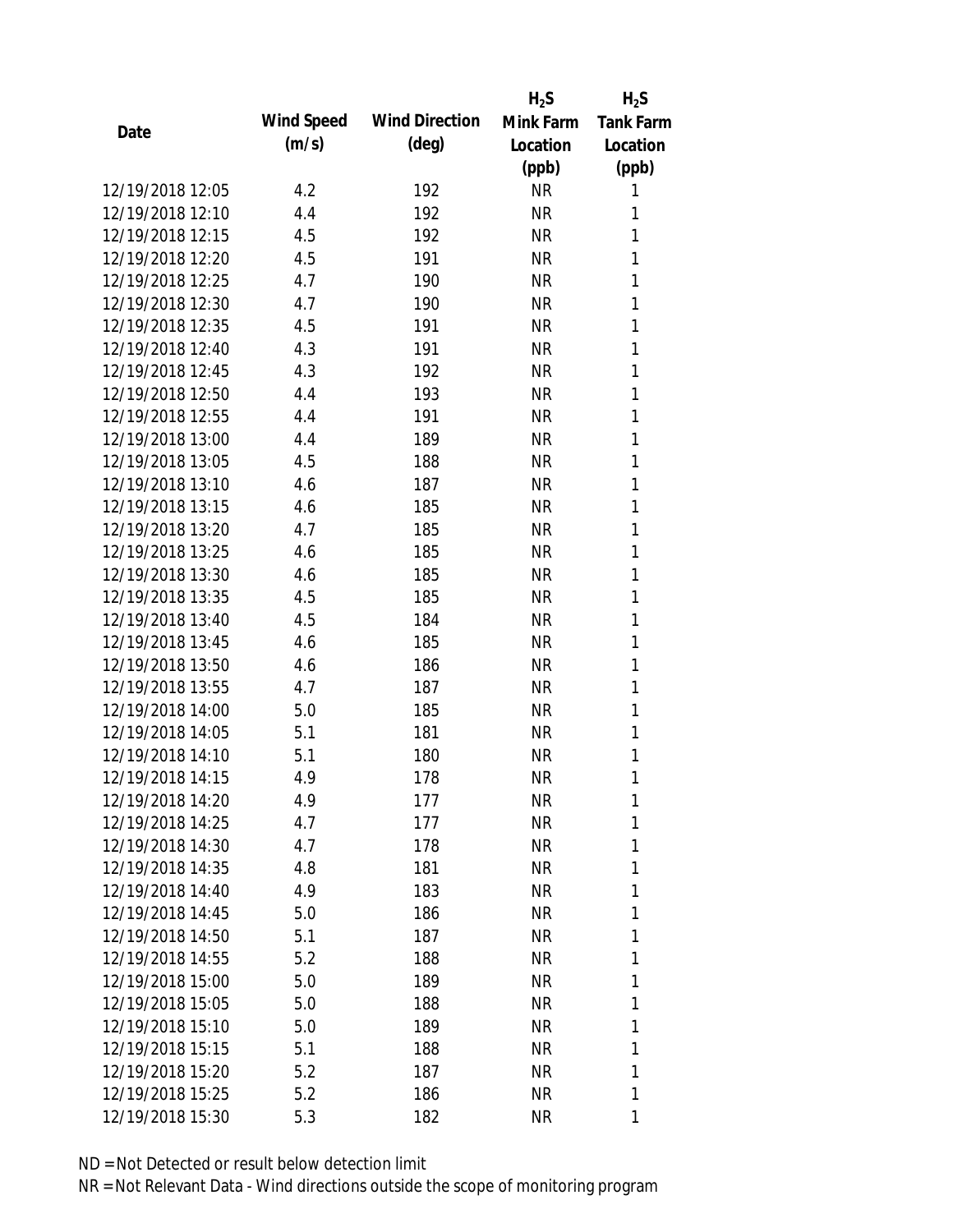|                  |            |                       | $H_2S$    | $H_2S$           |
|------------------|------------|-----------------------|-----------|------------------|
| Date             | Wind Speed | <b>Wind Direction</b> | Mink Farm | <b>Tank Farm</b> |
|                  | (m/s)      | $(\text{deg})$        | Location  | Location         |
|                  |            |                       | (ppb)     | (ppb)            |
| 12/19/2018 15:35 | 5.2        | 180                   | <b>NR</b> | 1                |
| 12/19/2018 15:40 | 5.0        | 178                   | <b>NR</b> | 1                |
| 12/19/2018 15:45 | 5.0        | 177                   | <b>NR</b> | 1                |
| 12/19/2018 15:50 | 4.8        | 177                   | <b>NR</b> | 1                |
| 12/19/2018 15:55 | 4.7        | 175                   | <b>NR</b> | $\mathbf{1}$     |
| 12/19/2018 16:00 | 4.7        | 176                   | <b>NR</b> | 1                |
| 12/19/2018 16:05 | 4.4        | 178                   | <b>NR</b> | <b>ND</b>        |
| 12/19/2018 16:10 | 4.2        | 179                   | <b>NR</b> | <b>ND</b>        |
| 12/19/2018 16:15 | 4.1        | 182                   | <b>NR</b> | <b>ND</b>        |
| 12/19/2018 16:20 | 4.1        | 183                   | <b>NR</b> | <b>ND</b>        |
| 12/19/2018 16:25 | 4.4        | 185                   | <b>NR</b> | <b>ND</b>        |
| 12/19/2018 16:30 | 4.4        | 186                   | <b>NR</b> | 1                |
| 12/19/2018 16:35 | 4.5        | 186                   | <b>NR</b> | 1                |
| 12/19/2018 16:40 | 4.6        | 186                   | <b>NR</b> | 1                |
| 12/19/2018 16:45 | 4.4        | 184                   | <b>NR</b> | $\mathbf{1}$     |
| 12/19/2018 16:50 | 4.4        | 182                   | <b>NR</b> | 1                |
| 12/19/2018 16:55 | 4.2        | 182                   | <b>NR</b> | 1                |
| 12/19/2018 17:00 | 4.2        | 182                   | <b>NR</b> | 1                |
| 12/19/2018 17:05 | 4.2        | 181                   | <b>NR</b> | $\mathbf{1}$     |
| 12/19/2018 17:10 | 4.2        | 181                   | <b>NR</b> | 1                |
| 12/19/2018 17:15 | 4.3        | 181                   | <b>NR</b> | 1                |
| 12/19/2018 17:20 | 4.3        | 181                   | <b>NR</b> | 1                |
| 12/19/2018 17:25 | 4.3        | 182                   | <b>NR</b> | 1                |
| 12/19/2018 17:30 | 4.3        | 181                   | <b>NR</b> | 1                |
| 12/19/2018 17:35 | 4.4        | 181                   | <b>NR</b> | 1                |
| 12/19/2018 17:40 | 4.5        | 181                   | <b>NR</b> | 1                |
| 12/19/2018 17:45 | 4.6        | 181                   | <b>NR</b> | 1                |
| 12/19/2018 17:50 | 4.7        | 180                   | <b>NR</b> | 1                |
| 12/19/2018 17:55 | 4.8        | 179                   | <b>NR</b> | 1                |
| 12/19/2018 18:00 | 4.9        | 178                   | <b>NR</b> | 1                |
| 12/19/2018 18:05 | 5.0        | 177                   | <b>NR</b> | 1                |
| 12/19/2018 18:10 | 5.0        | 177                   | <b>NR</b> | 1                |
| 12/19/2018 18:15 | 5.2        | 178                   | <b>NR</b> | 1                |
| 12/19/2018 18:20 | 5.3        | 178                   | <b>NR</b> | 1                |
| 12/19/2018 18:25 | 5.2        | 178                   | <b>NR</b> | $\overline{2}$   |
| 12/19/2018 18:30 | 5.3        | 178                   | <b>NR</b> | 2                |
| 12/19/2018 18:35 | 5.3        | 177                   | <b>NR</b> | $\overline{2}$   |
| 12/19/2018 18:40 | 5.5        | 175                   | <b>NR</b> | $\overline{2}$   |
| 12/19/2018 18:45 | 5.6        | 172                   | <b>NR</b> | $\overline{2}$   |
| 12/19/2018 18:50 | 5.9        | 171                   | <b>NR</b> | $\overline{2}$   |
| 12/19/2018 18:55 | 6.1        | 169                   | <b>NR</b> | <b>NR</b>        |
| 12/19/2018 19:00 | 6.3        | 168                   | <b>NR</b> | <b>NR</b>        |
|                  |            |                       |           |                  |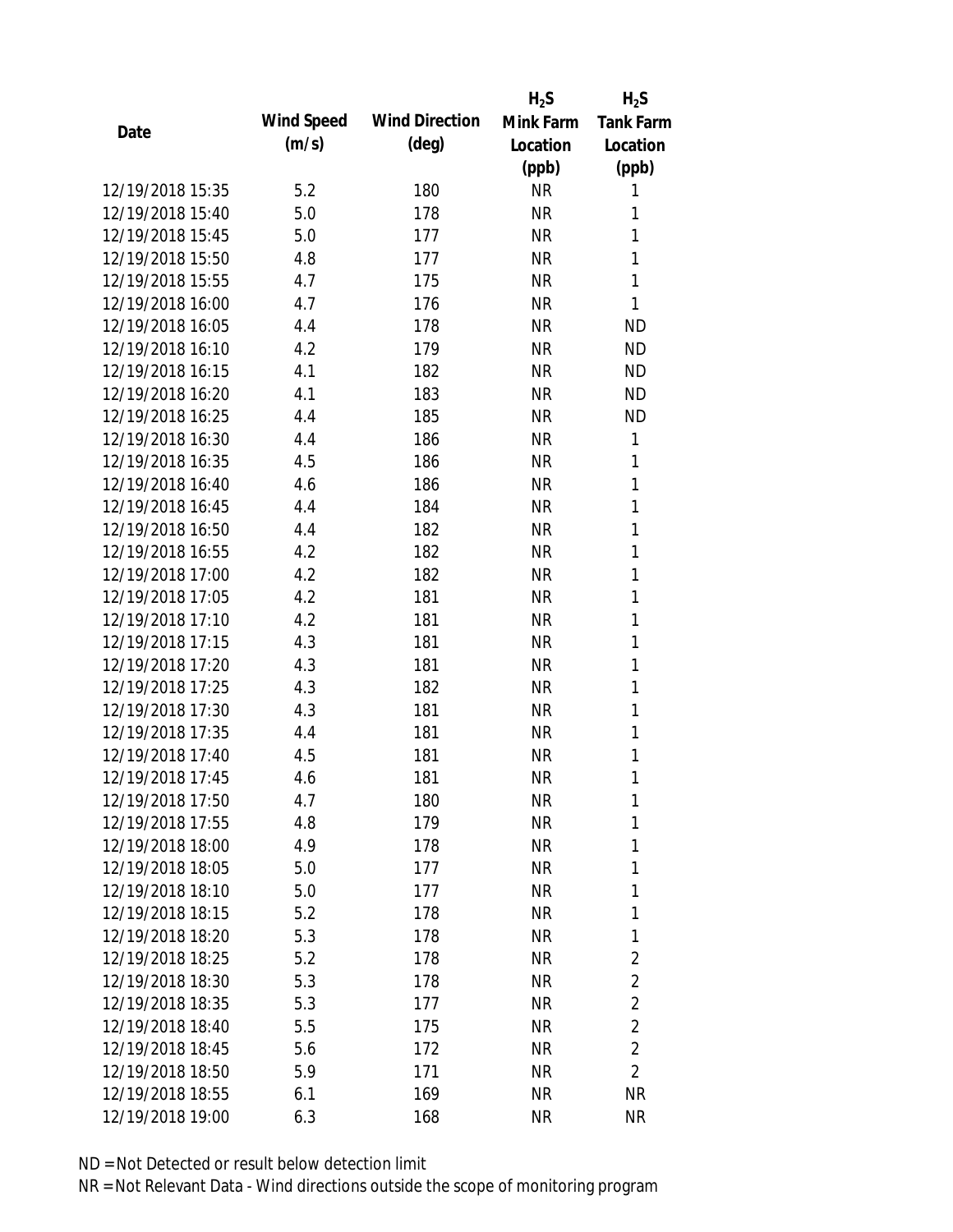|                  |            |                       | $H_2S$    | $H_2S$           |
|------------------|------------|-----------------------|-----------|------------------|
| Date             | Wind Speed | <b>Wind Direction</b> | Mink Farm | <b>Tank Farm</b> |
|                  | (m/s)      | $(\text{deg})$        | Location  | Location         |
|                  |            |                       | (ppb)     | (ppb)            |
| 12/19/2018 19:05 | 6.4        | 168                   | <b>NR</b> | <b>NR</b>        |
| 12/19/2018 19:10 | 6.5        | 169                   | <b>NR</b> | <b>NR</b>        |
| 12/19/2018 19:15 | 6.5        | 170                   | <b>NR</b> | 1                |
| 12/19/2018 19:20 | 6.6        | 170                   | <b>NR</b> | 1                |
| 12/19/2018 19:25 | 6.7        | 171                   | <b>NR</b> | 1                |
| 12/19/2018 19:30 | 6.6        | 172                   | <b>NR</b> | 1                |
| 12/19/2018 19:35 | 6.4        | 174                   | <b>NR</b> | 1                |
| 12/19/2018 19:40 | 6.1        | 175                   | <b>NR</b> | 1                |
| 12/19/2018 19:45 | 6.1        | 176                   | <b>NR</b> | 1                |
| 12/19/2018 19:50 | 5.8        | 176                   | <b>NR</b> | 1                |
| 12/19/2018 19:55 | 5.5        | 176                   | <b>NR</b> | 1                |
| 12/19/2018 20:00 | 5.5        | 178                   | <b>NR</b> | 1                |
| 12/19/2018 20:05 | 5.5        | 180                   | <b>NR</b> | 1                |
| 12/19/2018 20:10 | 5.5        | 180                   | <b>NR</b> | 1                |
| 12/19/2018 20:15 | 5.2        | 181                   | <b>NR</b> | 1                |
| 12/19/2018 20:20 | 5.1        | 183                   | <b>NR</b> | 1                |
| 12/19/2018 20:25 | 5.0        | 185                   | <b>NR</b> | 1                |
| 12/19/2018 20:30 | 4.7        | 185                   | <b>NR</b> | 1                |
| 12/19/2018 20:35 | 4.6        | 184                   | <b>NR</b> | 1                |
| 12/19/2018 20:40 | 4.4        | 184                   | <b>NR</b> | 1                |
| 12/19/2018 20:45 | 4.3        | 182                   | <b>NR</b> | 1                |
| 12/19/2018 20:50 | 4.1        | 180                   | <b>NR</b> | 1                |
| 12/19/2018 20:55 | 4.0        | 179                   | <b>NR</b> | 1                |
| 12/19/2018 21:00 | 3.9        | 177                   | <b>NR</b> | 1                |
| 12/19/2018 21:05 | 3.9        | 177                   | <b>NR</b> | 1                |
| 12/19/2018 21:10 | 3.9        | 177                   | <b>NR</b> | 1                |
| 12/19/2018 21:15 | 4.0        | 178                   | <b>NR</b> | 1                |
| 12/19/2018 21:20 | 4.0        | 180                   | <b>NR</b> | 1                |
| 12/19/2018 21:25 | 4.1        | 184                   | <b>NR</b> | 1                |
| 12/19/2018 21:30 | 4.1        | 187                   | NR        | 1                |
| 12/19/2018 21:35 | 4.0        | 190                   | NR        | 1                |
| 12/19/2018 21:40 | 4.0        | 192                   | NR        | 1                |
| 12/19/2018 21:45 | 4.0        | 195                   | NR        | 1                |
| 12/19/2018 21:50 | 4.0        | 196                   | <b>NR</b> | 1                |
| 12/19/2018 21:55 | 3.9        | 197                   | <b>NR</b> | 1                |
| 12/19/2018 22:00 | 3.8        | 195                   | NR        | 1                |
| 12/19/2018 22:05 | 3.8        | 193                   | NR        | 1                |
| 12/19/2018 22:10 | 3.8        | 189                   | NR        | 1                |
| 12/19/2018 22:15 | 3.8        | 186                   | NR        | 1                |
| 12/19/2018 22:20 | 3.7        | 182                   | <b>NR</b> | 1                |
| 12/19/2018 22:25 | 3.8        | 177                   | <b>NR</b> | 1                |
| 12/19/2018 22:30 | 3.9        | 175                   | <b>NR</b> | 1                |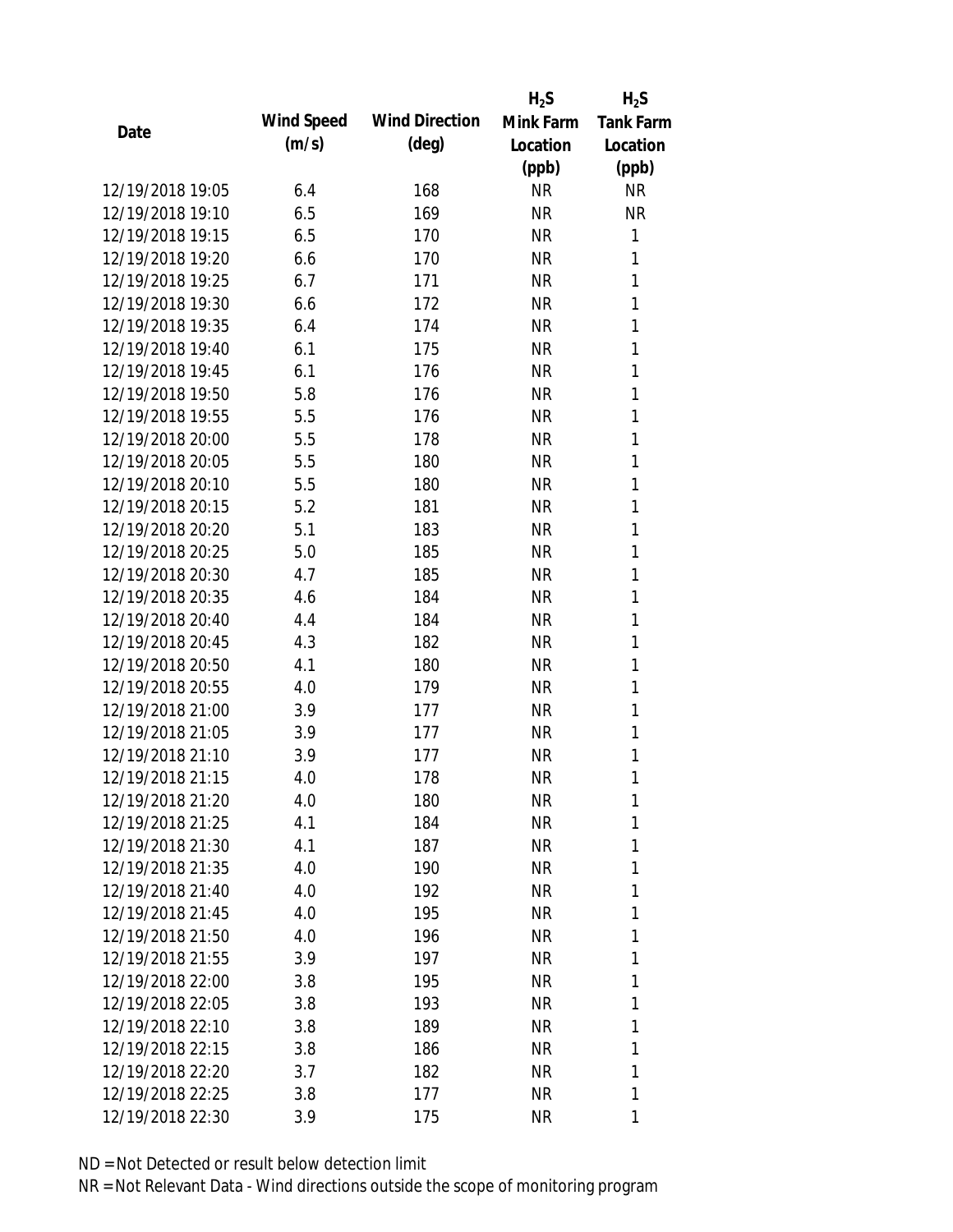|                  |            |                       | $H_2S$    | $H_2S$           |
|------------------|------------|-----------------------|-----------|------------------|
| Date             | Wind Speed | <b>Wind Direction</b> | Mink Farm | <b>Tank Farm</b> |
|                  | (m/s)      | $(\text{deg})$        | Location  | Location         |
|                  |            |                       | (ppb)     | (ppb)            |
| 12/19/2018 22:35 | 3.9        | 174                   | <b>NR</b> | 1                |
| 12/19/2018 22:40 | 3.9        | 174                   | <b>NR</b> | 1                |
| 12/19/2018 22:45 | 3.9        | 175                   | <b>NR</b> | 1                |
| 12/19/2018 22:50 | 4.0        | 176                   | <b>NR</b> | 1                |
| 12/19/2018 22:55 | 4.0        | 177                   | <b>NR</b> | 1                |
| 12/19/2018 23:00 | 3.9        | 178                   | <b>NR</b> | 1                |
| 12/19/2018 23:05 | 3.9        | 179                   | <b>NR</b> | 1                |
| 12/19/2018 23:10 | 3.8        | 178                   | <b>NR</b> | 1                |
| 12/19/2018 23:15 | 3.8        | 177                   | <b>NR</b> | 1                |
| 12/19/2018 23:20 | 3.8        | 176                   | <b>NR</b> | 1                |
| 12/19/2018 23:25 | 3.8        | 176                   | <b>NR</b> | 1                |
| 12/19/2018 23:30 | 3.8        | 174                   | <b>NR</b> | 1                |
| 12/19/2018 23:35 | 3.7        | 174                   | <b>NR</b> | 1                |
| 12/19/2018 23:40 | 3.8        | 176                   | <b>NR</b> | 1                |
| 12/19/2018 23:45 | 3.7        | 178                   | <b>NR</b> | 1                |
| 12/19/2018 23:50 | 3.8        | 180                   | <b>NR</b> | 1                |
| 12/19/2018 23:55 | 3.7        | 182                   | <b>NR</b> | 1                |
| 12/19/2018 24:00 | 3.7        | 184                   | <b>NR</b> | 1                |
| 12/20/2018 00:05 | 3.8        | 186                   | <b>NR</b> | 1                |
| 12/20/2018 00:10 | 3.8        | 186                   | <b>NR</b> | 1                |
| 12/20/2018 00:15 | 3.9        | 186                   | <b>NR</b> | 1                |
| 12/20/2018 00:20 | 3.8        | 186                   | <b>NR</b> | 1                |
| 12/20/2018 00:25 | 3.8        | 185                   | <b>NR</b> | 1                |
| 12/20/2018 00:30 | 3.8        | 184                   | <b>NR</b> | 1                |
| 12/20/2018 00:35 | 3.8        | 183                   | <b>NR</b> | 1                |
| 12/20/2018 00:40 | 3.8        | 182                   | <b>NR</b> | 1                |
| 12/20/2018 00:45 | 3.7        | 181                   | <b>NR</b> | 1                |
| 12/20/2018 00:50 | 3.7        | 179                   | <b>NR</b> | 1                |
| 12/20/2018 00:55 | 3.7        | 177                   | <b>NR</b> | 1                |
| 12/20/2018 01:00 | 3.7        | 176                   | <b>NR</b> | 1                |
| 12/20/2018 01:05 | 3.5        | 173                   | <b>NR</b> | 1                |
| 12/20/2018 01:10 | 3.5        | 171                   | <b>NR</b> | 1                |
| 12/20/2018 01:15 | 3.6        | 169                   | <b>NR</b> | <b>NR</b>        |
| 12/20/2018 01:20 | 3.5        | 168                   | <b>NR</b> | <b>NR</b>        |
| 12/20/2018 01:25 | 3.6        | 167                   | <b>NR</b> | NR               |
| 12/20/2018 01:30 | 3.7        | 166                   | <b>NR</b> | <b>NR</b>        |
| 12/20/2018 01:35 | 3.7        | 166                   | <b>NR</b> | NR               |
| 12/20/2018 01:40 |            | 168                   | <b>NR</b> | <b>NR</b>        |
| 12/20/2018 01:45 | 3.8<br>3.7 |                       | <b>NR</b> | $\overline{2}$   |
| 12/20/2018 01:50 |            | 171                   |           | $\overline{2}$   |
|                  | 3.7        | 171                   | <b>NR</b> | $\overline{2}$   |
| 12/20/2018 01:55 | 3.7        | 171                   | <b>NR</b> |                  |
| 12/20/2018 02:00 | 3.7        | 171                   | <b>NR</b> | 1                |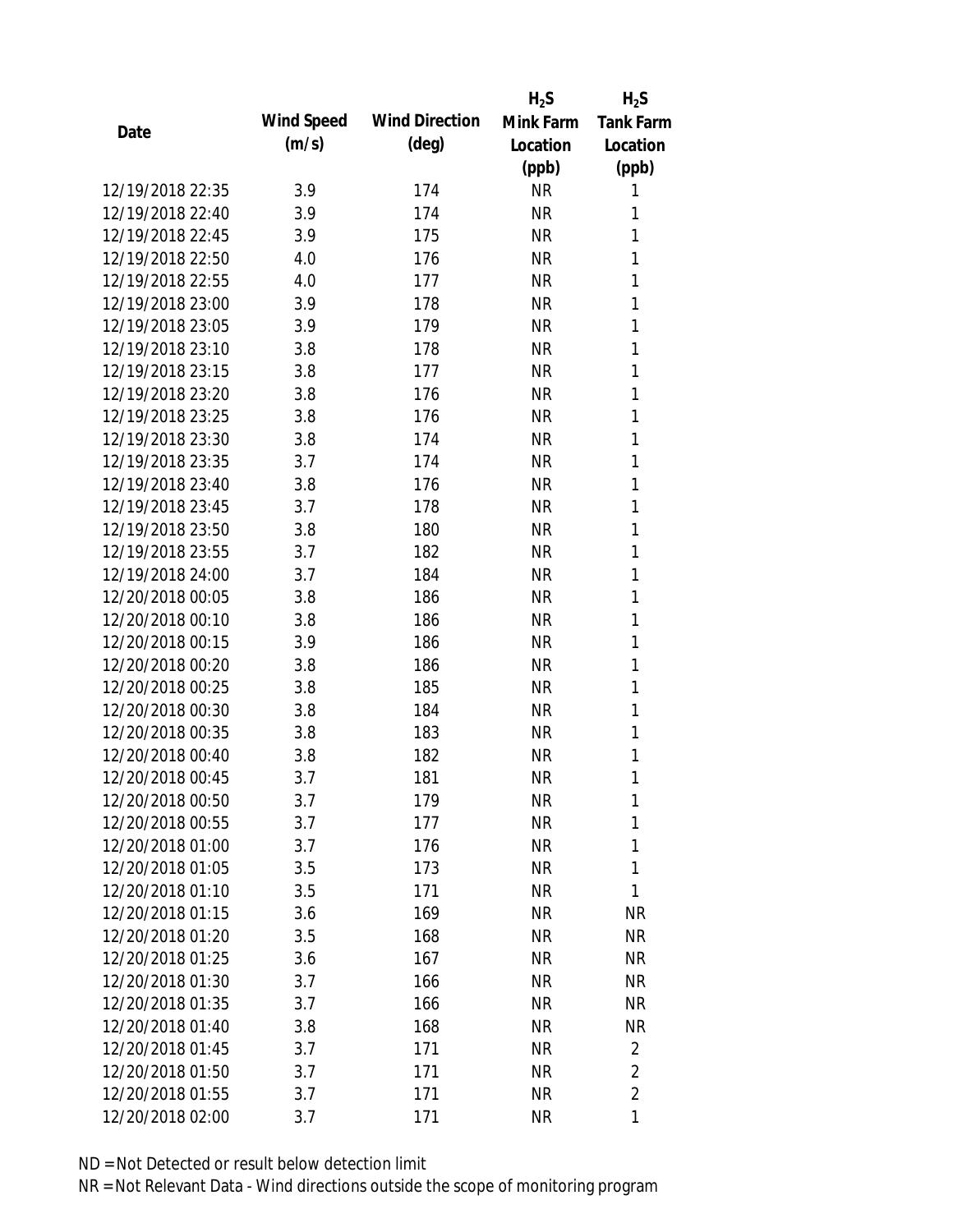|                  |            |                       | $H_2S$    | $H_2S$           |
|------------------|------------|-----------------------|-----------|------------------|
|                  | Wind Speed | <b>Wind Direction</b> | Mink Farm | <b>Tank Farm</b> |
| Date             | (m/s)      | $(\text{deg})$        | Location  | Location         |
|                  |            |                       | (ppb)     | (ppb)            |
| 12/20/2018 02:05 | 3.7        | 171                   | <b>NR</b> | 1                |
| 12/20/2018 02:10 | 3.7        | 169                   | <b>NR</b> | NR               |
| 12/20/2018 02:15 | 3.8        | 165                   | <b>NR</b> | <b>NR</b>        |
| 12/20/2018 02:20 | 3.8        | 164                   | <b>NR</b> | <b>NR</b>        |
| 12/20/2018 02:25 | 3.8        | 165                   | <b>NR</b> | <b>NR</b>        |
| 12/20/2018 02:30 | 3.8        | 167                   | <b>NR</b> | <b>NR</b>        |
| 12/20/2018 02:35 | 3.8        | 169                   | <b>NR</b> | <b>NR</b>        |
| 12/20/2018 02:40 | 3.7        | 171                   | <b>NR</b> | 1                |
| 12/20/2018 02:45 | 3.6        | 174                   | <b>NR</b> | 1                |
| 12/20/2018 02:50 | 3.6        | 173                   | <b>NR</b> | $\mathbf{1}$     |
| 12/20/2018 02:55 | 3.7        | 173                   | <b>NR</b> | $\mathbf{1}$     |
| 12/20/2018 03:00 | 3.8        | 172                   | <b>NR</b> | 1                |
| 12/20/2018 03:05 | 3.9        | 169                   | <b>NR</b> | <b>NR</b>        |
| 12/20/2018 03:10 | 4.0        | 166                   | <b>NR</b> | <b>NR</b>        |
| 12/20/2018 03:15 | 4.1        | 165                   | <b>NR</b> | <b>NR</b>        |
| 12/20/2018 03:20 | 4.1        | 165                   | <b>NR</b> | <b>NR</b>        |
| 12/20/2018 03:25 | 4.1        | 165                   | <b>NR</b> | <b>NR</b>        |
| 12/20/2018 03:30 | 4.1        | 165                   | <b>NR</b> | <b>NR</b>        |
| 12/20/2018 03:35 | 4.1        | 165                   | <b>NR</b> | <b>NR</b>        |
| 12/20/2018 03:40 | 4.0        | 167                   | <b>NR</b> | <b>NR</b>        |
| 12/20/2018 03:45 | 3.9        | 169                   | <b>NR</b> | <b>NR</b>        |
| 12/20/2018 03:50 | 3.8        | 171                   | <b>NR</b> | 1                |
| 12/20/2018 03:55 | 3.7        | 175                   | <b>NR</b> | 1                |
| 12/20/2018 04:00 | 3.5        | 180                   | <b>NR</b> | $\mathbf{1}$     |
| 12/20/2018 04:05 | 3.4        | 184                   | <b>NR</b> | 1                |
| 12/20/2018 04:10 | 3.4        | 186                   | <b>NR</b> | $\mathbf{1}$     |
| 12/20/2018 04:15 | 3.3        | 186                   | <b>NR</b> | 1                |
| 12/20/2018 04:20 | 3.4        | 184                   | <b>NR</b> | 1                |
| 12/20/2018 04:25 | 3.5        | 181                   | <b>NR</b> | 1                |
| 12/20/2018 04:30 | 3.5        | 177                   | <b>NR</b> | 1                |
| 12/20/2018 04:35 | 3.4        | 172                   | <b>NR</b> | 1                |
| 12/20/2018 04:40 | 3.4        | 169                   | <b>NR</b> | <b>NR</b>        |
| 12/20/2018 04:45 | 3.3        | 168                   | <b>NR</b> | <b>NR</b>        |
| 12/20/2018 04:50 | 3.1        | 170                   | <b>NR</b> | 1                |
| 12/20/2018 04:55 | 2.8        | 171                   | <b>NR</b> | 1                |
| 12/20/2018 05:00 | 2.7        | 172                   | <b>NR</b> | 1                |
| 12/20/2018 05:05 | 2.6        | 172                   | <b>NR</b> | 1                |
| 12/20/2018 05:10 | 2.6        | 172                   | <b>NR</b> | 1                |
| 12/20/2018 05:15 | 2.6        | 170                   | <b>NR</b> | 1                |
| 12/20/2018 05:20 | 2.8        | 167                   | <b>NR</b> | <b>NR</b>        |
| 12/20/2018 05:25 | 3.0        | 164                   | <b>NR</b> | <b>NR</b>        |
| 12/20/2018 05:30 | 3.2        | 161                   | <b>NR</b> | <b>NR</b>        |
|                  |            |                       |           |                  |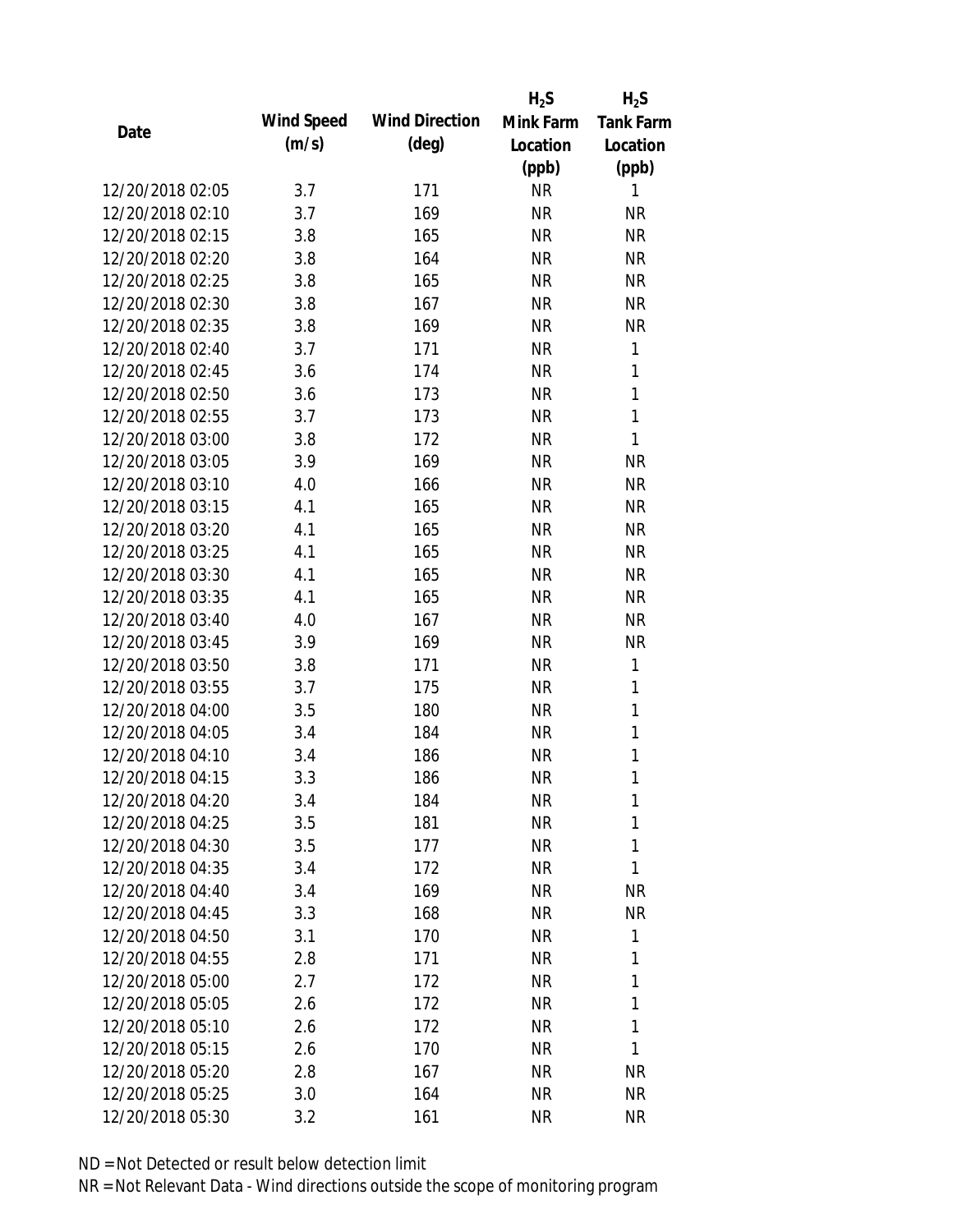|                  |            |                       | $H_2S$    | $H_2S$           |
|------------------|------------|-----------------------|-----------|------------------|
| Date             | Wind Speed | <b>Wind Direction</b> | Mink Farm | <b>Tank Farm</b> |
|                  | (m/s)      | $(\text{deg})$        | Location  | Location         |
|                  |            |                       | (ppb)     | (ppb)            |
| 12/20/2018 05:35 | 3.4        | 160                   | <b>NR</b> | NR               |
| 12/20/2018 05:40 | 3.6        | 159                   | <b>NR</b> | <b>NR</b>        |
| 12/20/2018 05:45 | 3.6        | 159                   | <b>NR</b> | <b>NR</b>        |
| 12/20/2018 05:50 | 3.6        | 159                   | <b>NR</b> | <b>NR</b>        |
| 12/20/2018 05:55 | 3.6        | 160                   | <b>NR</b> | <b>NR</b>        |
| 12/20/2018 06:00 | 3.7        | 161                   | <b>NR</b> | <b>NR</b>        |
| 12/20/2018 06:05 | 3.8        | 163                   | <b>NR</b> | <b>NR</b>        |
| 12/20/2018 06:10 | 3.8        | 164                   | <b>NR</b> | <b>NR</b>        |
| 12/20/2018 06:15 | 4.0        | 165                   | <b>NR</b> | <b>NR</b>        |
| 12/20/2018 06:20 | 4.1        | 166                   | <b>NR</b> | <b>NR</b>        |
| 12/20/2018 06:25 | 4.2        | 167                   | <b>NR</b> | <b>NR</b>        |
| 12/20/2018 06:30 | 4.1        | 166                   | <b>NR</b> | <b>NR</b>        |
| 12/20/2018 06:35 | 4.1        | 167                   | <b>NR</b> | <b>NR</b>        |
| 12/20/2018 06:40 | 4.1        | 167                   | <b>NR</b> | <b>NR</b>        |
| 12/20/2018 06:45 | 4.0        | 169                   | <b>NR</b> | <b>NR</b>        |
| 12/20/2018 06:50 | 3.8        | 172                   | <b>NR</b> | 1                |
| 12/20/2018 06:55 | 3.7        | 176                   | <b>NR</b> | 1                |
| 12/20/2018 07:00 | 3.6        | 179                   | <b>NR</b> | $\mathbf{1}$     |
| 12/20/2018 07:05 | 3.4        | 182                   | <b>NR</b> | $\mathbf{1}$     |
| 12/20/2018 07:10 | 3.1        | 185                   | <b>NR</b> | 1                |
| 12/20/2018 07:15 | 2.9        | 188                   | <b>NR</b> | $\mathbf{1}$     |
| 12/20/2018 07:20 | 2.5        | 191                   | <b>NR</b> | $\mathbf{1}$     |
| 12/20/2018 07:25 | 2.4        | 187                   | <b>NR</b> | 1                |
| 12/20/2018 07:30 | 2.5        | 181                   | <b>NR</b> | $\mathbf{1}$     |
| 12/20/2018 07:35 | 2.7        | 174                   | <b>NR</b> | 1                |
| 12/20/2018 07:40 | 2.6        | 172                   | <b>NR</b> | 1                |
| 12/20/2018 07:45 | 2.5        | 164                   | <b>NR</b> | <b>NR</b>        |
| 12/20/2018 07:50 | 2.7        | 154                   | <b>NR</b> | <b>NR</b>        |
| 12/20/2018 07:55 | 2.7        | 150                   | <b>NR</b> | <b>NR</b>        |
| 12/20/2018 08:00 | 2.7        | 149                   | <b>NR</b> | <b>NR</b>        |
| 12/20/2018 08:05 | 2.8        | 149                   | <b>NR</b> | <b>NR</b>        |
| 12/20/2018 08:10 | 3.0        | 143                   | <b>NR</b> | <b>NR</b>        |
| 12/20/2018 08:15 | 3.3        | 142                   | <b>NR</b> | <b>NR</b>        |
| 12/20/2018 08:20 | 3.5        | 147                   | <b>NR</b> | <b>NR</b>        |
| 12/20/2018 08:25 | 3.6        | 148                   | <b>NR</b> | NR               |
| 12/20/2018 08:30 | 3.6        | 149                   | <b>NR</b> | <b>NR</b>        |
| 12/20/2018 08:35 | 3.6        | 148                   | NR        | <b>NR</b>        |
| 12/20/2018 08:40 | 3.4        | 151                   | NR        | <b>NR</b>        |
| 12/20/2018 08:45 | 3.4        | 152                   | <b>NR</b> | NR               |
| 12/20/2018 08:50 | 3.4        | 152                   | <b>NR</b> | <b>NR</b>        |
| 12/20/2018 08:55 | 3.4        | 155                   | <b>NR</b> | <b>NR</b>        |
| 12/20/2018 09:00 | 3.3        | 157                   | <b>NR</b> | <b>NR</b>        |
|                  |            |                       |           |                  |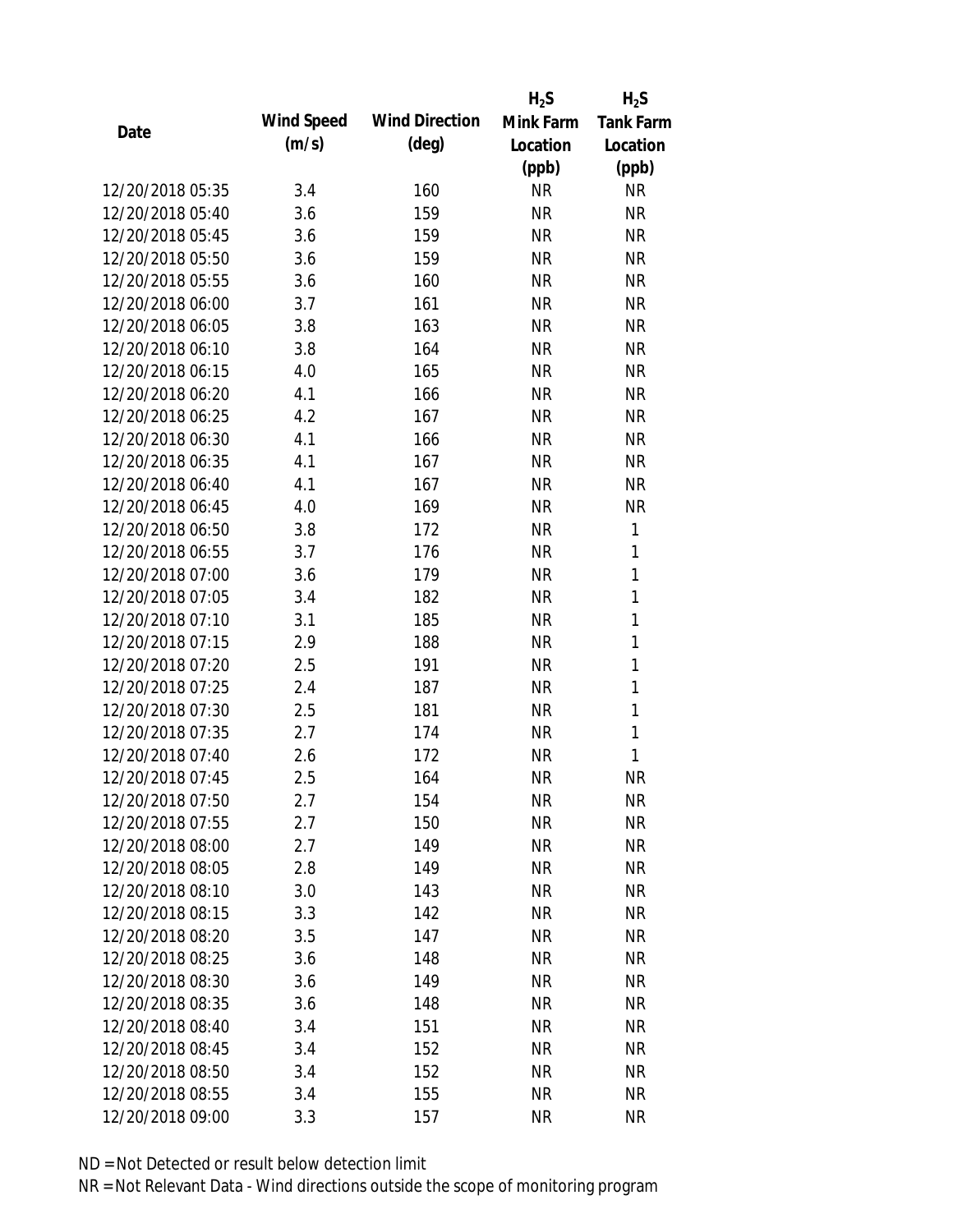|                  |            |                       | $H_2S$    | $H_2S$           |
|------------------|------------|-----------------------|-----------|------------------|
| Date             | Wind Speed | <b>Wind Direction</b> | Mink Farm | <b>Tank Farm</b> |
|                  | (m/s)      | $(\text{deg})$        | Location  | Location         |
|                  |            |                       | (ppb)     | (ppb)            |
| 12/20/2018 09:05 | 3.3        | 161                   | <b>NR</b> | <b>NR</b>        |
| 12/20/2018 09:10 | 3.3        | 166                   | <b>NR</b> | <b>NR</b>        |
| 12/20/2018 09:15 | 3.2        | 169                   | <b>NR</b> | <b>NR</b>        |
| 12/20/2018 09:20 | 3.2        | 172                   | <b>NR</b> | 1                |
| 12/20/2018 09:25 | 3.2        | 175                   | <b>NR</b> | 1                |
| 12/20/2018 09:30 | 3.2        | 178                   | <b>NR</b> | 1                |
| 12/20/2018 09:35 | 3.1        | 178                   | <b>NR</b> | 1                |
| 12/20/2018 09:40 | 3.0        | 176                   | <b>NR</b> | 1                |
| 12/20/2018 09:45 | 3.1        | 175                   | <b>NR</b> | 1                |
| 12/20/2018 09:50 | 3.1        | 175                   | <b>NR</b> | 1                |
| 12/20/2018 09:55 | 3.0        | 175                   | <b>NR</b> | 1                |
| 12/20/2018 10:00 | 3.0        | 175                   | <b>NR</b> | 1                |
| 12/20/2018 10:05 | 3.1        | 174                   | <b>NR</b> | 1                |
| 12/20/2018 10:10 | 3.2        | 175                   | <b>NR</b> | 1                |
| 12/20/2018 10:15 | 3.2        | 174                   | <b>NR</b> | 1                |
| 12/20/2018 10:20 | 3.2        | 174                   | <b>NR</b> | 1                |
| 12/20/2018 10:25 | 3.4        | 172                   | <b>NR</b> | 1                |
| 12/20/2018 10:30 | 3.4        | 171                   | <b>NR</b> | 1                |
| 12/20/2018 10:35 | 3.4        | 173                   | <b>NR</b> | 1                |
| 12/20/2018 10:40 | 3.4        | 173                   | <b>NR</b> | 1                |
| 12/20/2018 10:45 | 3.4        | 176                   | <b>NR</b> | 1                |
| 12/20/2018 10:50 | 3.4        | 178                   | <b>NR</b> | 1                |
| 12/20/2018 10:55 | 3.3        | 181                   | <b>NR</b> | 1                |
| 12/20/2018 11:00 | 3.3        | 182                   | <b>NR</b> | 1                |
| 12/20/2018 11:05 | 3.3        | 183                   | <b>NR</b> | 1                |
| 12/20/2018 11:10 | 3.2        | 188                   | <b>NR</b> | 1                |
| 12/20/2018 11:15 | 3.1        | 189                   | <b>NR</b> | 1                |
| 12/20/2018 11:20 | 3.2        | 189                   | <b>NR</b> | 1                |
| 12/20/2018 11:25 | 3.1        | 191                   | <b>NR</b> | <b>ND</b>        |
| 12/20/2018 11:30 | 2.9        | 193                   | NR        | 1                |
| 12/20/2018 11:35 | 2.8        | 192                   | NR        | 1                |
| 12/20/2018 11:40 | 2.8        | 191                   | NR        | 1                |
| 12/20/2018 11:45 | 2.7        | 194                   | NR        | <b>ND</b>        |
| 12/20/2018 11:50 | 2.6        | 197                   | <b>NR</b> | 1                |
| 12/20/2018 11:55 | 2.5        | 199                   | NR        | 1                |
| 12/20/2018 12:00 | 2.6        | 201                   | NR        | 1                |
| 12/20/2018 12:05 | 2.6        | 203                   | NR        | 1                |
| 12/20/2018 12:10 | 2.7        | 202                   | NR        | 1                |
| 12/20/2018 12:15 | 2.8        | 200                   | NR        | 1                |
| 12/20/2018 12:20 | 2.8        | 197                   | <b>NR</b> | 1                |
| 12/20/2018 12:25 | 2.8        | 192                   | <b>NR</b> | 1                |
| 12/20/2018 12:30 | 2.7        | 190                   | <b>NR</b> | 1                |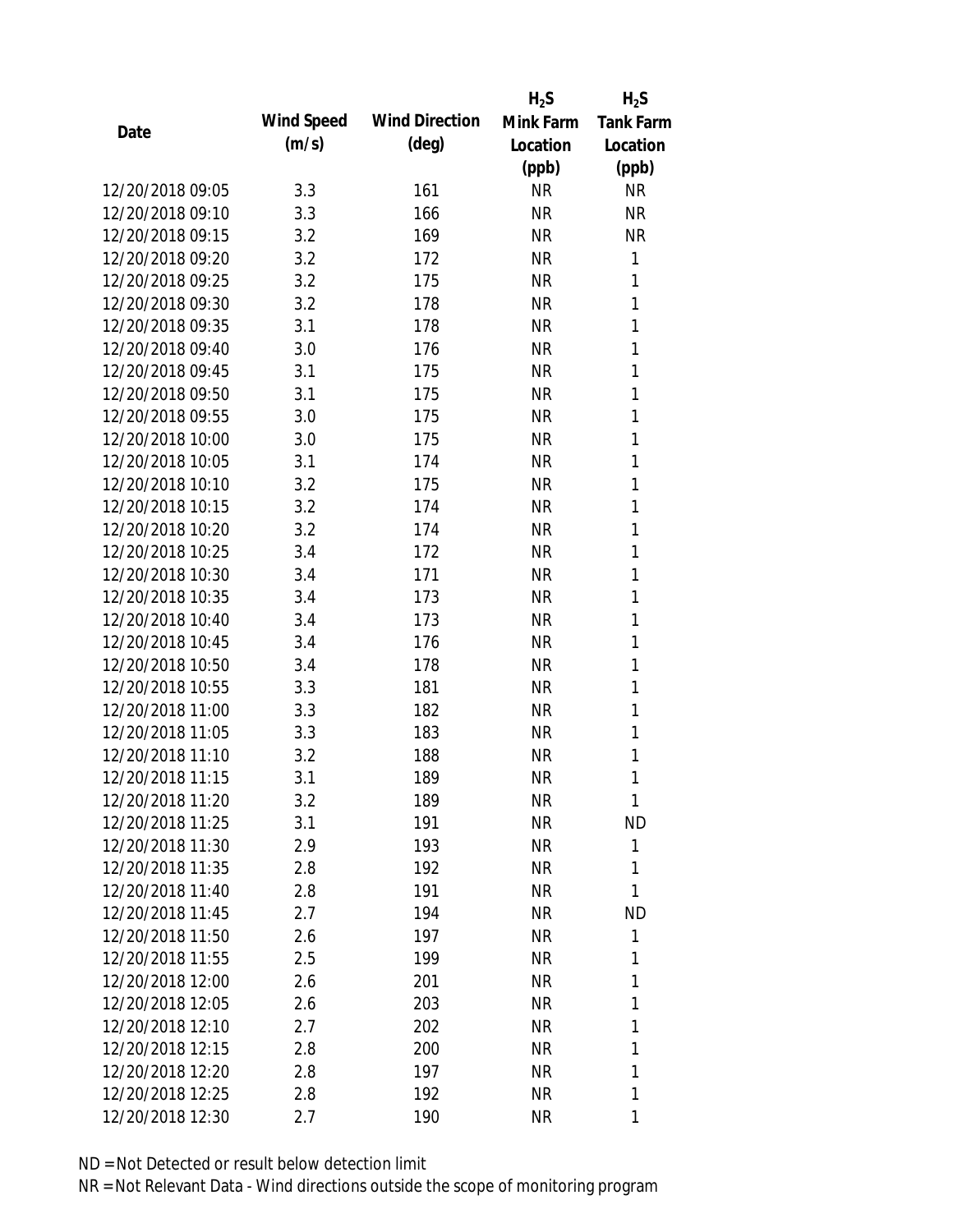|                  |            |                       | $H_2S$    | $H_2S$           |
|------------------|------------|-----------------------|-----------|------------------|
|                  | Wind Speed | <b>Wind Direction</b> | Mink Farm | <b>Tank Farm</b> |
| Date             | (m/s)      | $(\text{deg})$        | Location  | Location         |
|                  |            |                       | (ppb)     | (ppb)            |
| 12/20/2018 12:35 | 2.6        | 188                   | <b>NR</b> | 1                |
| 12/20/2018 12:40 | 2.5        | 188                   | <b>NR</b> | 1                |
| 12/20/2018 12:45 | 2.3        | 188                   | <b>NR</b> | 1                |
| 12/20/2018 12:50 | 2.2        | 186                   | <b>NR</b> | 1                |
| 12/20/2018 12:55 | 2.2        | 185                   | <b>NR</b> | 1                |
| 12/20/2018 13:00 | 2.2        | 182                   | <b>NR</b> | $\overline{2}$   |
| 12/20/2018 13:05 | 2.2        | 181                   | <b>NR</b> | 1                |
| 12/20/2018 13:10 | 2.2        | 179                   | <b>NR</b> | 1                |
| 12/20/2018 13:15 | 2.3        | 179                   | <b>NR</b> | 1                |
| 12/20/2018 13:20 | 2.4        | 180                   | <b>NR</b> | 1                |
| 12/20/2018 13:25 | 2.5        | 181                   | <b>NR</b> | 1                |
| 12/20/2018 13:30 | 2.7        | 181                   | <b>NR</b> | 1                |
| 12/20/2018 13:35 | 2.8        | 182                   | <b>NR</b> | 1                |
| 12/20/2018 13:40 | 2.9        | 184                   | <b>NR</b> | 1                |
| 12/20/2018 13:45 | 2.8        | 188                   | <b>NR</b> | 1                |
| 12/20/2018 13:50 | 2.5        | 190                   | <b>NR</b> | 1                |
| 12/20/2018 13:55 | 2.5        | 191                   | <b>NR</b> | 1                |
| 12/20/2018 14:00 | 2.4        | 193                   | <b>NR</b> | 1                |
| 12/20/2018 14:05 | 2.2        | 196                   | <b>NR</b> | 1                |
| 12/20/2018 14:10 | 1.8        | 201                   | <b>NR</b> | 1                |
| 12/20/2018 14:15 | 1.6        | 202                   | <b>NR</b> | 1                |
| 12/20/2018 14:20 | 1.4        | 202                   | <b>NR</b> | 1                |
| 12/20/2018 14:25 | 1.0        | 206                   | <b>NR</b> | 1                |
| 12/20/2018 14:30 | 0.6        | 217                   | <b>NR</b> | 1                |
| 12/20/2018 14:35 | 0.4        | 219                   | <b>NR</b> | 1                |
| 12/20/2018 14:40 | 0.3        | 207                   | <b>NR</b> | 1                |
| 12/20/2018 14:45 | 0.2        | 182                   | <b>NR</b> | 1                |
| 12/20/2018 14:50 | 0.2        | 193                   | <b>NR</b> | 1                |
| 12/20/2018 14:55 | 0.2        | 184                   | <b>NR</b> | 1                |
| 12/20/2018 15:00 | 0.2        | 243                   | 1         | 1                |
| 12/20/2018 15:05 | 0.3        | 302                   | 1         | <b>NR</b>        |
| 12/20/2018 15:10 | 0.4        | 303                   | 1         | <b>NR</b>        |
| 12/20/2018 15:15 | 0.4        | 297                   | 1         | <b>NR</b>        |
| 12/20/2018 15:20 | 0.6        | 287                   | 1         | <b>NR</b>        |
| 12/20/2018 15:25 | 0.8        | 280                   | 1         | <b>NR</b>        |
| 12/20/2018 15:30 | 1.0        | 278                   | 1         | <b>NR</b>        |
| 12/20/2018 15:35 | 1.1        | 273                   | 1         | $\overline{2}$   |
| 12/20/2018 15:40 | 1.3        | 269                   | 1         | 1                |
| 12/20/2018 15:45 | 1.3        | 264                   | 1         | 1                |
| 12/20/2018 15:50 | 1.2        | 264                   | 1         | 1                |
| 12/20/2018 15:55 | 1.1        | 267                   | 1         | 1                |
| 12/20/2018 16:00 | 1.2        | 265                   | 1         | 1                |
|                  |            |                       |           |                  |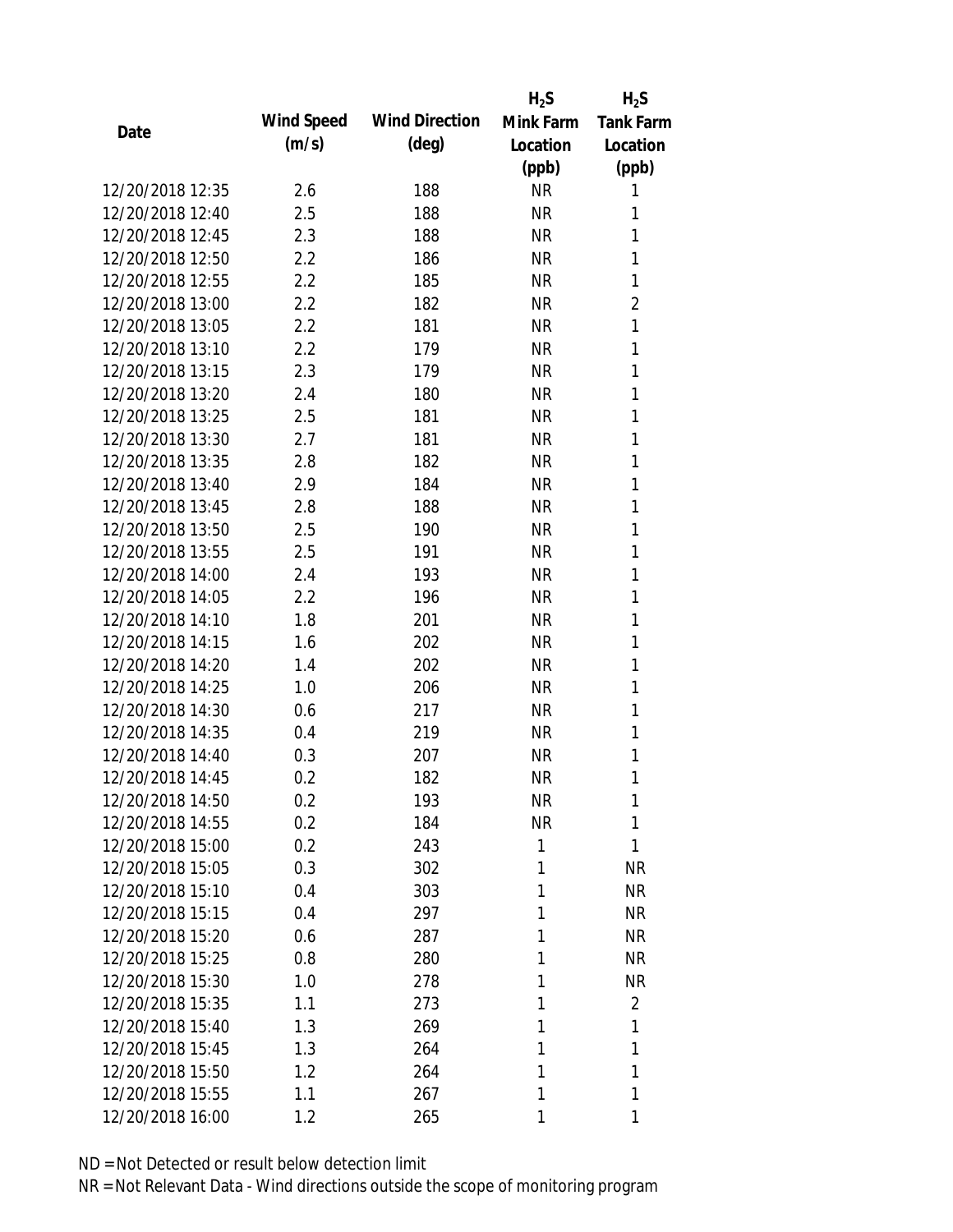|                  |            |                       | $H_2S$         | $H_2S$           |
|------------------|------------|-----------------------|----------------|------------------|
| Date             | Wind Speed | <b>Wind Direction</b> | Mink Farm      | <b>Tank Farm</b> |
|                  | (m/s)      | $(\text{deg})$        | Location       | Location         |
|                  |            |                       | (ppb)          | (ppb)            |
| 12/20/2018 16:05 | 1.1        | 260                   | 1              | 2                |
| 12/20/2018 16:10 | 1.3        | 258                   | 1              | $\overline{2}$   |
| 12/20/2018 16:15 | 1.5        | 260                   | 1              | 1                |
| 12/20/2018 16:20 | 1.6        | 264                   | 1              | 1                |
| 12/20/2018 16:25 | 1.7        | 265                   | 1              | $\overline{2}$   |
| 12/20/2018 16:30 | 1.6        | 265                   | 1              | $\overline{2}$   |
| 12/20/2018 16:35 | 1.5        | 270                   | 1              | 1                |
| 12/20/2018 16:40 | 1.2        | 276                   | 1              | <b>NR</b>        |
| 12/20/2018 16:45 | 1.0        | 283                   | 1              | <b>NR</b>        |
| 12/20/2018 16:50 | 0.7        | 284                   | 1              | <b>NR</b>        |
| 12/20/2018 16:55 | 0.6        | 303                   | 1              | <b>NR</b>        |
| 12/20/2018 17:00 | 0.7        | 326                   | 1              | <b>NR</b>        |
| 12/20/2018 17:05 | 0.6        | 352                   | 1              | <b>NR</b>        |
| 12/20/2018 17:10 | 0.6        | 9                     | 1              | <b>NR</b>        |
| 12/20/2018 17:15 | 0.9        | 6                     | 1              | <b>NR</b>        |
| 12/20/2018 17:20 | 1.1        | 5                     | 1              | <b>NR</b>        |
| 12/20/2018 17:25 | 1.2        | 6                     | 1              | <b>NR</b>        |
| 12/20/2018 17:30 | 1.3        | 3                     | 1              | <b>NR</b>        |
| 12/20/2018 17:35 | 1.5        | 360                   | 1              | <b>NR</b>        |
| 12/20/2018 17:40 | 1.5        | 356                   | 1              | <b>NR</b>        |
| 12/20/2018 17:45 | 1.6        | 358                   | 1              | <b>NR</b>        |
| 12/20/2018 17:50 | 1.6        | 358                   | 1              | <b>NR</b>        |
| 12/20/2018 17:55 | 1.6        | 358                   | 1              | <b>NR</b>        |
| 12/20/2018 18:00 | 1.6        | 359                   | 1              | <b>NR</b>        |
| 12/20/2018 18:05 | 1.6        | 360                   | 1              | <b>NR</b>        |
| 12/20/2018 18:10 | 1.5        | 360                   | 1              | <b>NR</b>        |
| 12/20/2018 18:15 | 1.5        | 359                   | 1              | <b>NR</b>        |
| 12/20/2018 18:20 | 1.5        | 358                   | 1              | <b>NR</b>        |
| 12/20/2018 18:25 | 1.4        | 358                   | 1              | <b>NR</b>        |
| 12/20/2018 18:30 | 1.5        | 356                   | 1              | <b>NR</b>        |
| 12/20/2018 18:35 | 1.6        | 353                   | 1              | <b>NR</b>        |
| 12/20/2018 18:40 | 1.8        | 354                   | 1              | <b>NR</b>        |
| 12/20/2018 18:45 | 1.8        | 352                   | 1              | <b>NR</b>        |
| 12/20/2018 18:50 | 1.8        | 350                   | 1              | <b>NR</b>        |
| 12/20/2018 18:55 | 2.0        | 347                   | 1              | NR               |
| 12/20/2018 19:00 | 2.1        | 345                   | 1              | <b>NR</b>        |
| 12/20/2018 19:05 | 2.2        | 345                   | 1              | <b>NR</b>        |
| 12/20/2018 19:10 | 2.2        | 343                   | 1              | <b>NR</b>        |
| 12/20/2018 19:15 | 2.2        | 342                   | 1              | <b>NR</b>        |
| 12/20/2018 19:20 | 2.3        | 342                   | $\overline{2}$ | <b>NR</b>        |
| 12/20/2018 19:25 | 2.4        | 343                   | 1              | <b>NR</b>        |
| 12/20/2018 19:30 | 2.5        | 344                   | 1              | <b>NR</b>        |
|                  |            |                       |                |                  |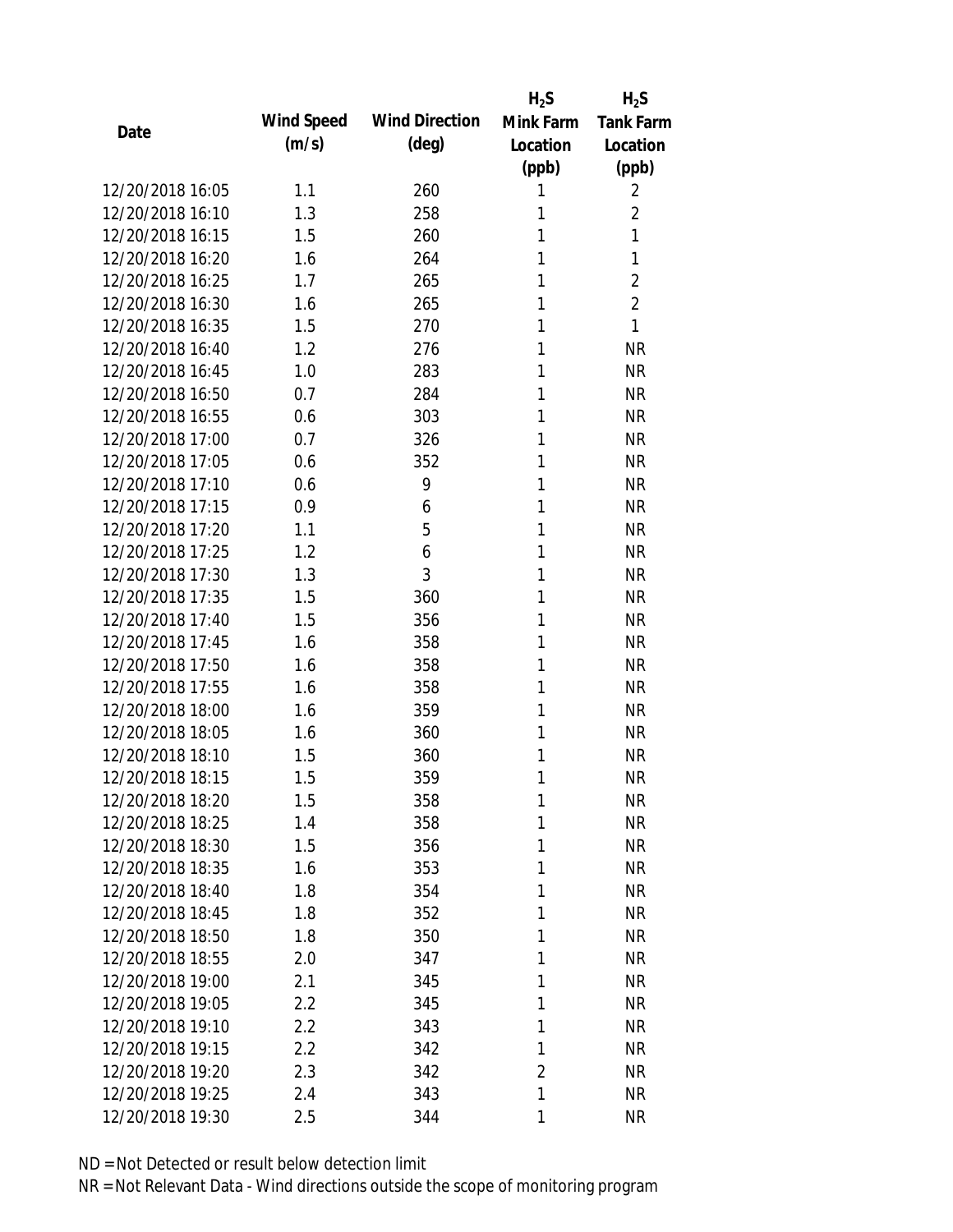|                  |            |                       | $H_2S$    | $H_2S$           |
|------------------|------------|-----------------------|-----------|------------------|
|                  | Wind Speed | <b>Wind Direction</b> | Mink Farm | <b>Tank Farm</b> |
| Date             | (m/s)      | $(\text{deg})$        | Location  | Location         |
|                  |            |                       | (ppb)     | (ppb)            |
| 12/20/2018 19:35 | 2.5        | 345                   | 1         | <b>NR</b>        |
| 12/20/2018 19:40 | 2.6        | 347                   | 1         | <b>NR</b>        |
| 12/20/2018 19:45 | 2.8        | 348                   | 1         | <b>NR</b>        |
| 12/20/2018 19:50 | 3.0        | 351                   | 1         | <b>NR</b>        |
| 12/20/2018 19:55 | 3.2        | 355                   | 1         | <b>NR</b>        |
| 12/20/2018 20:00 | 3.5        | 359                   | 1         | <b>NR</b>        |
| 12/20/2018 20:05 | 3.6        | $\overline{2}$        | 1         | <b>NR</b>        |
| 12/20/2018 20:10 | 3.6        | $\overline{2}$        | 1         | <b>NR</b>        |
| 12/20/2018 20:15 | 3.4        | $\overline{2}$        | 1         | <b>NR</b>        |
| 12/20/2018 20:20 | 3.1        | 360                   | 1         | <b>NR</b>        |
| 12/20/2018 20:25 | 3.1        | 358                   | 1         | <b>NR</b>        |
| 12/20/2018 20:30 | 3.0        | 356                   | 1         | <b>NR</b>        |
| 12/20/2018 20:35 | 3.0        | 353                   | 1         | <b>NR</b>        |
| 12/20/2018 20:40 | 3.1        | 354                   | 1         | <b>NR</b>        |
| 12/20/2018 20:45 | 3.3        | 356                   | 1         | <b>NR</b>        |
| 12/20/2018 20:50 | 3.7        | 359                   | 1         | <b>NR</b>        |
| 12/20/2018 20:55 | 3.6        | 360                   | 1         | <b>NR</b>        |
| 12/20/2018 21:00 | 3.7        | 3                     | 1         | <b>NR</b>        |
| 12/20/2018 21:05 | 3.7        | 5                     | 1         | <b>NR</b>        |
| 12/20/2018 21:10 | 3.7        | 6                     | 1         | <b>NR</b>        |
| 12/20/2018 21:15 | 3.8        | 7                     | 1         | <b>NR</b>        |
| 12/20/2018 21:20 | 3.8        | 6                     | 1         | <b>NR</b>        |
| 12/20/2018 21:25 | 4.0        | $\overline{7}$        | 1         | <b>NR</b>        |
| 12/20/2018 21:30 | 3.9        | $\overline{7}$        | 1         | <b>NR</b>        |
| 12/20/2018 21:35 | 4.0        | 8                     | 1         | <b>NR</b>        |
| 12/20/2018 21:40 | 4.1        | 9                     | 1         | <b>NR</b>        |
| 12/20/2018 21:45 | 4.2        | 9                     | 1         | <b>NR</b>        |
| 12/20/2018 21:50 | 4.3        | 10                    | 1         | <b>NR</b>        |
| 12/20/2018 21:55 | 4.1        | 10                    | 1         | <b>NR</b>        |
| 12/20/2018 22:00 | 4.1        | 9                     | 1         | <b>NR</b>        |
| 12/20/2018 22:05 | 4.0        | 6                     | 1         | <b>NR</b>        |
| 12/20/2018 22:10 | 3.9        | 5                     | 1         | <b>NR</b>        |
| 12/20/2018 22:15 | 3.7        | 4                     | 1         | <b>NR</b>        |
| 12/20/2018 22:20 | 3.4        | $\overline{2}$        | 1         | <b>NR</b>        |
| 12/20/2018 22:25 | 3.4        | $\overline{2}$        | 1         | <b>NR</b>        |
| 12/20/2018 22:30 | 3.4        | $\overline{2}$        | 1         | <b>NR</b>        |
| 12/20/2018 22:35 | 3.4        | 3                     | 1         | <b>NR</b>        |
| 12/20/2018 22:40 | 3.3        | $\overline{2}$        | 1         | <b>NR</b>        |
| 12/20/2018 22:45 | 3.4        | 360                   | 1         | <b>NR</b>        |
| 12/20/2018 22:50 | 3.5        | 1                     | 1         | <b>NR</b>        |
| 12/20/2018 22:55 | 3.4        | 360                   | 1         | <b>NR</b>        |
| 12/20/2018 23:00 | 3.3        | 359                   | 1         | <b>NR</b>        |
|                  |            |                       |           |                  |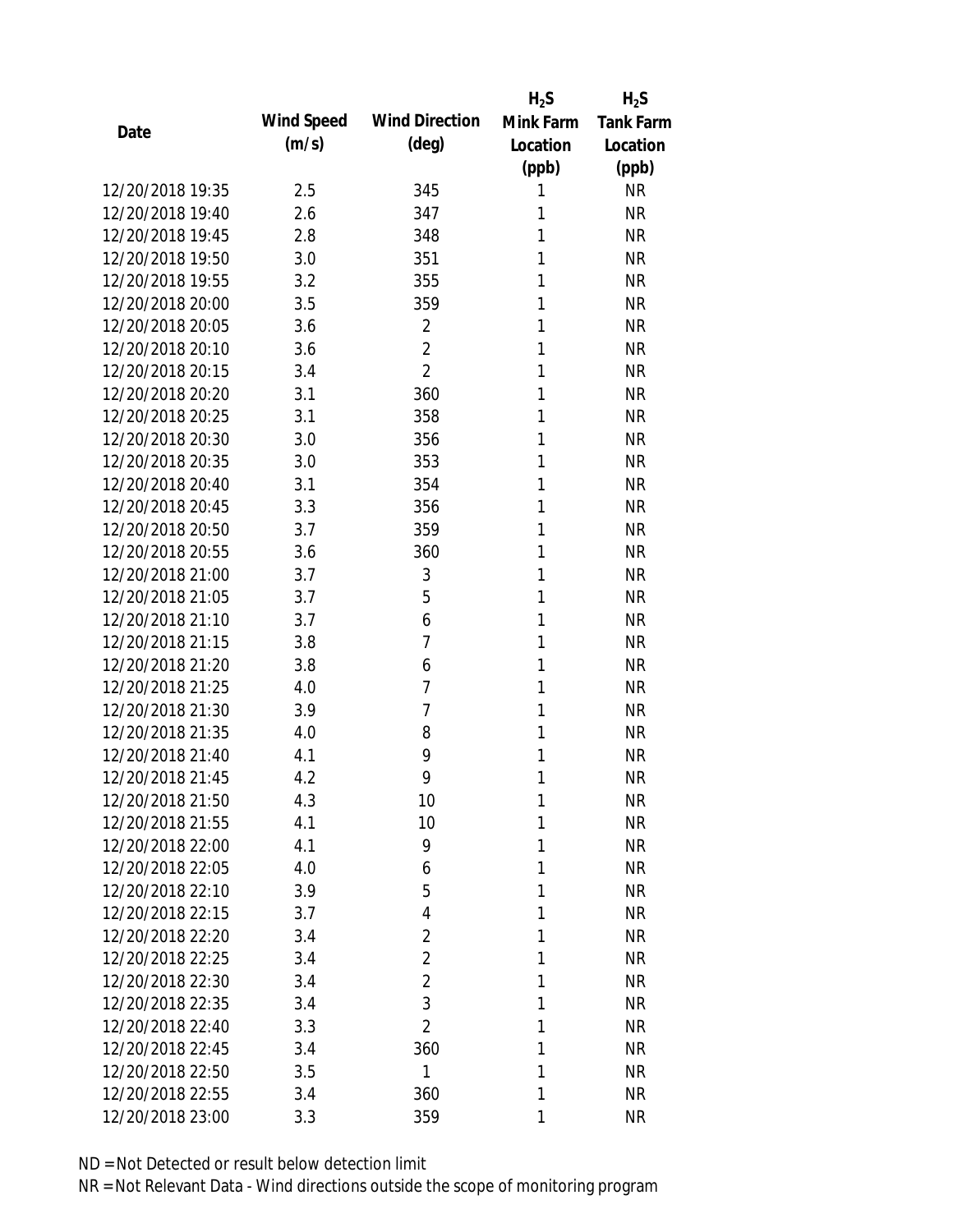|                  |            |                       | $H_2S$    | $H_2S$           |
|------------------|------------|-----------------------|-----------|------------------|
| Date             | Wind Speed | <b>Wind Direction</b> | Mink Farm | <b>Tank Farm</b> |
|                  | (m/s)      | $(\text{deg})$        | Location  | Location         |
|                  |            |                       | (ppb)     | (ppb)            |
| 12/20/2018 23:05 | 3.3        | 358                   | 1         | <b>NR</b>        |
| 12/20/2018 23:10 | 3.2        | 358                   | 1         | <b>NR</b>        |
| 12/20/2018 23:15 | 3.1        | 357                   | 1         | <b>NR</b>        |
| 12/20/2018 23:20 | 3.1        | 356                   | 1         | <b>NR</b>        |
| 12/20/2018 23:25 | 3.2        | 355                   | 1         | <b>NR</b>        |
| 12/20/2018 23:30 | 3.3        | 356                   | 1         | <b>NR</b>        |
| 12/20/2018 23:35 | 3.3        | 357                   | 1         | <b>NR</b>        |
| 12/20/2018 23:40 | 3.4        | 357                   | 1         | <b>NR</b>        |
| 12/20/2018 23:45 | 3.4        | 358                   | 1         | <b>NR</b>        |
| 12/20/2018 23:50 | 3.5        | 359                   | 1         | <b>NR</b>        |
| 12/20/2018 23:55 | 3.6        | 360                   | 1         | <b>NR</b>        |
| 12/20/2018 24:00 | 3.7        | 360                   | 1         | <b>NR</b>        |
| 12/21/2018 00:05 | 3.7        | 360                   | 1         | <b>NR</b>        |
| 12/21/2018 00:10 | 3.6        | 360                   | 1         | <b>NR</b>        |
| 12/21/2018 00:15 | 3.6        | 360                   | 1         | <b>NR</b>        |
| 12/21/2018 00:20 | 3.5        | $\overline{2}$        | 1         | <b>NR</b>        |
| 12/21/2018 00:25 | 3.4        | $\overline{2}$        | 1         | <b>NR</b>        |
| 12/21/2018 00:30 | 3.4        | $\overline{4}$        | 1         | <b>NR</b>        |
| 12/21/2018 00:35 | 3.5        | 4                     | 1         | <b>NR</b>        |
| 12/21/2018 00:40 | 3.5        | 4                     | 1         | <b>NR</b>        |
| 12/21/2018 00:45 | 3.8        | 5                     | 1         | <b>NR</b>        |
| 12/21/2018 00:50 | 4.0        | 5                     | 1         | <b>NR</b>        |
| 12/21/2018 00:55 | 4.1        | $\overline{4}$        | 1         | <b>NR</b>        |
| 12/21/2018 01:00 | 3.9        | 3                     | 1         | <b>NR</b>        |
| 12/21/2018 01:05 | 3.7        | 3                     | 1         | <b>NR</b>        |
| 12/21/2018 01:10 | 3.6        | 3                     | 1         | <b>NR</b>        |
| 12/21/2018 01:15 | 3.5        | $\overline{2}$        | 1         | <b>NR</b>        |
| 12/21/2018 01:20 | 3.2        | 360                   | 1         | <b>NR</b>        |
| 12/21/2018 01:25 | 3.2        | 360                   | 1         | <b>NR</b>        |
| 12/21/2018 01:30 | 3.3        | 360                   | 1         | <b>NR</b>        |
| 12/21/2018 01:35 | 3.4        | 359                   | 1         | <b>NR</b>        |
| 12/21/2018 01:40 | 3.5        | 358                   | 1         | <b>NR</b>        |
| 12/21/2018 01:45 | 3.2        | 358                   | 1         | <b>NR</b>        |
| 12/21/2018 01:50 | 3.3        | 358                   | 1         | <b>NR</b>        |
| 12/21/2018 01:55 | 3.2        | 358                   | 1         | <b>NR</b>        |
| 12/21/2018 02:00 | 3.1        | 357                   | 1         | <b>NR</b>        |
| 12/21/2018 02:05 | 3.0        | 357                   | 1         | <b>NR</b>        |
| 12/21/2018 02:10 | 3.0        | 358                   | 1         | <b>NR</b>        |
| 12/21/2018 02:15 | 3.0        | 357                   | 1         | <b>NR</b>        |
| 12/21/2018 02:20 | 2.9        | 358                   | 1         | <b>NR</b>        |
| 12/21/2018 02:25 | 3.0        | 359                   | 1         | <b>NR</b>        |
| 12/21/2018 02:30 | 3.1        | 360                   | 1         | <b>NR</b>        |
|                  |            |                       |           |                  |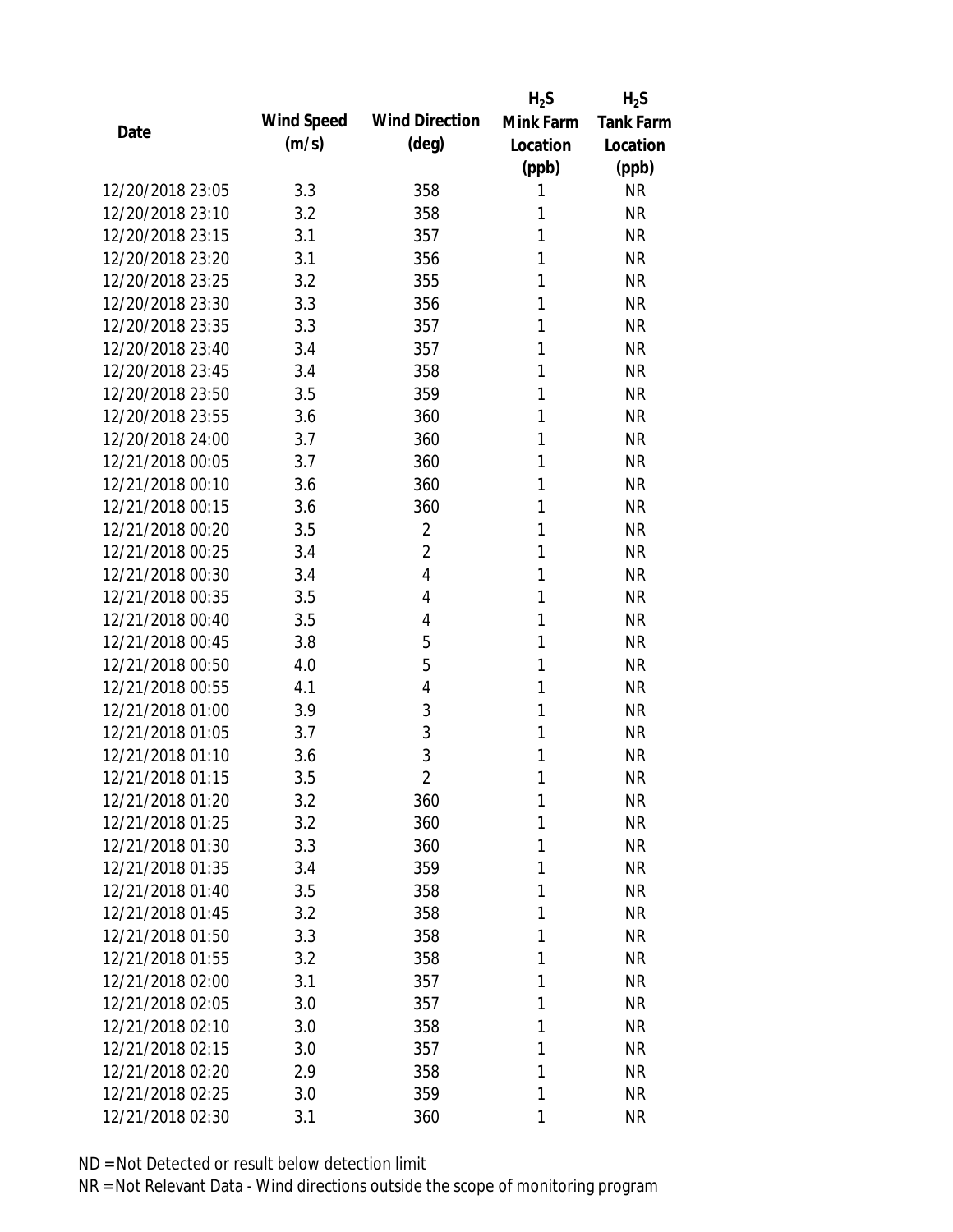|                  |            |                       | $H_2S$    | $H_2S$           |
|------------------|------------|-----------------------|-----------|------------------|
| Date             | Wind Speed | <b>Wind Direction</b> | Mink Farm | <b>Tank Farm</b> |
|                  | (m/s)      | (deg)                 | Location  | Location         |
|                  |            |                       | (ppb)     | (ppb)            |
| 12/21/2018 02:35 | 3.4        | 360                   | 1         | <b>NR</b>        |
| 12/21/2018 02:40 | 3.4        | 360                   | 1         | <b>NR</b>        |
| 12/21/2018 02:45 | 3.7        | $\overline{2}$        | 1         | <b>NR</b>        |
| 12/21/2018 02:50 | 3.8        | $\overline{2}$        | 1         | <b>NR</b>        |
| 12/21/2018 02:55 | 4.0        | $\overline{2}$        | 1         | <b>NR</b>        |
| 12/21/2018 03:00 | 4.1        | $\overline{4}$        | 1         | <b>NR</b>        |
| 12/21/2018 03:05 | 4.0        | 5                     | 1         | <b>NR</b>        |
| 12/21/2018 03:10 | 4.0        | $\overline{7}$        | 1         | <b>NR</b>        |
| 12/21/2018 03:15 | 4.0        | $\overline{7}$        | 1         | <b>NR</b>        |
| 12/21/2018 03:20 | 4.0        | 9                     | 1         | <b>NR</b>        |
| 12/21/2018 03:25 | 4.2        | 11                    | 1         | <b>NR</b>        |
| 12/21/2018 03:30 | 4.2        | 10                    | 1         | <b>NR</b>        |
| 12/21/2018 03:35 | 4.4        | 10                    | 1         | <b>NR</b>        |
| 12/21/2018 03:40 | 4.5        | 10                    | 1         | <b>NR</b>        |
| 12/21/2018 03:45 | 4.6        | 12                    | 1         | <b>NR</b>        |
| 12/21/2018 03:50 | 4.7        | 13                    | 1         | <b>NR</b>        |
| 12/21/2018 03:55 | 4.5        | 13                    | 1         | <b>NR</b>        |
| 12/21/2018 04:00 | 4.7        | 14                    | 1         | <b>NR</b>        |
| 12/21/2018 04:05 | 4.5        | 14                    | 1         | <b>NR</b>        |
| 12/21/2018 04:10 | 4.7        | 14                    | 1         | <b>NR</b>        |
| 12/21/2018 04:15 | 4.8        | 13                    | 1         | <b>NR</b>        |
| 12/21/2018 04:20 | 4.7        | 13                    | 1         | <b>NR</b>        |
| 12/21/2018 04:25 | 4.6        | 12                    | 1         | <b>NR</b>        |
| 12/21/2018 04:30 | 4.4        | 10                    | 1         | <b>NR</b>        |
| 12/21/2018 04:35 | 4.4        | 10                    | 1         | <b>NR</b>        |
| 12/21/2018 04:40 | 4.0        | 7                     | 1         | <b>NR</b>        |
| 12/21/2018 04:45 | 3.7        | 5                     | 1         | <b>NR</b>        |
| 12/21/2018 04:50 | 3.5        | 4                     | 1         | <b>NR</b>        |
| 12/21/2018 04:55 | 3.3        | 360                   | 1         | <b>NR</b>        |
| 12/21/2018 05:00 | 3.4        | 357                   | 1         | <b>NR</b>        |
| 12/21/2018 05:05 | 3.4        | 354                   | 1         | <b>NR</b>        |
| 12/21/2018 05:10 | 3.5        | 352                   | 1         | <b>NR</b>        |
| 12/21/2018 05:15 | 3.7        | 350                   | 1         | <b>NR</b>        |
| 12/21/2018 05:20 | 3.8        | 348                   | 1         | <b>NR</b>        |
| 12/21/2018 05:25 | 4.0        | 349                   | 1         | <b>NR</b>        |
| 12/21/2018 05:30 | 4.2        | 350                   | 1         | <b>NR</b>        |
| 12/21/2018 05:35 | 4.2        | 352                   | 1         | <b>NR</b>        |
| 12/21/2018 05:40 | 4.1        | 352                   | 1         | <b>NR</b>        |
| 12/21/2018 05:45 | 4.2        | 351                   | 1         | <b>NR</b>        |
| 12/21/2018 05:50 | 4.1        | 352                   | 1         | <b>NR</b>        |
| 12/21/2018 05:55 | 4.1        | 351                   | 1         | <b>NR</b>        |
| 12/21/2018 06:00 | 4.1        | 351                   | 1         | <b>NR</b>        |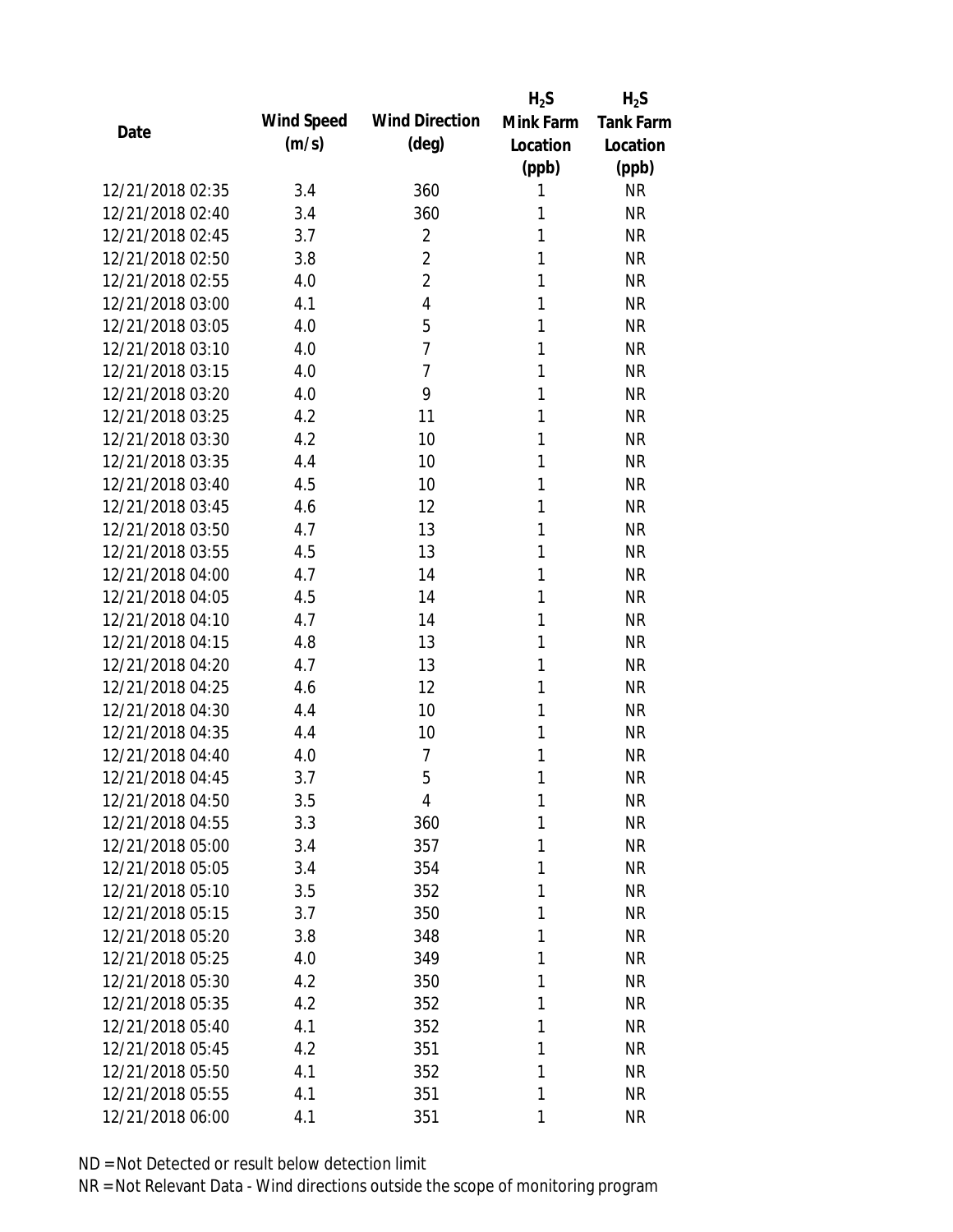|                  |            |                       | $H_2S$    | $H_2S$           |
|------------------|------------|-----------------------|-----------|------------------|
|                  | Wind Speed | <b>Wind Direction</b> | Mink Farm | <b>Tank Farm</b> |
| Date             | (m/s)      | $(\text{deg})$        | Location  | Location         |
|                  |            |                       | (ppb)     | (ppb)            |
| 12/21/2018 06:05 | 4.4        | 352                   | 1         | <b>NR</b>        |
| 12/21/2018 06:10 | 4.7        | 353                   | 1         | <b>NR</b>        |
| 12/21/2018 06:15 | 4.7        | 354                   | 1         | <b>NR</b>        |
| 12/21/2018 06:20 | 4.6        | 355                   | 1         | <b>NR</b>        |
| 12/21/2018 06:25 | 4.5        | 356                   | 1         | <b>NR</b>        |
| 12/21/2018 06:30 | 4.2        | 356                   | 1         | <b>NR</b>        |
| 12/21/2018 06:35 | 3.7        | 355                   | 1         | <b>NR</b>        |
| 12/21/2018 06:40 | 3.4        | 355                   | 1         | <b>NR</b>        |
| 12/21/2018 06:45 | 3.2        | 354                   | 1         | <b>NR</b>        |
| 12/21/2018 06:50 | 3.1        | 353                   | 1         | <b>NR</b>        |
| 12/21/2018 06:55 | 3.2        | 352                   | 1         | <b>NR</b>        |
| 12/21/2018 07:00 | 3.3        | 351                   | 1         | <b>NR</b>        |
| 12/21/2018 07:05 | 3.4        | 350                   | 1         | <b>NR</b>        |
| 12/21/2018 07:10 | 3.4        | 349                   | 1         | <b>NR</b>        |
| 12/21/2018 07:15 | 3.5        | 348                   | 1         | <b>NR</b>        |
| 12/21/2018 07:20 | 3.7        | 348                   | 1         | <b>NR</b>        |
| 12/21/2018 07:25 | 3.6        | 348                   | 1         | <b>NR</b>        |
| 12/21/2018 07:30 | 3.7        | 349                   | 1         | <b>NR</b>        |
| 12/21/2018 07:35 | 3.6        | 349                   | 1         | <b>NR</b>        |
| 12/21/2018 07:40 | 3.7        | 350                   | 1         | <b>NR</b>        |
| 12/21/2018 07:45 | 3.9        | 350                   | 1         | <b>NR</b>        |
| 12/21/2018 07:50 | 3.8        | 349                   | 1         | <b>NR</b>        |
| 12/21/2018 07:55 | 3.9        | 349                   | 1         | <b>NR</b>        |
| 12/21/2018 08:00 | 4.1        | 349                   | 1         | <b>NR</b>        |
| 12/21/2018 08:05 | 4.1        | 350                   | 1         | <b>NR</b>        |
| 12/21/2018 08:10 | 4.2        | 351                   | 1         | <b>NR</b>        |
| 12/21/2018 08:15 | 4.2        | 352                   | 1         | <b>NR</b>        |
| 12/21/2018 08:20 | 4.3        | 354                   | 1         | <b>NR</b>        |
| 12/21/2018 08:25 | 4.2        | 354                   | 1         | <b>NR</b>        |
| 12/21/2018 08:30 | 3.8        | 354                   | 1         | <b>NR</b>        |
| 12/21/2018 08:35 | 3.7        | 354                   | 1         | <b>NR</b>        |
| 12/21/2018 08:40 | 3.5        | 353                   | 1         | <b>NR</b>        |
| 12/21/2018 08:45 | 3.4        | 352                   | 1         | <b>NR</b>        |
| 12/21/2018 08:50 | 3.4        | 352                   | 1         | <b>NR</b>        |
| 12/21/2018 08:55 | 3.4        | 352                   | 1         | <b>NR</b>        |
| 12/21/2018 09:00 | 3.7        | 352                   | 1         | <b>NR</b>        |
| 12/21/2018 09:05 |            |                       |           |                  |
|                  | 3.7        | 350                   | 1         | <b>NR</b>        |
| 12/21/2018 09:10 | 3.8        | 349                   | 1         | <b>NR</b>        |
| 12/21/2018 09:15 | 4.0        | 348                   | 1         | <b>NR</b>        |
| 12/21/2018 09:20 | 3.8        | 345                   | 1         | <b>NR</b>        |
| 12/21/2018 09:25 | 3.9        | 344                   | 1         | <b>NR</b>        |
| 12/21/2018 09:30 | 3.8        | 341                   | 1         | <b>NR</b>        |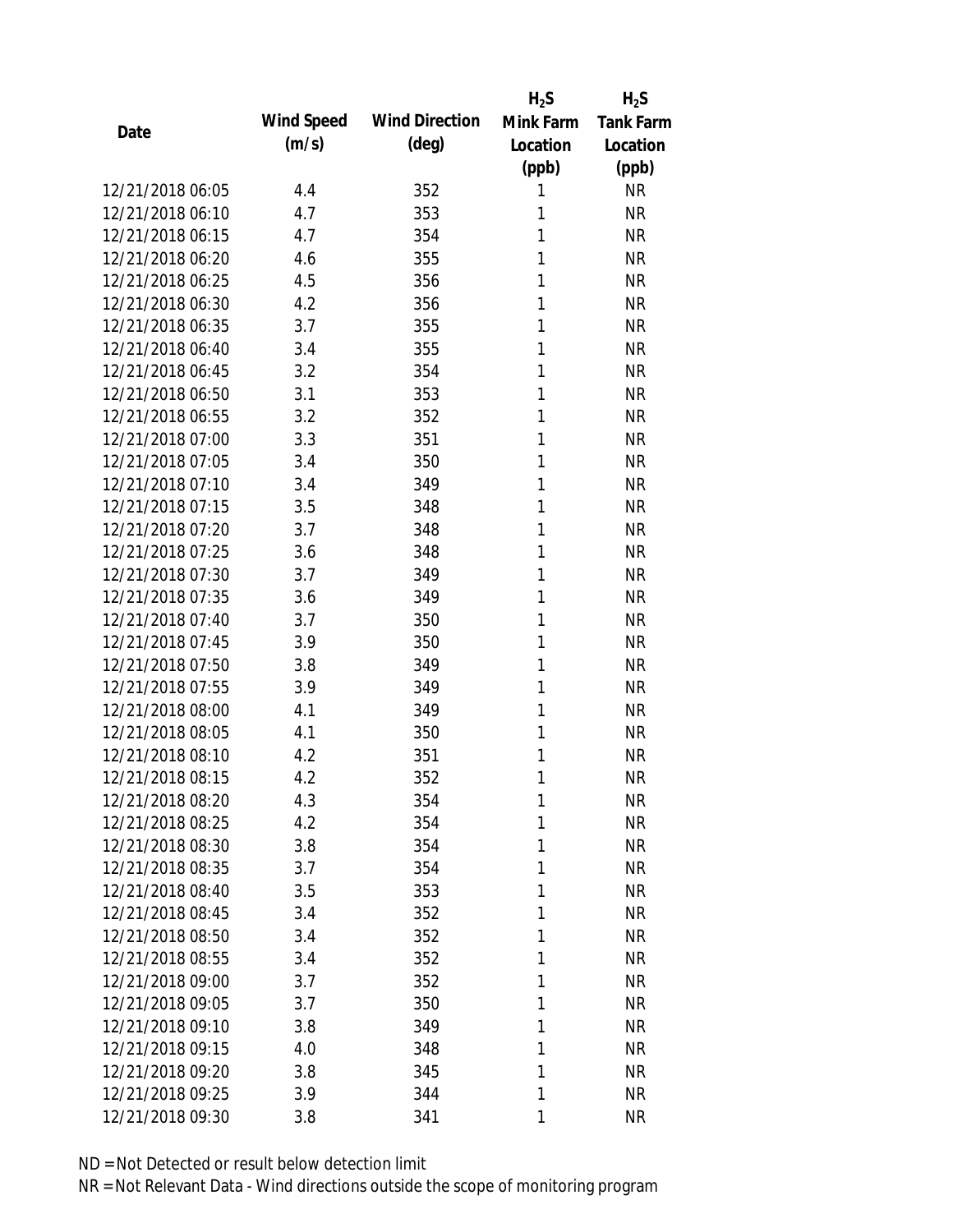|                  |            |                       | $H_2S$    | $H_2S$           |
|------------------|------------|-----------------------|-----------|------------------|
| Date             | Wind Speed | <b>Wind Direction</b> | Mink Farm | <b>Tank Farm</b> |
|                  | (m/s)      | $(\text{deg})$        | Location  | Location         |
|                  |            |                       | (ppb)     | (ppb)            |
| 12/21/2018 09:35 | 3.9        | 341                   | 1         | <b>NR</b>        |
| 12/21/2018 09:40 | 3.8        | 340                   | 1         | <b>NR</b>        |
| 12/21/2018 09:45 | 3.9        | 341                   | 1         | <b>NR</b>        |
| 12/21/2018 09:50 | 4.1        | 343                   | 1         | <b>NR</b>        |
| 12/21/2018 09:55 | 4.2        | 343                   | 1         | <b>NR</b>        |
| 12/21/2018 10:00 | 4.3        | 343                   | 1         | <b>NR</b>        |
| 12/21/2018 10:05 | 4.3        | 345                   | 1         | <b>NR</b>        |
| 12/21/2018 10:10 | 4.2        | 345                   | 1         | <b>NR</b>        |
| 12/21/2018 10:15 | 4.1        | 345                   | 1         | <b>NR</b>        |
| 12/21/2018 10:20 | 4.1        | 346                   | 1         | <b>NR</b>        |
| 12/21/2018 10:25 | 4.0        | 347                   | 1         | <b>NR</b>        |
| 12/21/2018 10:30 | 3.9        | 348                   | 1         | <b>NR</b>        |
| 12/21/2018 10:35 | 3.9        | 348                   | 1         | <b>NR</b>        |
| 12/21/2018 10:40 | 4.1        | 348                   | 1         | <b>NR</b>        |
| 12/21/2018 10:45 | 4.2        | 348                   | 1         | <b>NR</b>        |
| 12/21/2018 10:50 | 4.1        | 349                   | 1         | <b>NR</b>        |
| 12/21/2018 10:55 | 4.1        | 350                   | 1         | <b>NR</b>        |
| 12/21/2018 11:00 | 4.0        | 350                   | 1         | <b>NR</b>        |
| 12/21/2018 11:05 | 4.0        | 350                   | 1         | <b>NR</b>        |
| 12/21/2018 11:10 | 3.9        | 350                   | 1         | <b>NR</b>        |
| 12/21/2018 11:15 | 3.9        | 348                   | 1         | <b>NR</b>        |
| 12/21/2018 11:20 | 3.8        | 347                   | 1         | <b>NR</b>        |
| 12/21/2018 11:25 | 3.7        | 346                   | 1         | <b>NR</b>        |
| 12/21/2018 11:30 | 3.9        | 346                   | 1         | <b>NR</b>        |
| 12/21/2018 11:35 | 3.8        | 344                   | 1         | <b>NR</b>        |
| 12/21/2018 11:40 | 3.7        | 343                   | 1         | <b>NR</b>        |
| 12/21/2018 11:45 | 3.6        | 344                   | 1         | <b>NR</b>        |
| 12/21/2018 11:50 | 3.5        | 344                   | 1         | <b>NR</b>        |
| 12/21/2018 11:55 | 3.5        | 342                   | 1         | <b>NR</b>        |
| 12/21/2018 12:00 | 3.5        | 342                   | 1         | <b>NR</b>        |
| 12/21/2018 12:05 | 3.6        | 344                   | 1         | <b>NR</b>        |
| 12/21/2018 12:10 | 3.6        | 345                   | 1         | <b>NR</b>        |
| 12/21/2018 12:15 | 3.3        | 345                   | 1         | <b>NR</b>        |
| 12/21/2018 12:20 | 3.4        | 345                   | 1         | <b>NR</b>        |
| 12/21/2018 12:25 | 3.7        | 344                   | 1         | <b>NR</b>        |
| 12/21/2018 12:30 | 3.7        |                       | 1         | <b>NR</b>        |
| 12/21/2018 12:35 |            | 342                   | 1         | <b>NR</b>        |
|                  | 4.1        | 338                   |           |                  |
| 12/21/2018 12:40 | 4.4        | 337                   | 1         | <b>NR</b>        |
| 12/21/2018 12:45 | 4.8        | 335                   | 1         | <b>NR</b>        |
| 12/21/2018 12:50 | 4.9        | 335                   | 1         | <b>NR</b>        |
| 12/21/2018 12:55 | 4.9        | 337                   | 1         | <b>NR</b>        |
| 12/21/2018 13:00 | 5.0        | 338                   | 1         | <b>NR</b>        |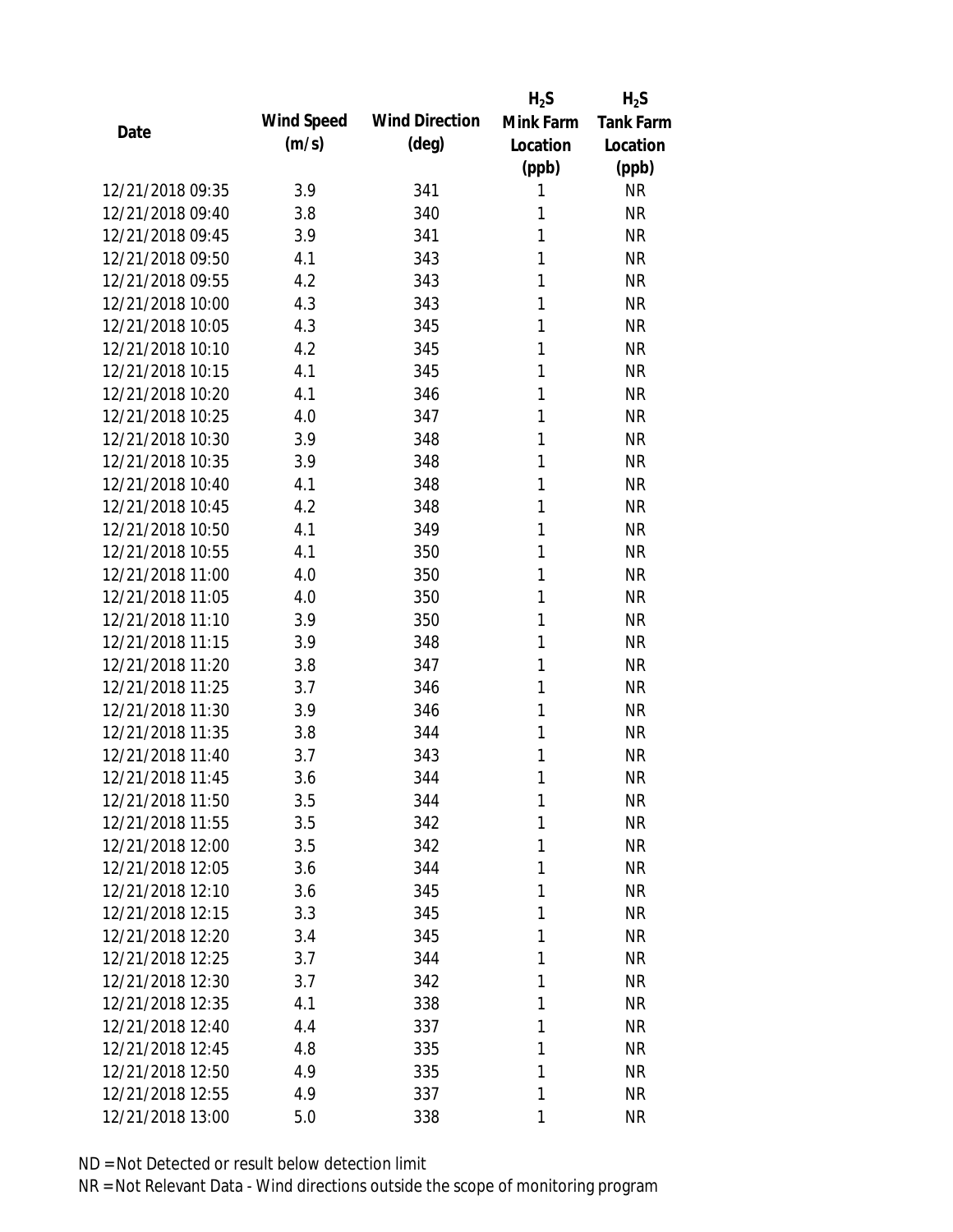|                  |            |                       | $H_2S$    | $H_2S$           |
|------------------|------------|-----------------------|-----------|------------------|
|                  | Wind Speed | <b>Wind Direction</b> | Mink Farm | <b>Tank Farm</b> |
| Date             | (m/s)      | $(\text{deg})$        | Location  | Location         |
|                  |            |                       | (ppb)     | (ppb)            |
| 12/21/2018 13:05 | 4.7        | 341                   | 1         | <b>NR</b>        |
| 12/21/2018 13:10 | 4.7        | 342                   | 1         | <b>NR</b>        |
| 12/21/2018 13:15 | 4.6        | 344                   | 1         | <b>NR</b>        |
| 12/21/2018 13:20 | 4.5        | 344                   | 1         | <b>NR</b>        |
| 12/21/2018 13:25 | 4.5        | 344                   | 1         | <b>NR</b>        |
| 12/21/2018 13:30 | 4.2        | 344                   | 1         | <b>NR</b>        |
| 12/21/2018 13:35 | 4.0        | 345                   | 1         | <b>NR</b>        |
| 12/21/2018 13:40 | 3.9        | 344                   | 1         | <b>NR</b>        |
| 12/21/2018 13:45 | 4.1        | 344                   | 1         | <b>NR</b>        |
| 12/21/2018 13:50 | 4.1        | 344                   | 1         | <b>NR</b>        |
| 12/21/2018 13:55 | 4.0        | 345                   | 1         | <b>NR</b>        |
| 12/21/2018 14:00 | 3.9        | 346                   | 1         | <b>NR</b>        |
| 12/21/2018 14:05 | 3.9        | 344                   | 1         | <b>NR</b>        |
| 12/21/2018 14:10 | 4.1        | 344                   | 1         | <b>NR</b>        |
| 12/21/2018 14:15 | 4.1        | 344                   | 1         | <b>NR</b>        |
| 12/21/2018 14:20 | 3.9        | 345                   | 1         | <b>NR</b>        |
| 12/21/2018 14:25 | 4.0        | 345                   | 1         | <b>NR</b>        |
| 12/21/2018 14:30 | 4.1        | 345                   | 1         | <b>NR</b>        |
| 12/21/2018 14:35 | 4.0        | 345                   | 1         | <b>NR</b>        |
| 12/21/2018 14:40 | 3.9        | 346                   | 1         | <b>NR</b>        |
| 12/21/2018 14:45 | 3.8        | 344                   | 1         | <b>NR</b>        |
| 12/21/2018 14:50 | 3.9        | 343                   | 1         | <b>NR</b>        |
| 12/21/2018 14:55 | 3.9        | 341                   | 1         | <b>NR</b>        |
| 12/21/2018 15:00 | 3.9        | 338                   | 1         | <b>NR</b>        |
| 12/21/2018 15:05 | 4.0        | 339                   | 1         | <b>NR</b>        |
| 12/21/2018 15:10 | 4.1        | 338                   | 1         | <b>NR</b>        |
| 12/21/2018 15:15 | 4.2        | 339                   | 1         | <b>NR</b>        |
| 12/21/2018 15:20 | 4.2        | 340                   | 1         | <b>NR</b>        |
| 12/21/2018 15:25 | 4.2        | 342                   | 1         | <b>NR</b>        |
| 12/21/2018 15:30 | 4.0        | 344                   | 1         | <b>NR</b>        |
| 12/21/2018 15:35 | 4.0        | 343                   | 1         | <b>NR</b>        |
| 12/21/2018 15:40 | 3.6        | 344                   | 1         | <b>NR</b>        |
| 12/21/2018 15:45 | 3.3        | 344                   | 1         | NR               |
| 12/21/2018 15:50 | 3.2        | 344                   | 1         | <b>NR</b>        |
| 12/21/2018 15:55 | 3.3        | 341                   | 1         | <b>NR</b>        |
| 12/21/2018 16:00 | 3.6        | 339                   | <b>ND</b> | <b>NR</b>        |
| 12/21/2018 16:05 | 3.7        | 338                   | <b>ND</b> | <b>NR</b>        |
| 12/21/2018 16:10 | 3.9        | 337                   | 1         | <b>NR</b>        |
| 12/21/2018 16:15 | 4.1        | 336                   | 1         | NR               |
| 12/21/2018 16:20 | 4.1        | 335                   | 1         | <b>NR</b>        |
| 12/21/2018 16:25 | 4.1        | 335                   | 1         | <b>NR</b>        |
| 12/21/2018 16:30 | 4.1        | 337                   | 1         | <b>NR</b>        |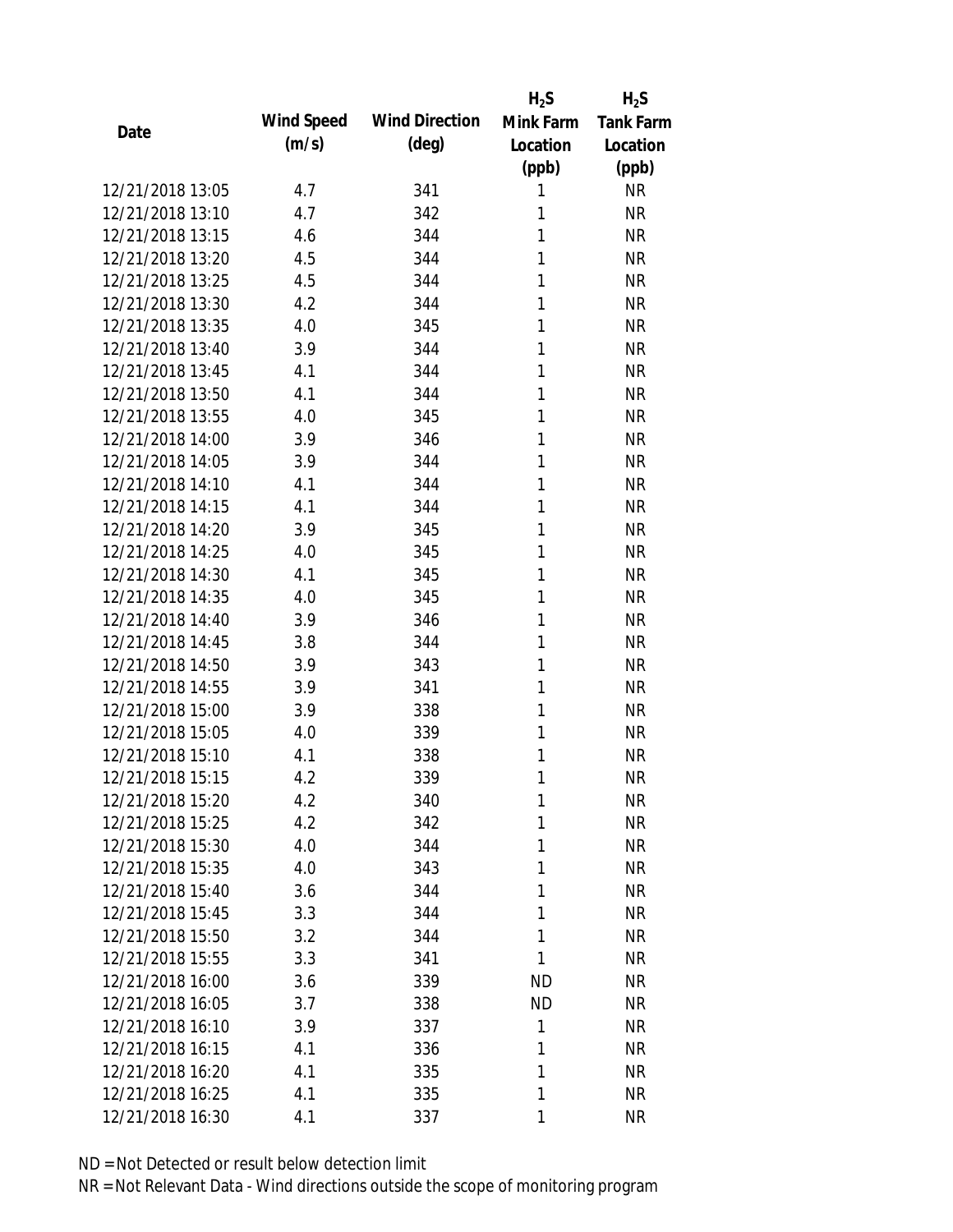|                  |            |                       | $H_2S$    | $H_2S$           |
|------------------|------------|-----------------------|-----------|------------------|
| Date             | Wind Speed | <b>Wind Direction</b> | Mink Farm | <b>Tank Farm</b> |
|                  | (m/s)      | $(\text{deg})$        | Location  | Location         |
|                  |            |                       | (ppb)     | (ppb)            |
| 12/21/2018 16:35 | 4.1        | 338                   | 1         | <b>NR</b>        |
| 12/21/2018 16:40 | 4.1        | 338                   | 1         | <b>NR</b>        |
| 12/21/2018 16:45 | 4.0        | 337                   | 1         | <b>NR</b>        |
| 12/21/2018 16:50 | 4.2        | 337                   | 1         | <b>NR</b>        |
| 12/21/2018 16:55 | 4.3        | 339                   | 1         | <b>NR</b>        |
| 12/21/2018 17:00 | 4.0        | 340                   | 1         | <b>NR</b>        |
| 12/21/2018 17:05 | 3.8        | 340                   | 1         | <b>NR</b>        |
| 12/21/2018 17:10 | 3.8        | 342                   | 1         | <b>NR</b>        |
| 12/21/2018 17:15 | 3.7        | 344                   | 1         | <b>NR</b>        |
| 12/21/2018 17:20 | 3.4        | 346                   | 1         | <b>NR</b>        |
| 12/21/2018 17:25 | 3.2        | 346                   | 1         | <b>NR</b>        |
| 12/21/2018 17:30 | 3.2        | 346                   | 1         | <b>NR</b>        |
| 12/21/2018 17:35 | 3.0        | 346                   | 1         | <b>NR</b>        |
| 12/21/2018 17:40 | 2.9        | 346                   | 1         | <b>NR</b>        |
| 12/21/2018 17:45 | 2.7        | 346                   | 1         | <b>NR</b>        |
| 12/21/2018 17:50 | 2.9        | 344                   | 1         | <b>NR</b>        |
| 12/21/2018 17:55 | 2.9        | 342                   | 1         | <b>NR</b>        |
| 12/21/2018 18:00 | 2.9        | 340                   | 1         | <b>NR</b>        |
| 12/21/2018 18:05 | 3.0        | 338                   | 1         | <b>NR</b>        |
| 12/21/2018 18:10 | 3.1        | 336                   | 1         | <b>NR</b>        |
| 12/21/2018 18:15 | 3.3        | 335                   | 1         | <b>NR</b>        |
| 12/21/2018 18:20 | 3.2        | 335                   | 1         | <b>NR</b>        |
| 12/21/2018 18:25 | 3.3        | 334                   | 1         | <b>NR</b>        |
| 12/21/2018 18:30 | 3.4        | 335                   | 1         | <b>NR</b>        |
| 12/21/2018 18:35 | 3.3        | 337                   | 1         | <b>NR</b>        |
| 12/21/2018 18:40 | 3.2        | 339                   | 1         | <b>NR</b>        |
| 12/21/2018 18:45 | 3.2        | 339                   | 1         | <b>NR</b>        |
| 12/21/2018 18:50 | 3.4        | 338                   | 1         | <b>NR</b>        |
| 12/21/2018 18:55 | 3.5        | 337                   | 1         | <b>NR</b>        |
| 12/21/2018 19:00 | 3.6        | 335                   | 1         | <b>NR</b>        |
| 12/21/2018 19:05 | 3.7        | 334                   | 1         | <b>NR</b>        |
| 12/21/2018 19:10 | 4.0        | 331                   | 1         | <b>NR</b>        |
| 12/21/2018 19:15 | 4.0        | 331                   | 1         | <b>NR</b>        |
| 12/21/2018 19:20 | 3.9        | 331                   | 1         | <b>NR</b>        |
| 12/21/2018 19:25 | 3.8        | 332                   | 1         | <b>NR</b>        |
| 12/21/2018 19:30 | 3.8        | 333                   | 1         | <b>NR</b>        |
| 12/21/2018 19:35 | 3.8        | 332                   | 1         | <b>NR</b>        |
| 12/21/2018 19:40 | 3.8        | 333                   | 1         | <b>NR</b>        |
| 12/21/2018 19:45 | 3.8        | 332                   | 1         | <b>NR</b>        |
| 12/21/2018 19:50 | 3.8        | 333                   | 1         | <b>NR</b>        |
| 12/21/2018 19:55 | 3.8        | 333                   | 1         | <b>NR</b>        |
| 12/21/2018 20:00 | 4.0        | 333                   | 1         | <b>NR</b>        |
|                  |            |                       |           |                  |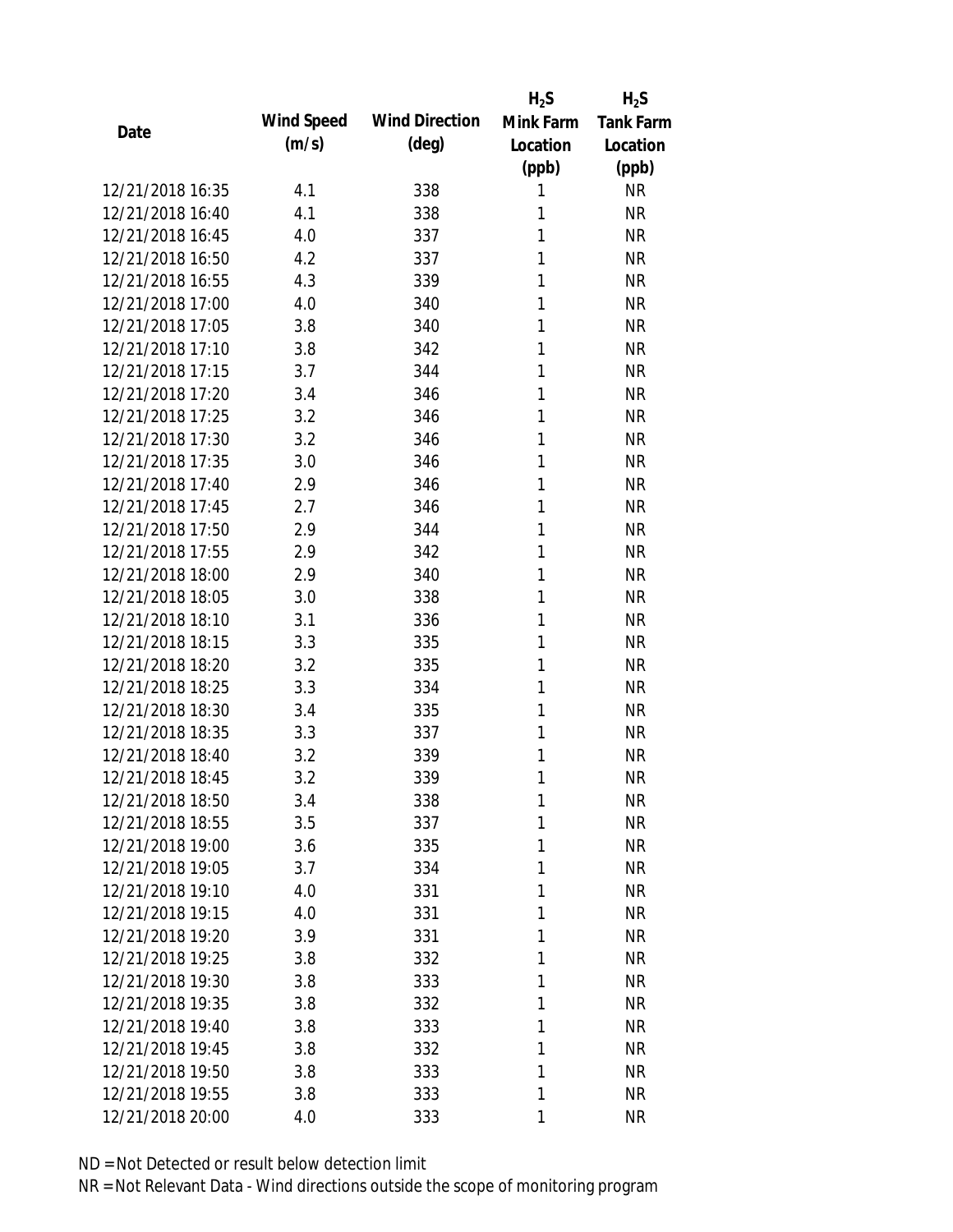|                  |            |                       | $H_2S$    | $H_2S$           |
|------------------|------------|-----------------------|-----------|------------------|
| Date             | Wind Speed | <b>Wind Direction</b> | Mink Farm | <b>Tank Farm</b> |
|                  | (m/s)      | $(\text{deg})$        | Location  | Location         |
|                  |            |                       | (ppb)     | (ppb)            |
| 12/21/2018 20:05 | 4.0        | 334                   | 1         | <b>NR</b>        |
| 12/21/2018 20:10 | 3.9        | 334                   | 1         | <b>NR</b>        |
| 12/21/2018 20:15 | 3.9        | 335                   | 1         | <b>NR</b>        |
| 12/21/2018 20:20 | 4.0        | 334                   | 1         | <b>NR</b>        |
| 12/21/2018 20:25 | 4.1        | 333                   | 1         | <b>NR</b>        |
| 12/21/2018 20:30 | 4.0        | 335                   | 1         | <b>NR</b>        |
| 12/21/2018 20:35 | 4.0        | 334                   | 1         | <b>NR</b>        |
| 12/21/2018 20:40 | 4.1        | 333                   | 1         | <b>NR</b>        |
| 12/21/2018 20:45 | 4.2        | 332                   | 1         | <b>NR</b>        |
| 12/21/2018 20:50 | 4.1        | 331                   | 1         | <b>NR</b>        |
| 12/21/2018 20:55 | 4.1        | 332                   | 1         | <b>NR</b>        |
| 12/21/2018 21:00 | 4.2        | 329                   | 1         | <b>NR</b>        |
| 12/21/2018 21:05 | 4.3        | 329                   | 1         | <b>NR</b>        |
| 12/21/2018 21:10 | 4.4        | 328                   | 1         | <b>NR</b>        |
| 12/21/2018 21:15 | 4.6        | 328                   | 1         | <b>NR</b>        |
| 12/21/2018 21:20 | 4.6        | 328                   | 1         | <b>NR</b>        |
| 12/21/2018 21:25 | 4.5        | 328                   | 1         | <b>NR</b>        |
| 12/21/2018 21:30 | 4.4        | 329                   | 1         | <b>NR</b>        |
| 12/21/2018 21:35 | 4.1        | 331                   | 1         | <b>NR</b>        |
| 12/21/2018 21:40 | 3.8        | 334                   | 1         | <b>NR</b>        |
| 12/21/2018 21:45 | 3.4        | 339                   | 1         | <b>NR</b>        |
| 12/21/2018 21:50 | 3.1        | 344                   | 1         | <b>NR</b>        |
| 12/21/2018 21:55 | 2.9        | 346                   | 1         | <b>NR</b>        |
| 12/21/2018 22:00 | 2.5        | 350                   | 1         | <b>NR</b>        |
| 12/21/2018 22:05 | 2.3        | 352                   | 1         | <b>NR</b>        |
| 12/21/2018 22:10 | 2.2        | 352                   | 1         | <b>NR</b>        |
| 12/21/2018 22:15 | 2.2        | 349                   | 1         | <b>NR</b>        |
| 12/21/2018 22:20 | 2.3        | 345                   | 1         | <b>NR</b>        |
| 12/21/2018 22:25 | 2.3        | 341                   | 1         | <b>NR</b>        |
| 12/21/2018 22:30 | 2.4        | 336                   | 1         | <b>NR</b>        |
| 12/21/2018 22:35 | 2.6        | 328                   | 1         | <b>NR</b>        |
| 12/21/2018 22:40 | 2.8        | 323                   | 1         | <b>NR</b>        |
| 12/21/2018 22:45 | 2.9        | 319                   | 1         | <b>NR</b>        |
| 12/21/2018 22:50 | 3.1        | 314                   | 1         | <b>NR</b>        |
| 12/21/2018 22:55 | 3.4        | 309                   | 1         | <b>NR</b>        |
| 12/21/2018 23:00 | 3.5        | 308                   | 1         | <b>NR</b>        |
| 12/21/2018 23:05 | 3.5        |                       | 1         | <b>NR</b>        |
| 12/21/2018 23:10 | 3.4        | 314<br>317            | 1         | <b>NR</b>        |
| 12/21/2018 23:15 | 3.3        |                       | 1         | <b>NR</b>        |
| 12/21/2018 23:20 |            | 320                   | 1         | <b>NR</b>        |
|                  | 3.1        | 322                   | 1         |                  |
| 12/21/2018 23:25 | 3.0        | 328                   |           | <b>NR</b>        |
| 12/21/2018 23:30 | 3.2        | 331                   | 1         | <b>NR</b>        |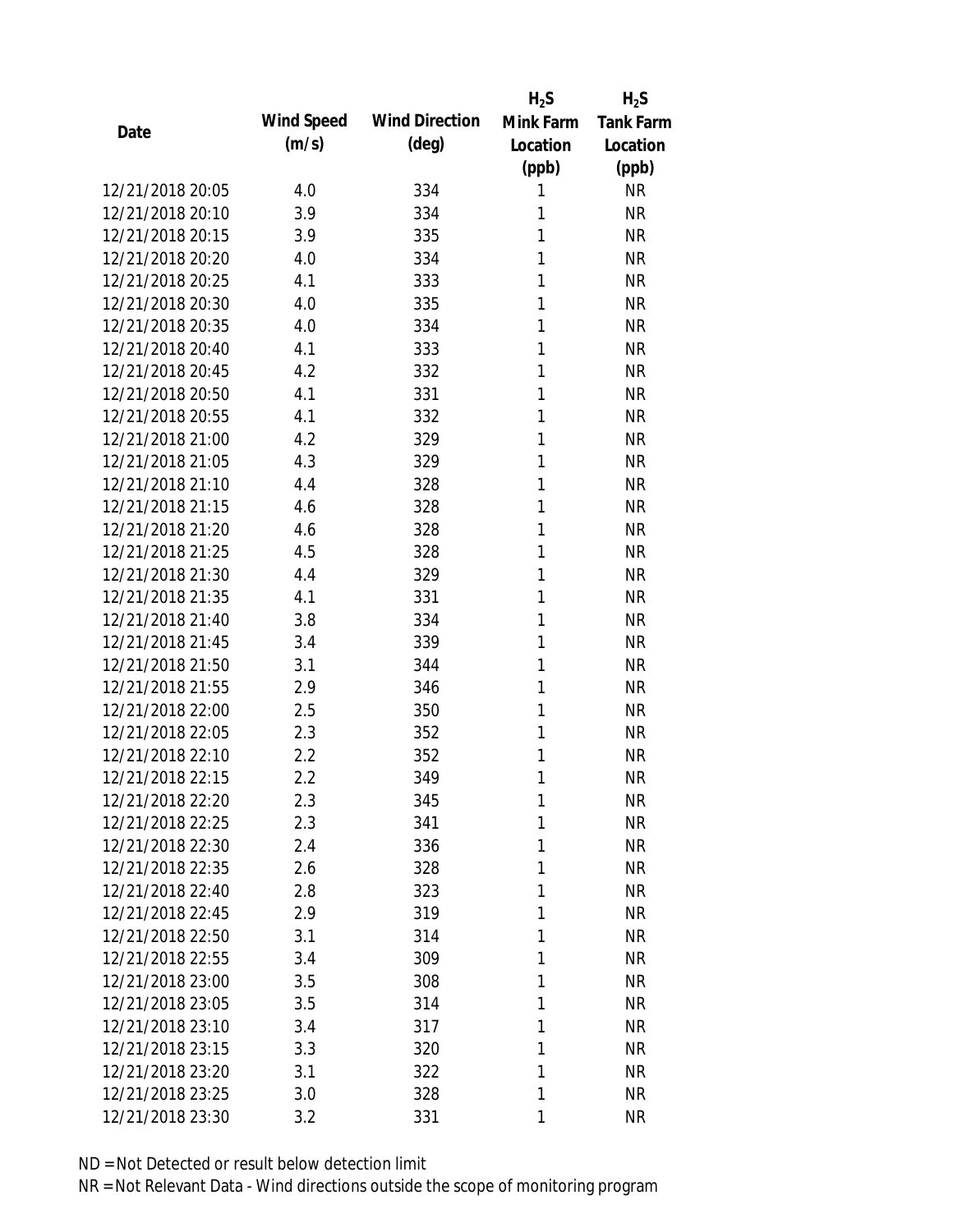|                  |            |                       | $H_2S$    | $H_2S$           |
|------------------|------------|-----------------------|-----------|------------------|
| Date             | Wind Speed | <b>Wind Direction</b> | Mink Farm | <b>Tank Farm</b> |
|                  | (m/s)      | $(\text{deg})$        | Location  | Location         |
|                  |            |                       | (ppb)     | (ppb)            |
| 12/21/2018 23:35 | 3.3        | 330                   | 1         | <b>NR</b>        |
| 12/21/2018 23:40 | 3.6        | 329                   | <b>ND</b> | <b>NR</b>        |
| 12/21/2018 23:45 | 3.7        | 331                   | <b>ND</b> | <b>NR</b>        |
| 12/21/2018 23:50 | 3.8        | 334                   | 1         | <b>NR</b>        |
| 12/21/2018 23:55 | 3.7        | 333                   | 1         | <b>NR</b>        |
| 12/21/2018 24:00 | 3.6        | 333                   | 1         | <b>NR</b>        |
| 12/22/2018 00:05 | 3.7        | 333                   | 1         | <b>NR</b>        |
| 12/22/2018 00:10 | 3.6        | 334                   | 1         | <b>NR</b>        |
| 12/22/2018 00:15 | 3.5        | 335                   | 1         | <b>NR</b>        |
| 12/22/2018 00:20 | 3.4        | 334                   | 1         | <b>NR</b>        |
| 12/22/2018 00:25 | 3.3        | 335                   | 1         | <b>NR</b>        |
| 12/22/2018 00:30 | 3.1        | 330                   | 1         | <b>NR</b>        |
| 12/22/2018 00:35 | 2.9        | 329                   | 1         | <b>NR</b>        |
| 12/22/2018 00:40 | 2.8        | 328                   | 1         | <b>NR</b>        |
| 12/22/2018 00:45 | 3.0        | 327                   | 1         | <b>NR</b>        |
| 12/22/2018 00:50 | 3.0        | 330                   | <b>ND</b> | <b>NR</b>        |
| 12/22/2018 00:55 | 3.0        | 328                   | <b>ND</b> | <b>NR</b>        |
| 12/22/2018 01:00 | 3.0        | 331                   | 1         | <b>NR</b>        |
| 12/22/2018 01:05 | 3.2        | 333                   | 1         | <b>NR</b>        |
| 12/22/2018 01:10 | 3.2        | 335                   | 1         | <b>NR</b>        |
| 12/22/2018 01:15 | 3.1        | 334                   | 1         | <b>NR</b>        |
| 12/22/2018 01:20 | 3.1        | 333                   | 1         | <b>NR</b>        |
| 12/22/2018 01:25 | 3.2        | 336                   | 1         | <b>NR</b>        |
| 12/22/2018 01:30 | 3.3        | 337                   | 1         | <b>NR</b>        |
| 12/22/2018 01:35 | 3.1        | 337                   | <b>ND</b> | <b>NR</b>        |
| 12/22/2018 01:40 | 2.9        | 335                   | <b>ND</b> | <b>NR</b>        |
| 12/22/2018 01:45 | 2.8        | 334                   | <b>ND</b> | <b>NR</b>        |
| 12/22/2018 01:50 | 2.7        | 333                   | 1         | <b>NR</b>        |
| 12/22/2018 01:55 | 2.5        | 330                   | 1         | <b>NR</b>        |
| 12/22/2018 02:00 | 2.4        | 327                   | 1         | <b>NR</b>        |
| 12/22/2018 02:05 | 2.2        | 320                   | 1         | <b>NR</b>        |
| 12/22/2018 02:10 | 2.4        | 313                   | 1         | <b>NR</b>        |
| 12/22/2018 02:15 | 2.5        | 312                   | 1         | <b>NR</b>        |
| 12/22/2018 02:20 | 2.4        | 312                   | 1         | <b>NR</b>        |
| 12/22/2018 02:25 | 2.4        | 315                   | 1         | <b>NR</b>        |
| 12/22/2018 02:30 | 2.5        | 322                   | 1         | <b>NR</b>        |
| 12/22/2018 02:35 | 2.6        | 331                   | 1         | <b>NR</b>        |
| 12/22/2018 02:40 | 2.4        | 336                   | 1         | <b>NR</b>        |
| 12/22/2018 02:45 | 2.3        | 340                   | 1         | <b>NR</b>        |
| 12/22/2018 02:50 | 2.3        | 335                   | 1         | <b>NR</b>        |
| 12/22/2018 02:55 | 2.2        | 328                   | 1         | <b>NR</b>        |
| 12/22/2018 03:00 | 2.2        | 321                   | 1         | <b>NR</b>        |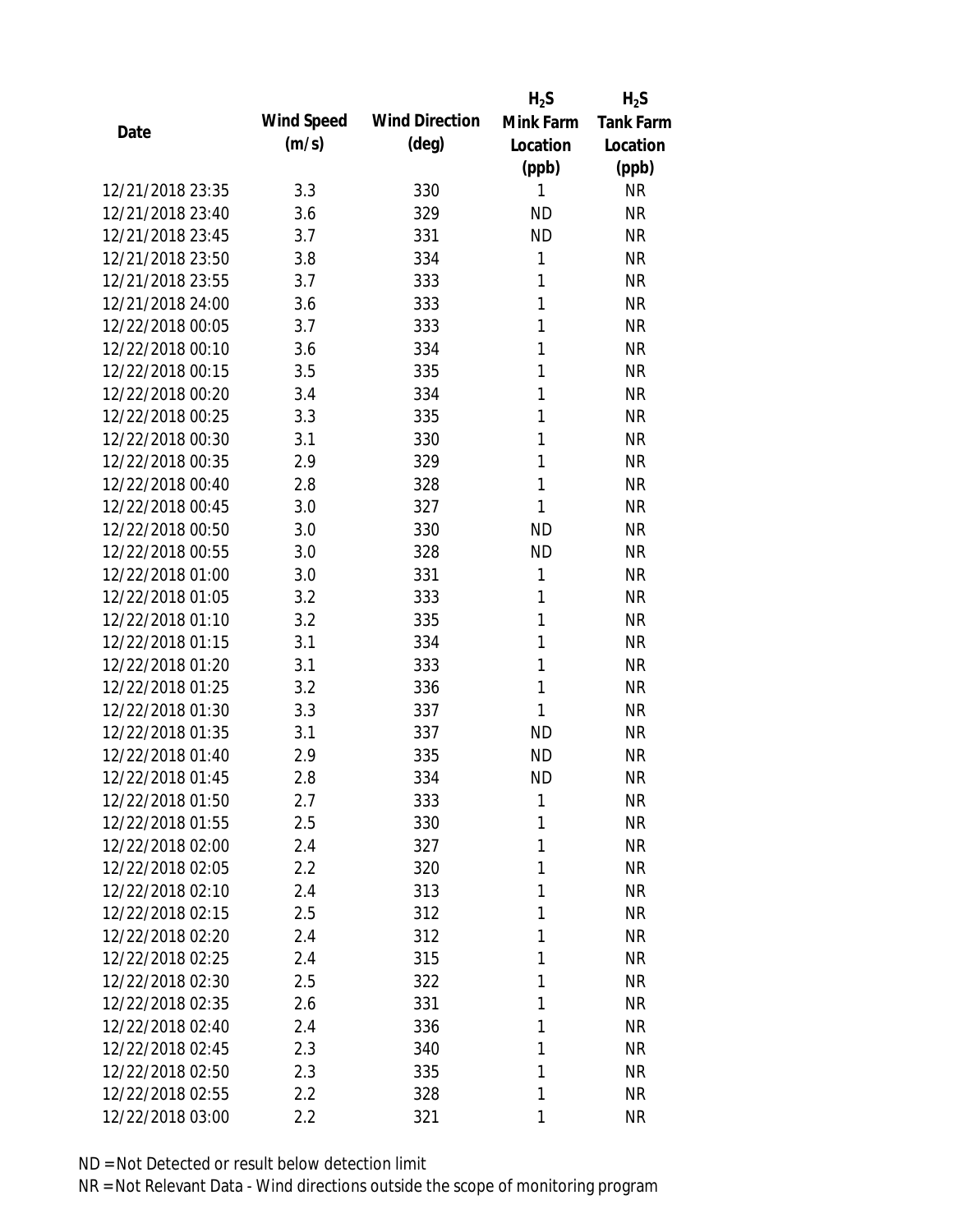|                  |            |                       | $H_2S$    | $H_2S$           |
|------------------|------------|-----------------------|-----------|------------------|
| Date             | Wind Speed | <b>Wind Direction</b> | Mink Farm | <b>Tank Farm</b> |
|                  | (m/s)      | $(\text{deg})$        | Location  | Location         |
|                  |            |                       | (ppb)     | (ppb)            |
| 12/22/2018 03:05 | 2.1        | 315                   | 1         | <b>NR</b>        |
| 12/22/2018 03:10 | 2.1        | 315                   | 1         | <b>NR</b>        |
| 12/22/2018 03:15 | 2.3        | 303                   | 1         | <b>NR</b>        |
| 12/22/2018 03:20 | 2.4        | 295                   | 1         | <b>NR</b>        |
| 12/22/2018 03:25 | 2.6        | 291                   | 1         | <b>NR</b>        |
| 12/22/2018 03:30 | 2.6        | 286                   | 1         | <b>NR</b>        |
| 12/22/2018 03:35 | 2.7        | 280                   | 1         | <b>NR</b>        |
| 12/22/2018 03:40 | 2.8        | 273                   | <b>ND</b> | $\mathbf{1}$     |
| 12/22/2018 03:45 | 2.7        | 276                   | <b>ND</b> | <b>NR</b>        |
| 12/22/2018 03:50 | 2.5        | 277                   | <b>ND</b> | <b>NR</b>        |
| 12/22/2018 03:55 | 2.5        | 274                   | 1         | 1                |
| 12/22/2018 04:00 | 2.6        | 272                   | 1         | 1                |
| 12/22/2018 04:05 | 2.7        | 269                   | 1         | 1                |
| 12/22/2018 04:10 | 2.8        | 268                   | 1         | 1                |
| 12/22/2018 04:15 | 3.1        | 262                   | 1         | 1                |
| 12/22/2018 04:20 | 3.2        | 262                   | 1         | 1                |
| 12/22/2018 04:25 | 3.4        | 268                   | 1         | 1                |
| 12/22/2018 04:30 | 3.4        | 272                   | 1         | 1                |
| 12/22/2018 04:35 | 3.4        | 275                   | 1         | 1                |
| 12/22/2018 04:40 | 3.4        | 276                   | 1         | <b>NR</b>        |
| 12/22/2018 04:45 | 3.4        | 276                   | 1         | <b>NR</b>        |
| 12/22/2018 04:50 | 3.5        | 273                   | 1         | 1                |
| 12/22/2018 04:55 | 3.4        | 267                   | 1         | 1                |
| 12/22/2018 05:00 | 3.4        | 264                   | 1         | 1                |
| 12/22/2018 05:05 | 3.3        | 264                   | 1         | 1                |
| 12/22/2018 05:10 | 3.2        | 266                   | <b>ND</b> | 1                |
| 12/22/2018 05:15 | 3.0        | 268                   | <b>ND</b> | 1                |
| 12/22/2018 05:20 | 2.9        | 273                   | <b>ND</b> | 1                |
| 12/22/2018 05:25 | 2.9        | 276                   | <b>ND</b> | <b>NR</b>        |
| 12/22/2018 05:30 | 2.8        | 278                   | 1         | <b>NR</b>        |
| 12/22/2018 05:35 | 2.9        | 276                   | 1         | <b>NR</b>        |
| 12/22/2018 05:40 | 2.8        | 276                   | 1         | <b>NR</b>        |
| 12/22/2018 05:45 | 2.8        | 274                   | 1         | 1                |
| 12/22/2018 05:50 | 2.8        | 269                   | 1         | 1                |
| 12/22/2018 05:55 | 2.6        | 266                   | 1         | 1                |
| 12/22/2018 06:00 | 2.6        | 262                   | 1         | 1                |
| 12/22/2018 06:05 | 2.6        | 262                   | 1         | 1                |
| 12/22/2018 06:10 | 2.7        | 259                   | 1         | 1                |
| 12/22/2018 06:15 | 2.8        | 257                   | 1         | 1                |
| 12/22/2018 06:20 | 2.8        | 256                   | 1         | 1                |
| 12/22/2018 06:25 | 2.8        | 256                   | 1         | 1                |
| 12/22/2018 06:30 | 2.9        | 256                   | 1         | 1                |
|                  |            |                       |           |                  |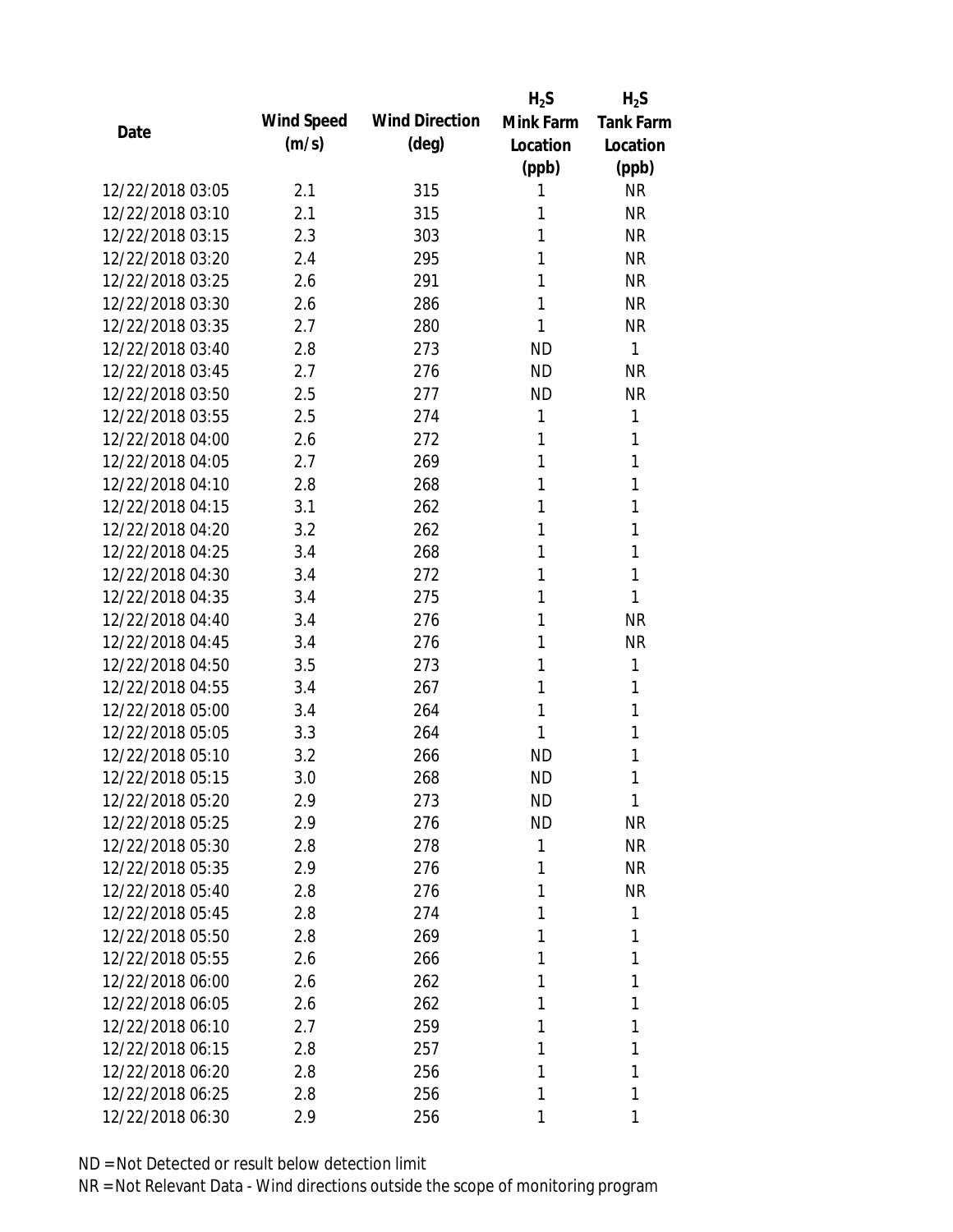|                  |            |                       | $H_2S$    | $H_2S$           |
|------------------|------------|-----------------------|-----------|------------------|
|                  | Wind Speed | <b>Wind Direction</b> | Mink Farm | <b>Tank Farm</b> |
| Date             | (m/s)      | $(\text{deg})$        | Location  | Location         |
|                  |            |                       | (ppb)     | (ppb)            |
| 12/22/2018 06:35 | 3.1        | 254                   | 1         | 1                |
| 12/22/2018 06:40 | 3.1        | 254                   | 1         | 1                |
| 12/22/2018 06:45 | 3.1        | 256                   | 1         | 1                |
| 12/22/2018 06:50 | 3.1        | 257                   | 1         | 1                |
| 12/22/2018 06:55 | 3.1        | 260                   | 1         | 1                |
| 12/22/2018 07:00 | 3.0        | 262                   | 1         | 1                |
| 12/22/2018 07:05 | 2.8        | 269                   | 1         | 1                |
| 12/22/2018 07:10 | 2.9        | 271                   | 1         | 1                |
| 12/22/2018 07:15 | 2.7        | 272                   | 1         | 1                |
| 12/22/2018 07:20 | 2.7        | 271                   | 1         | 1                |
| 12/22/2018 07:25 | 2.6        | 268                   | 1         | 1                |
| 12/22/2018 07:30 | 2.4        | 269                   | 1         | 1                |
| 12/22/2018 07:35 | 2.3        | 262                   | 1         | $\overline{2}$   |
| 12/22/2018 07:40 | 2.2        | 260                   | 1         | 1                |
| 12/22/2018 07:45 | 2.2        | 261                   | 1         | 1                |
| 12/22/2018 07:50 | 2.1        | 262                   | 1         | 1                |
| 12/22/2018 07:55 | 2.1        | 264                   | 1         | 1                |
| 12/22/2018 08:00 | 2.3        | 261                   | 1         | 1                |
| 12/22/2018 08:05 | 2.5        | 262                   | 1         | 1                |
| 12/22/2018 08:10 | 2.5        | 265                   | 1         | 1                |
| 12/22/2018 08:15 | 2.5        | 262                   | 1         | 1                |
| 12/22/2018 08:20 | 2.6        | 257                   | 1         | 1                |
| 12/22/2018 08:25 | 2.4        | 247                   | 1         | 1                |
| 12/22/2018 08:30 | 2.5        | 238                   | 1         | 1                |
| 12/22/2018 08:35 | 2.4        | 234                   | 1         | 1                |
| 12/22/2018 08:40 | 2.4        | 227                   | <b>NR</b> | <b>ND</b>        |
| 12/22/2018 08:45 | 2.5        | 222                   | <b>NR</b> | <b>ND</b>        |
| 12/22/2018 08:50 | 2.4        | 220                   | <b>NR</b> | <b>ND</b>        |
| 12/22/2018 08:55 | 2.5        | 219                   | <b>NR</b> | 1                |
| 12/22/2018 09:00 | 2.5        | 220                   | <b>NR</b> | 1                |
| 12/22/2018 09:05 | 2.4        | 215                   | <b>NR</b> | <b>ND</b>        |
| 12/22/2018 09:10 | 2.5        | 211                   | <b>NR</b> | <b>ND</b>        |
| 12/22/2018 09:15 | 2.7        | 209                   | <b>NR</b> | <b>ND</b>        |
| 12/22/2018 09:20 | 3.0        | 206                   | <b>NR</b> | <b>ND</b>        |
| 12/22/2018 09:25 | 3.1        | 204                   | <b>NR</b> | <b>ND</b>        |
| 12/22/2018 09:30 | 3.2        | 203                   | <b>NR</b> | <b>ND</b>        |
| 12/22/2018 09:35 | 3.4        | 205                   | <b>NR</b> | <b>ND</b>        |
| 12/22/2018 09:40 | 3.4        | 206                   | <b>NR</b> | 1                |
| 12/22/2018 09:45 | 3.3        | 203                   | <b>NR</b> | 1                |
| 12/22/2018 09:50 | 3.2        | 204                   | <b>NR</b> | 1                |
| 12/22/2018 09:55 | 3.2        | 205                   | <b>NR</b> | 1                |
| 12/22/2018 10:00 | 3.2        | 208                   | <b>NR</b> | 1                |
|                  |            |                       |           |                  |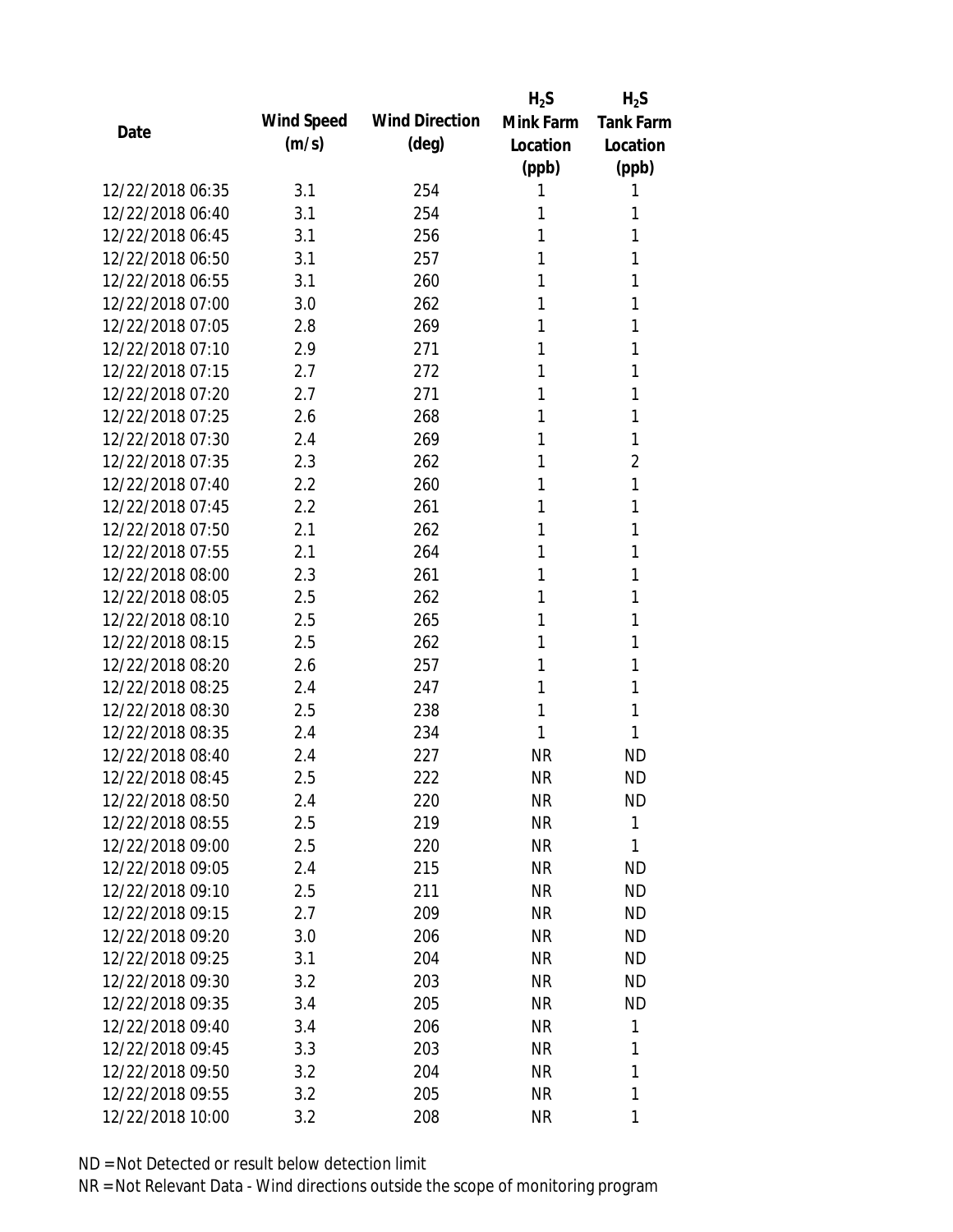|                  |            |                       | $H_2S$    | $H_2S$           |
|------------------|------------|-----------------------|-----------|------------------|
|                  | Wind Speed | <b>Wind Direction</b> | Mink Farm | <b>Tank Farm</b> |
| Date             | (m/s)      | $(\text{deg})$        | Location  | Location         |
|                  |            |                       | (ppb)     | (ppb)            |
| 12/22/2018 10:05 | 3.2        | 208                   | <b>NR</b> | 1                |
| 12/22/2018 10:10 | 3.1        | 212                   | <b>NR</b> | 1                |
| 12/22/2018 10:15 | 3.1        | 217                   | <b>NR</b> | 1                |
| 12/22/2018 10:20 | 3.0        | 216                   | <b>NR</b> | 1                |
| 12/22/2018 10:25 | 3.0        | 215                   | <b>NR</b> | 1                |
| 12/22/2018 10:30 | 3.1        | 213                   | <b>NR</b> | 2                |
| 12/22/2018 10:35 | 3.1        | 208                   | <b>NR</b> | $\overline{2}$   |
| 12/22/2018 10:40 | 3.1        | 204                   | <b>NR</b> | $\overline{2}$   |
| 12/22/2018 10:45 | 3.2        | 201                   | <b>NR</b> | $\mathbf{1}$     |
| 12/22/2018 10:50 | 3.4        | 205                   | <b>NR</b> | 1                |
| 12/22/2018 10:55 | 3.5        | 209                   | <b>NR</b> | 1                |
| 12/22/2018 11:00 | 3.5        | 209                   | <b>NR</b> | 1                |
| 12/22/2018 11:05 | 3.5        | 213                   | <b>NR</b> | 1                |
| 12/22/2018 11:10 | 3.5        | 217                   | <b>NR</b> | 1                |
| 12/22/2018 11:15 | 3.5        | 214                   | <b>NR</b> | 1                |
| 12/22/2018 11:20 | 3.5        | 208                   | <b>NR</b> | 1                |
| 12/22/2018 11:25 | 3.5        | 201                   | <b>NR</b> | 1                |
| 12/22/2018 11:30 | 3.3        | 201                   | <b>NR</b> | $\mathbf{1}$     |
| 12/22/2018 11:35 | 3.5        | 201                   | <b>NR</b> | 1                |
| 12/22/2018 11:40 | 3.5        | 197                   | <b>NR</b> | 1                |
| 12/22/2018 11:45 | 3.4        | 196                   | <b>NR</b> | 1                |
| 12/22/2018 11:50 | 3.3        | 196                   | <b>NR</b> | 1                |
| 12/22/2018 11:55 | 3.4        | 194                   | <b>NR</b> | 1                |
| 12/22/2018 12:00 | 3.6        | 191                   | <b>NR</b> | 1                |
| 12/22/2018 12:05 | 3.5        | 186                   | <b>NR</b> | 1                |
| 12/22/2018 12:10 | 3.4        | 185                   | <b>NR</b> | 1                |
| 12/22/2018 12:15 | 3.5        | 185                   | <b>NR</b> | 1                |
| 12/22/2018 12:20 | 3.5        | 186                   | <b>NR</b> | 1                |
| 12/22/2018 12:25 | 3.4        | 188                   | <b>NR</b> | 1                |
| 12/22/2018 12:30 | 3.4        | 191                   | NR        | 1                |
| 12/22/2018 12:35 | 3.5        | 193                   | <b>NR</b> | 1                |
| 12/22/2018 12:40 | 3.7        | 190                   | <b>NR</b> | 1                |
| 12/22/2018 12:45 | 3.5        | 192                   | NR        | 1                |
| 12/22/2018 12:50 | 3.6        | 193                   | <b>NR</b> | 1                |
| 12/22/2018 12:55 | 3.6        | 197                   | <b>NR</b> | 1                |
| 12/22/2018 13:00 | 3.6        | 198                   | <b>NR</b> | 1                |
| 12/22/2018 13:05 | 3.7        | 193                   | <b>NR</b> | 1                |
| 12/22/2018 13:10 | 3.5        | 191                   | NR        | 1                |
| 12/22/2018 13:15 | 3.6        | 187                   | <b>NR</b> | 1                |
| 12/22/2018 13:20 | 3.7        | 187                   | <b>NR</b> | 1                |
| 12/22/2018 13:25 | 3.7        | 181                   | <b>NR</b> | 1                |
| 12/22/2018 13:30 | 3.6        | 174                   | <b>NR</b> | 1                |
|                  |            |                       |           |                  |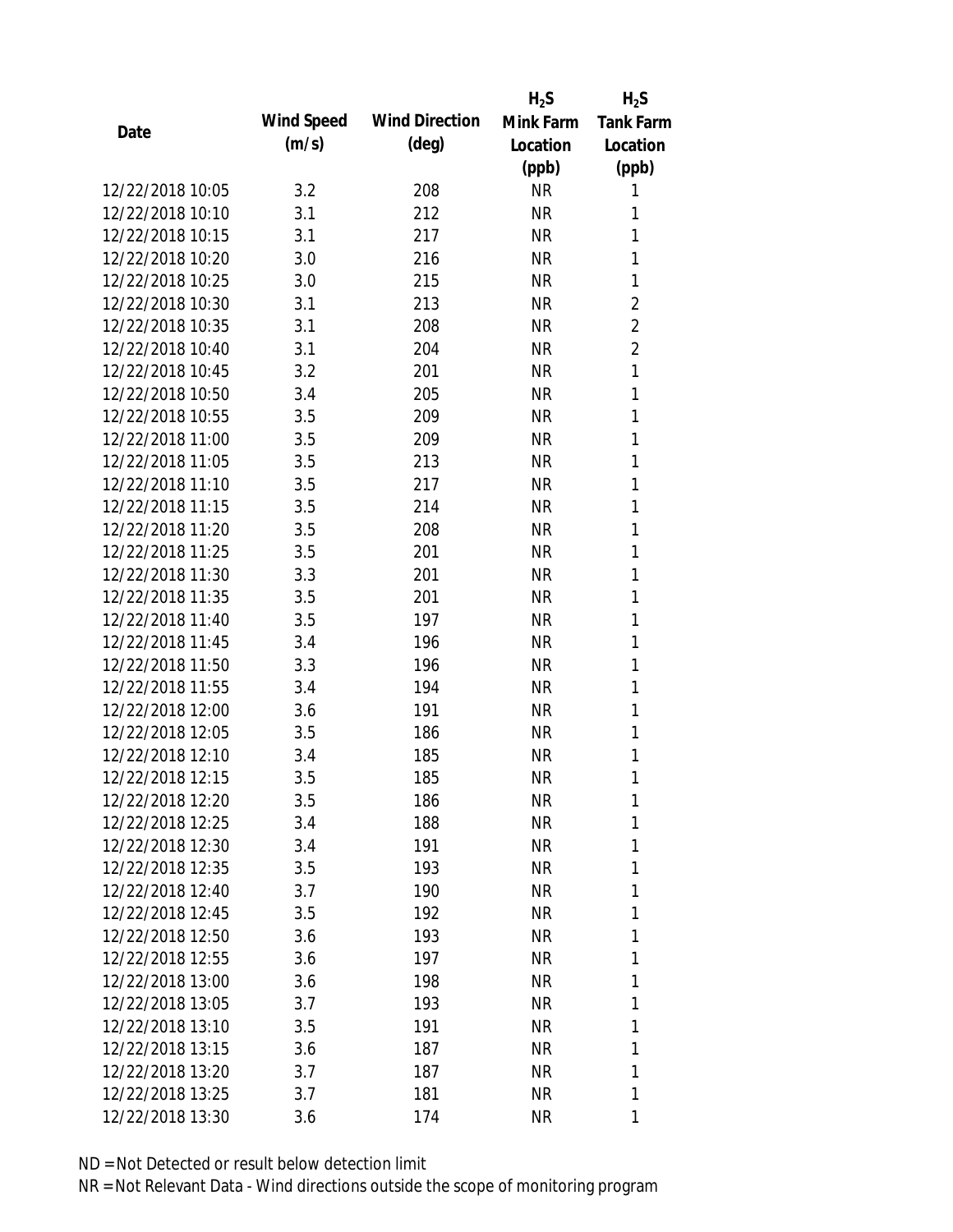|                  |            |                       | $H_2S$    | $H_2S$           |
|------------------|------------|-----------------------|-----------|------------------|
| Date             | Wind Speed | <b>Wind Direction</b> | Mink Farm | <b>Tank Farm</b> |
|                  | (m/s)      | $(\text{deg})$        | Location  | Location         |
|                  |            |                       | (ppb)     | (ppb)            |
| 12/22/2018 13:35 | 3.6        | 174                   | <b>NR</b> | 1                |
| 12/22/2018 13:40 | 3.7        | 178                   | <b>NR</b> | 1                |
| 12/22/2018 13:45 | 3.8        | 180                   | <b>NR</b> | 1                |
| 12/22/2018 13:50 | 3.7        | 175                   | <b>NR</b> | 1                |
| 12/22/2018 13:55 | 3.8        | 174                   | <b>NR</b> | 1                |
| 12/22/2018 14:00 | 3.8        | 172                   | <b>NR</b> | 1                |
| 12/22/2018 14:05 | 3.8        | 172                   | <b>NR</b> | 1                |
| 12/22/2018 14:10 | 3.9        | 170                   | <b>NR</b> | 1                |
| 12/22/2018 14:15 | 4.0        | 166                   | <b>NR</b> | <b>NR</b>        |
| 12/22/2018 14:20 | 4.2        | 165                   | <b>NR</b> | <b>NR</b>        |
| 12/22/2018 14:25 | 4.1        | 167                   | <b>NR</b> | <b>NR</b>        |
| 12/22/2018 14:30 | 4.1        | 170                   | <b>NR</b> | 1                |
| 12/22/2018 14:35 | 4.1        | 173                   | <b>NR</b> | 1                |
| 12/22/2018 14:40 | 4.2        | 173                   | <b>NR</b> | 1                |
| 12/22/2018 14:45 | 4.0        | 175                   | <b>NR</b> | 1                |
| 12/22/2018 14:50 | 3.9        | 172                   | <b>NR</b> | 1                |
| 12/22/2018 14:55 | 4.0        | 173                   | <b>NR</b> | 1                |
| 12/22/2018 15:00 | 4.1        | 173                   | <b>NR</b> | 1                |
| 12/22/2018 15:05 | 4.0        | 172                   | <b>NR</b> | $\mathbf{1}$     |
| 12/22/2018 15:10 | 3.8        | 170                   | <b>NR</b> | 1                |
| 12/22/2018 15:15 | 3.9        | 168                   | <b>NR</b> | <b>NR</b>        |
| 12/22/2018 15:20 | 3.9        | 175                   | <b>NR</b> | 1                |
| 12/22/2018 15:25 | 3.8        | 177                   | <b>NR</b> | 1                |
| 12/22/2018 15:30 | 3.6        | 176                   | <b>NR</b> | 1                |
| 12/22/2018 15:35 | 3.6        | 173                   | <b>NR</b> | 1                |
| 12/22/2018 15:40 | 3.4        | 176                   | <b>NR</b> | 1                |
| 12/22/2018 15:45 | 3.2        | 180                   | <b>NR</b> | 1                |
| 12/22/2018 15:50 | 3.0        | 177                   | <b>NR</b> | 1                |
| 12/22/2018 15:55 | 2.9        | 173                   | <b>NR</b> | 1                |
| 12/22/2018 16:00 | 3.0        | 172                   | <b>NR</b> | 1                |
| 12/22/2018 16:05 | 2.9        | 170                   | <b>NR</b> | 1                |
| 12/22/2018 16:10 | 2.9        | 167                   | <b>NR</b> | <b>NR</b>        |
| 12/22/2018 16:15 | 3.0        | 164                   | <b>NR</b> | <b>NR</b>        |
| 12/22/2018 16:20 | 3.1        | 161                   | <b>NR</b> | <b>NR</b>        |
| 12/22/2018 16:25 | 3.0        | 162                   | <b>NR</b> | NR               |
| 12/22/2018 16:30 | 2.8        | 161                   | <b>NR</b> | <b>NR</b>        |
| 12/22/2018 16:35 | 2.7        | 161                   | <b>NR</b> | NR               |
| 12/22/2018 16:40 | 2.7        | 163                   | <b>NR</b> | NR               |
| 12/22/2018 16:45 | 2.6        | 164                   | <b>NR</b> | NR               |
| 12/22/2018 16:50 | 2.4        | 165                   | <b>NR</b> | NR               |
| 12/22/2018 16:55 | 2.3        | 166                   | <b>NR</b> | ΝR               |
| 12/22/2018 17:00 | 2.1        | 169                   | <b>NR</b> | <b>NR</b>        |
|                  |            |                       |           |                  |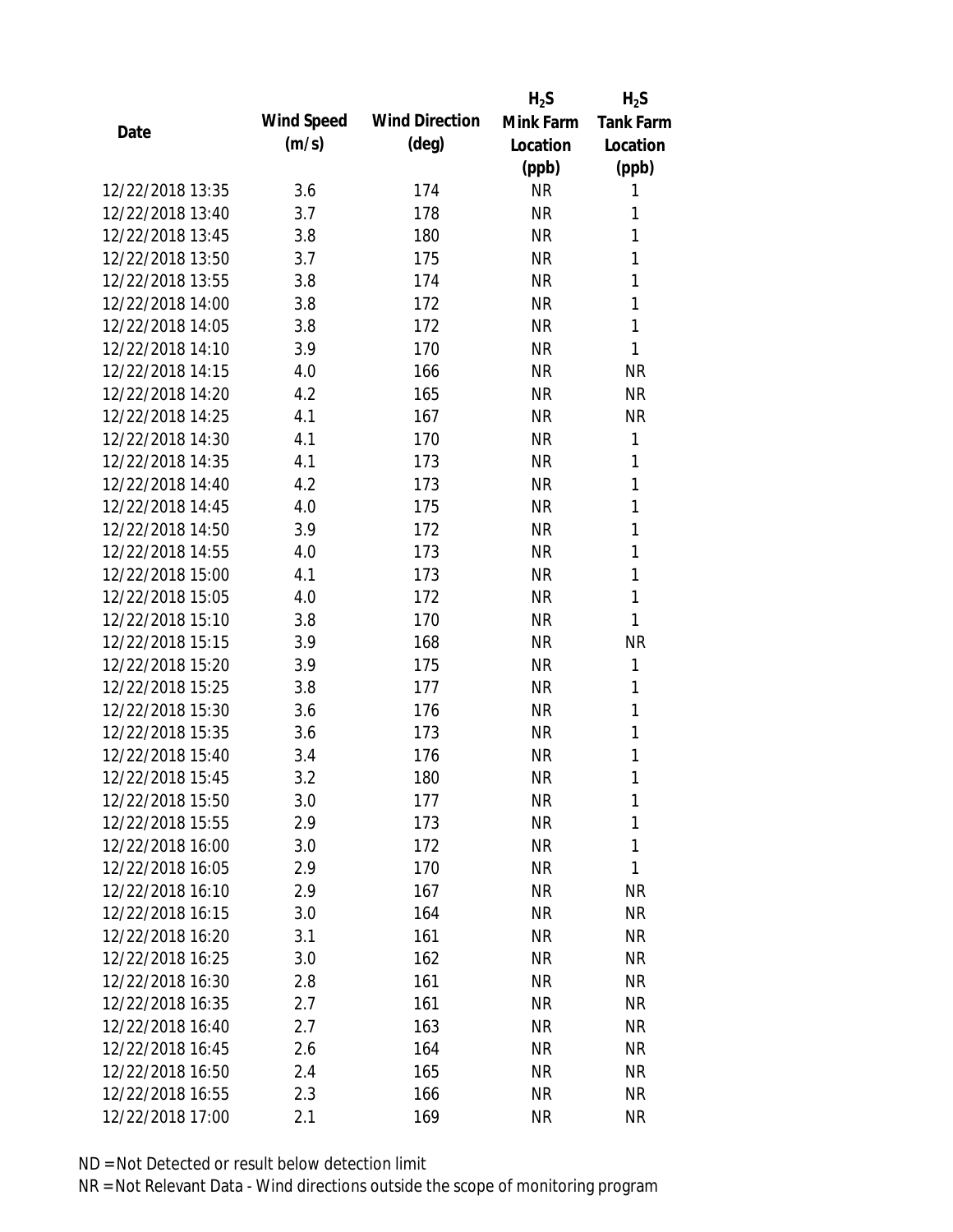|                  |            |                       | $H_2S$       | $H_2S$           |
|------------------|------------|-----------------------|--------------|------------------|
| Date             | Wind Speed | <b>Wind Direction</b> | Mink Farm    | <b>Tank Farm</b> |
|                  | (m/s)      | $(\text{deg})$        | Location     | Location         |
|                  |            |                       | (ppb)        | (ppb)            |
| 12/22/2018 17:05 | 2.0        | 173                   | <b>NR</b>    | 1                |
| 12/22/2018 17:10 | 1.9        | 178                   | <b>NR</b>    | 1                |
| 12/22/2018 17:15 | 1.7        | 180                   | <b>NR</b>    | 1                |
| 12/22/2018 17:20 | 1.5        | 178                   | <b>NR</b>    | 1                |
| 12/22/2018 17:25 | 1.3        | 175                   | <b>NR</b>    | 1                |
| 12/22/2018 17:30 | 1.0        | 169                   | <b>NR</b>    | <b>NR</b>        |
| 12/22/2018 17:35 | 1.0        | 147                   | <b>NR</b>    | <b>NR</b>        |
| 12/22/2018 17:40 | 0.9        | 116                   | <b>NR</b>    | <b>NR</b>        |
| 12/22/2018 17:45 | 0.9        | 96                    | <b>NR</b>    | <b>NR</b>        |
| 12/22/2018 17:50 | 0.9        | 77                    | <b>NR</b>    | <b>NR</b>        |
| 12/22/2018 17:55 | 1.1        | 73                    | <b>NR</b>    | <b>NR</b>        |
| 12/22/2018 18:00 | 1.3        | 73                    | <b>NR</b>    | <b>NR</b>        |
| 12/22/2018 18:05 | 1.3        | 68                    | <b>NR</b>    | <b>NR</b>        |
| 12/22/2018 18:10 | 1.2        | 64                    | <b>NR</b>    | <b>NR</b>        |
| 12/22/2018 18:15 | 1.3        | 65                    | <b>NR</b>    | <b>NR</b>        |
| 12/22/2018 18:20 | 1.2        | 66                    | <b>NR</b>    | <b>NR</b>        |
| 12/22/2018 18:25 | 1.1        | 64                    | <b>NR</b>    | <b>NR</b>        |
| 12/22/2018 18:30 | 1.1        | 64                    | <b>NR</b>    | <b>NR</b>        |
| 12/22/2018 18:35 | 1.2        | 69                    | <b>NR</b>    | <b>NR</b>        |
| 12/22/2018 18:40 | 1.3        | 72                    | <b>NR</b>    | <b>NR</b>        |
| 12/22/2018 18:45 | 1.4        | 75                    | <b>NR</b>    | <b>NR</b>        |
| 12/22/2018 18:50 | 1.6        | 79                    | <b>NR</b>    | <b>NR</b>        |
| 12/22/2018 18:55 | 1.7        | 83                    | <b>NR</b>    | <b>NR</b>        |
| 12/22/2018 19:00 | 1.8        | 84                    | <b>NR</b>    | <b>NR</b>        |
| 12/22/2018 19:05 | 1.8        | 82                    | <b>NR</b>    | <b>NR</b>        |
| 12/22/2018 19:10 | 1.7        | 76                    | <b>NR</b>    | <b>NR</b>        |
| 12/22/2018 19:15 | 1.7        | 71                    | <b>NR</b>    | <b>NR</b>        |
| 12/22/2018 19:20 | 1.6        | 66                    | <b>NR</b>    | <b>NR</b>        |
| 12/22/2018 19:25 | 1.6        | 59                    | <b>NR</b>    | <b>NR</b>        |
| 12/22/2018 19:30 | 1.5        | 55                    | NR           | <b>NR</b>        |
| 12/22/2018 19:35 | 1.5        | 58                    | <b>NR</b>    | <b>NR</b>        |
| 12/22/2018 19:40 | 1.7        | 63                    | <b>NR</b>    | <b>NR</b>        |
| 12/22/2018 19:45 | 1.7        | 65                    | <b>NR</b>    | <b>NR</b>        |
| 12/22/2018 19:50 | 1.6        | 64                    | <b>NR</b>    | <b>NR</b>        |
| 12/22/2018 19:55 | 1.6        | 66                    | <b>NR</b>    | <b>NR</b>        |
| 12/22/2018 20:00 | 1.5        | 67                    | <b>NR</b>    | <b>NR</b>        |
| 12/22/2018 20:05 | 1.5        | 62                    | <b>NR</b>    | <b>NR</b>        |
| 12/22/2018 20:10 | 1.5        | 60                    | <b>NR</b>    | <b>NR</b>        |
| 12/22/2018 20:15 | 1.5        | 55                    | <b>NR</b>    | <b>NR</b>        |
| 12/22/2018 20:20 | 1.6        | 49                    | <b>NR</b>    | <b>NR</b>        |
| 12/22/2018 20:25 | 1.7        | 45                    | <b>NR</b>    | <b>NR</b>        |
| 12/22/2018 20:30 | 1.8        | 35                    | $\mathbf{1}$ | <b>NR</b>        |
|                  |            |                       |              |                  |